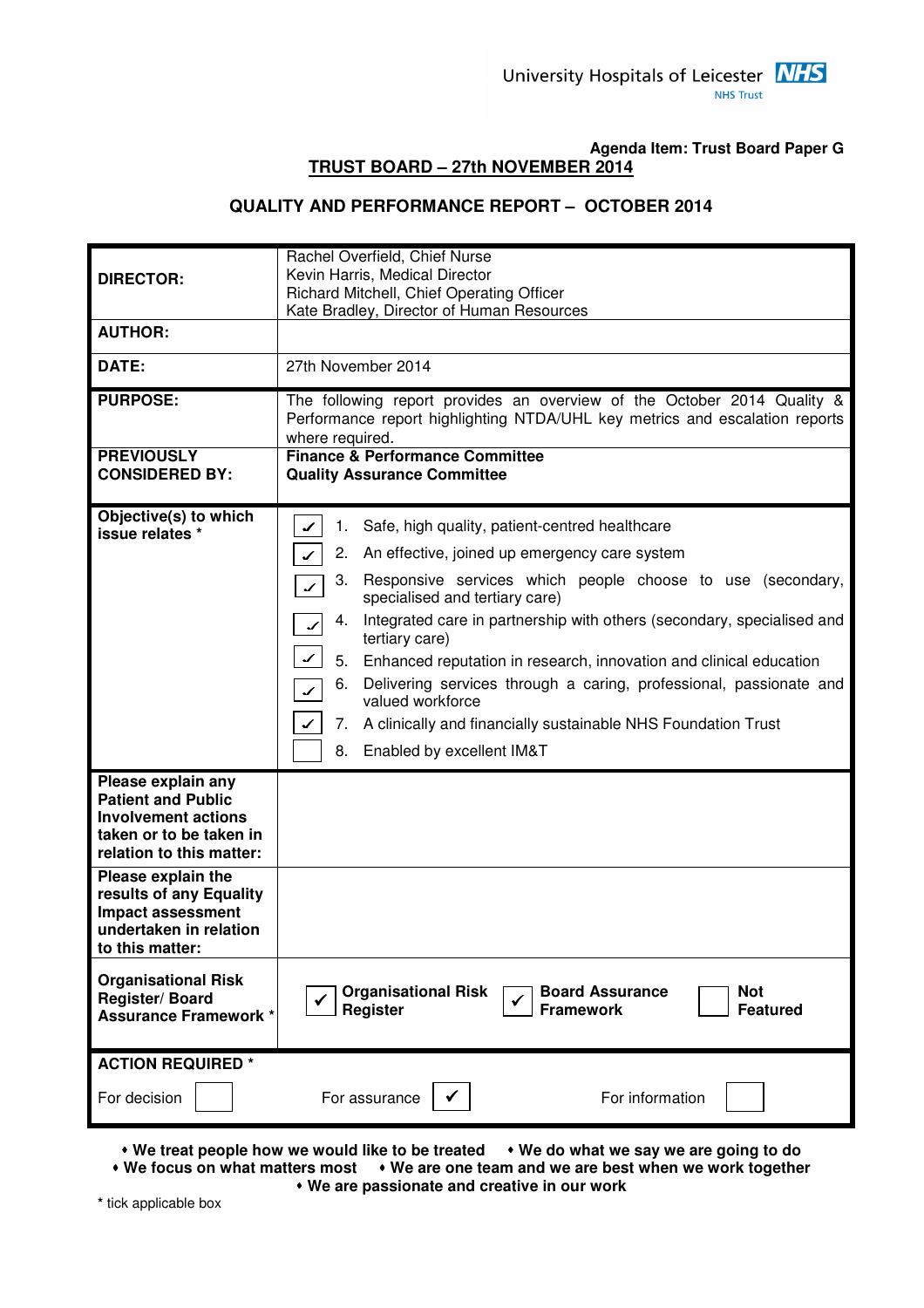Caring at its best

**NHS University Hospitals of Leicester NHS Trust** 

# Quality and Performance Report

## October 2014

One team shared values

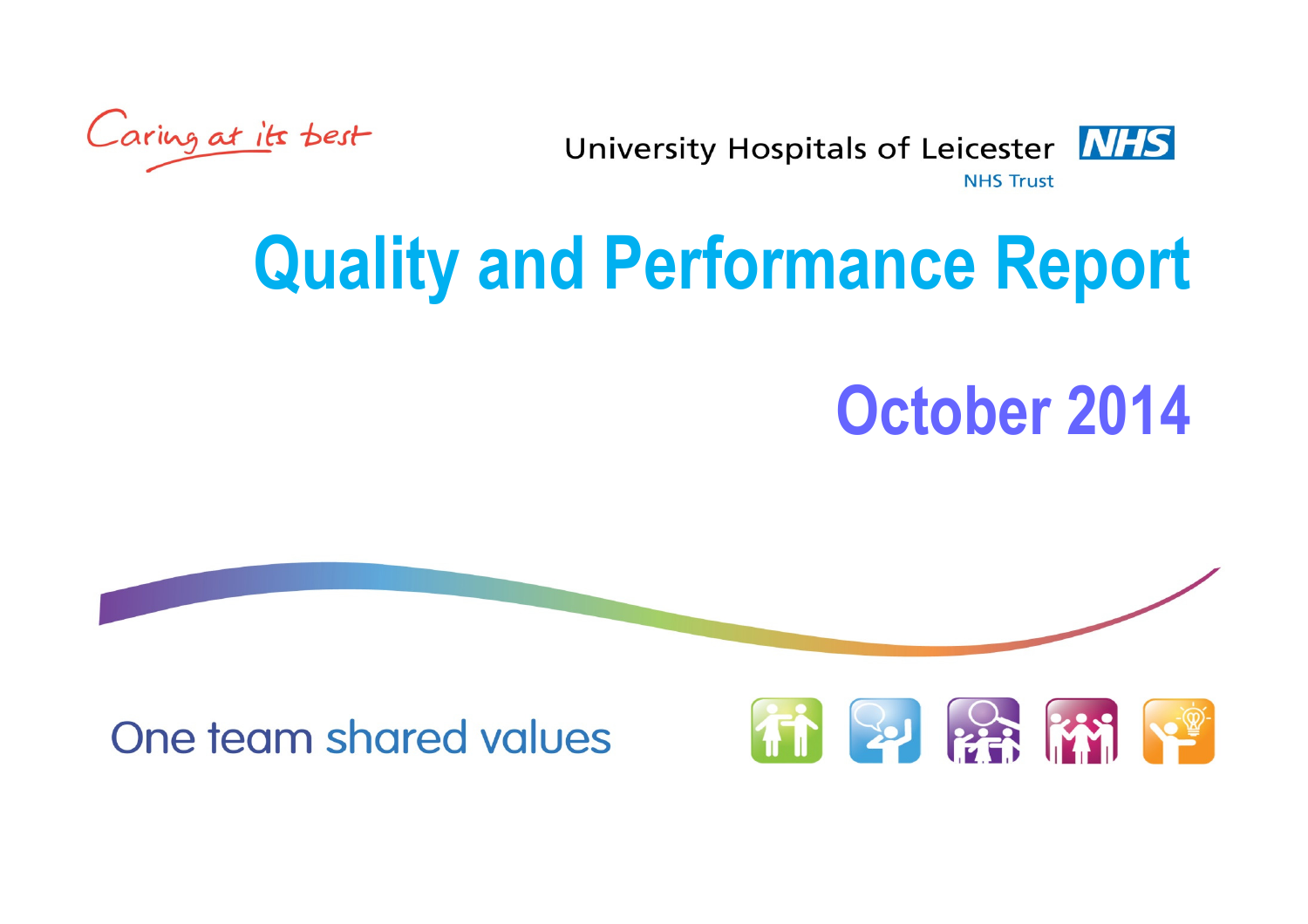#### **CONTENTS**

- Page 2 Introduction
- Page 2 Performance Summary
- Page 3 NIHR Clinical Research Network: East Midlands

#### **Dashboards**

- Page 4 Safe Domain Dashboard
- Page 5 Caring Domain Dashboard
- Page 6 Well Led Domain Dashboard
- Page 7 Effective Domain Dashboard
- Page 8 Responsive Domain Dashboard
- Page 9 NIHR Clinical Research Network: East Midlands
- Page 10 Estates & Facilities

#### Exception Reports

| Page 11 | Never Event                                                                                            |
|---------|--------------------------------------------------------------------------------------------------------|
| Page 12 | # Neck of femurs operated on 0-35hrs                                                                   |
| Page 13 | Referral to Treatment – Admitted, Non Admitted and 52+ Weeks                                           |
| Page 17 | <b>Cancer Waits</b>                                                                                    |
| Page 18 | Cancelled Operations - rebooks within 28 days                                                          |
| Page 19 | <b>Delayed Transfers</b>                                                                               |
| Page 20 | Choose and Book                                                                                        |
| Page 21 | <b>Ambulance Handovers</b>                                                                             |
| Page 22 | Proportion of NHS Trusts recruiting each year into non-commercial NIHR<br><b>CRN Portfolio studies</b> |
| Page 23 | Proportion of NHS Trusts recruiting each year into commercial NIHR<br><b>CRN Portfolio studies</b>     |
| Page 24 | 2014/15 NTDA Metrics and Weightings                                                                    |
| Page 25 | <b>CQC Intelligent Monitoring Report</b>                                                               |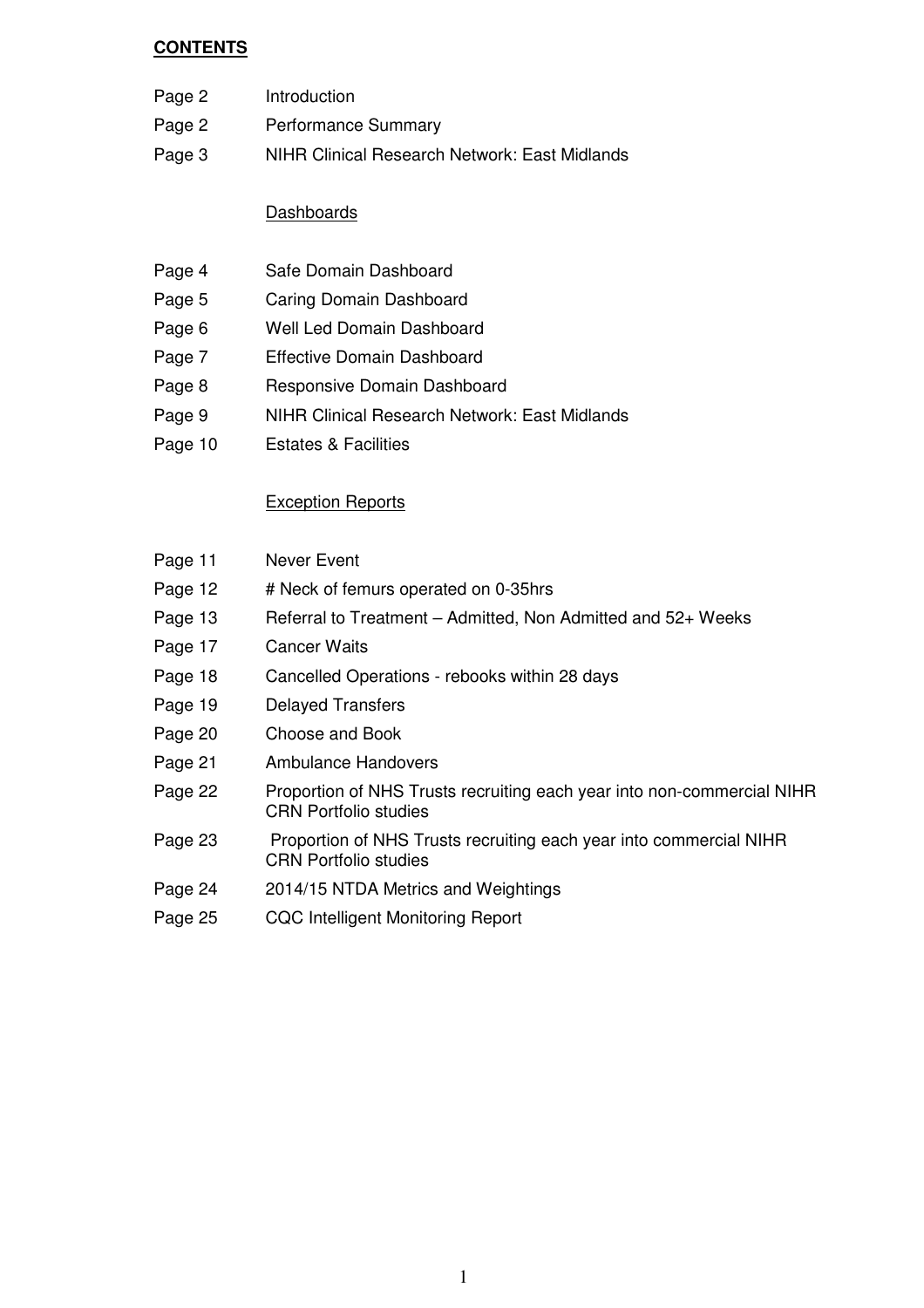#### **UNIVERSITY HOSPITALS OF LEICESTER NHS TRUST**

#### **REPORT TO: TRUST BOARD**

#### **DATE: 27th NOVEMBER 2014**

**REPORT BY: RACHEL OVERFIELD, CHIEF NURSE KEVIN HARRIS, MEDICAL DIRECTOR RICHARD MITCHELL, CHIEF OPERATING OFFICER KATE BRADLEY, DIRECTOR OF HUMAN RESOURCES** 

#### **SUBJECT: OCTOBER 2014 QUALITY & PERFORMANCE SUMMARY REPORT**

#### **1.0 Introduction**

The following report provides an overview of the October 2014 Quality & Performance report highlighting NTDA/UHL key metrics and escalation reports where required.

Further discussion has been had with Lead Officers resulting in changes to a small number of 14/15 UHL targets and exception reports The methodology for reporting falls has been amended to reflect falls reported per 1000 bed stays for patients >65years and the RTT 52+ week number is reported for incomplete backlog only. Maternal deaths are now included.

Estates & Facilities metrics are reported for the first time in this month's Q&P.

#### **2.0 Performance Summary**

| Domain                          | Page<br>Number | Number of<br>Indicators | <b>Indicators</b><br>with target<br>to be<br>confirmed | Number of<br><b>Red Indicators</b><br>this month |
|---------------------------------|----------------|-------------------------|--------------------------------------------------------|--------------------------------------------------|
| Safe                            |                | 19                      | 3                                                      |                                                  |
| Caring                          | 5              | 15                      |                                                        |                                                  |
| Well Led                        | 6              | 14                      |                                                        |                                                  |
| Effective                       |                | 17                      |                                                        |                                                  |
| Responsive                      | 8              | 26                      |                                                        | 14                                               |
| Research                        | 9              | 13                      |                                                        | 2                                                |
| <b>Estates &amp; Facilities</b> | 10             | 10                      |                                                        |                                                  |
| Total                           |                | 14                      |                                                        | 22                                               |

Exception reports: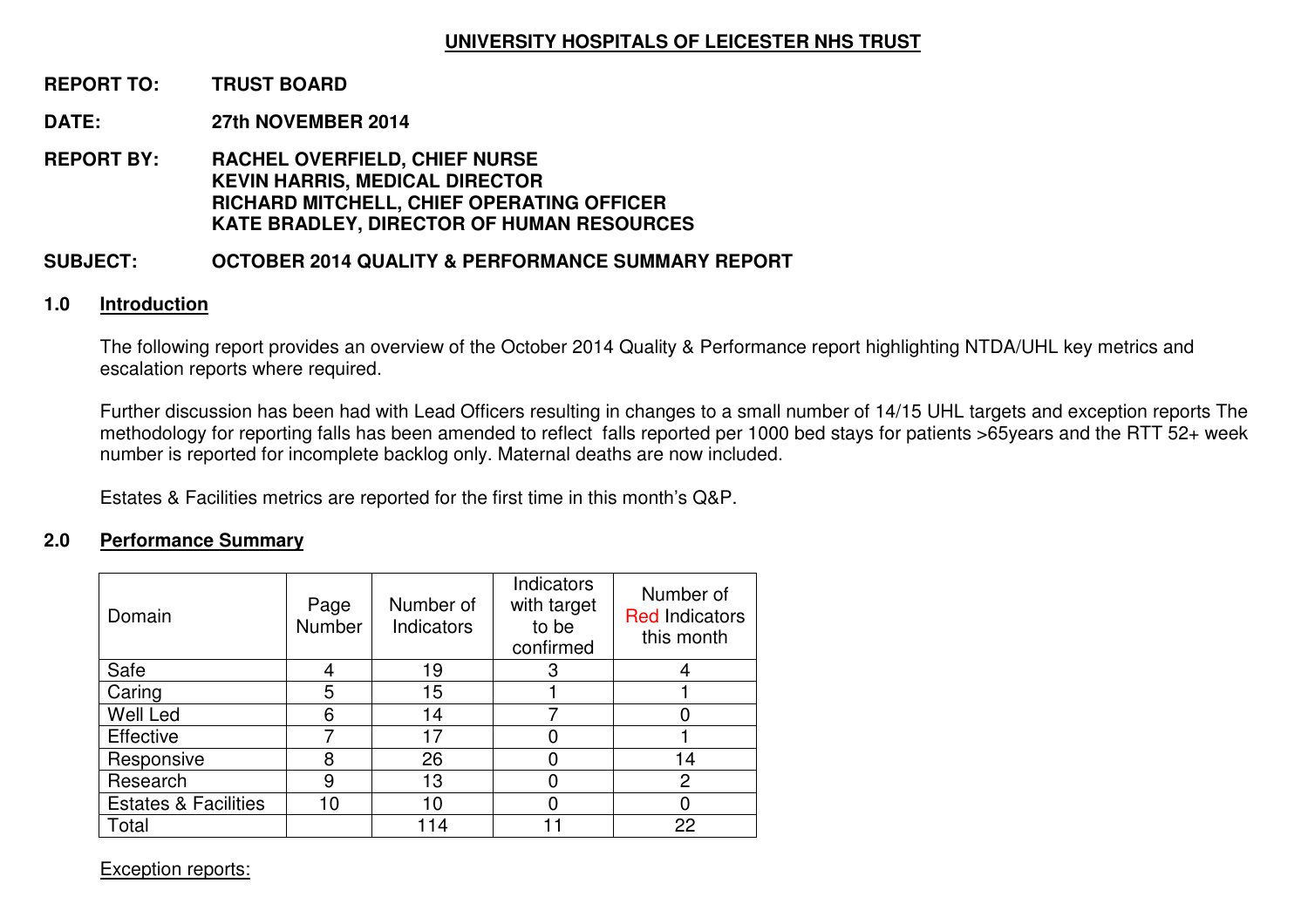Safe – Never Event

Effective - #NOF

Responsive – ED (separate report), RTT, diagnostic waits, cancer waits, cancelled operations, choose and book, delayed transfers and ambulance handovers.

Research - Proportion of NHS Trusts recruiting each year into non-commercial NIHR CRN Portfolio studies, Proportion of NHS Trusts recruiting each year into commercial NIHR CRN Portfolio studies

#### **3.0 Research - NIHR Clinical Research Network: East Midlands**

UHL is the Host Organisation for the CRN: East Midlands. As Host, UHL will receive £22.3 million from the National Institute of Health Research (NIHR) to fund NIHR CRN Portfolio research across the East Midlands. Funding for 2014/15 has been distributed through 16 NHS Trusts and 19 Clinical Commissioning Groups. The Trust has established a CRN: East Midlands Executive Group chaired by Dr Kevin Harris. The purpose of the group is to oversee and deliver good governance of the CRN: East Midlands as defined by the Host contract and CRN Performance and Operating Framework. The framework outlines the key performance metrics for the Network. These include seven High Level Objectives (HLOs) and 8 Host Performance Indicators.

The dashboard on page 9 shows current Network performance against these metrics. Only 1 Host Performance Indicator is included in the dashboard, the remaining 7 are not monitored in year but assessed at the end of the financial year. These will be included in future reports as data becomes available.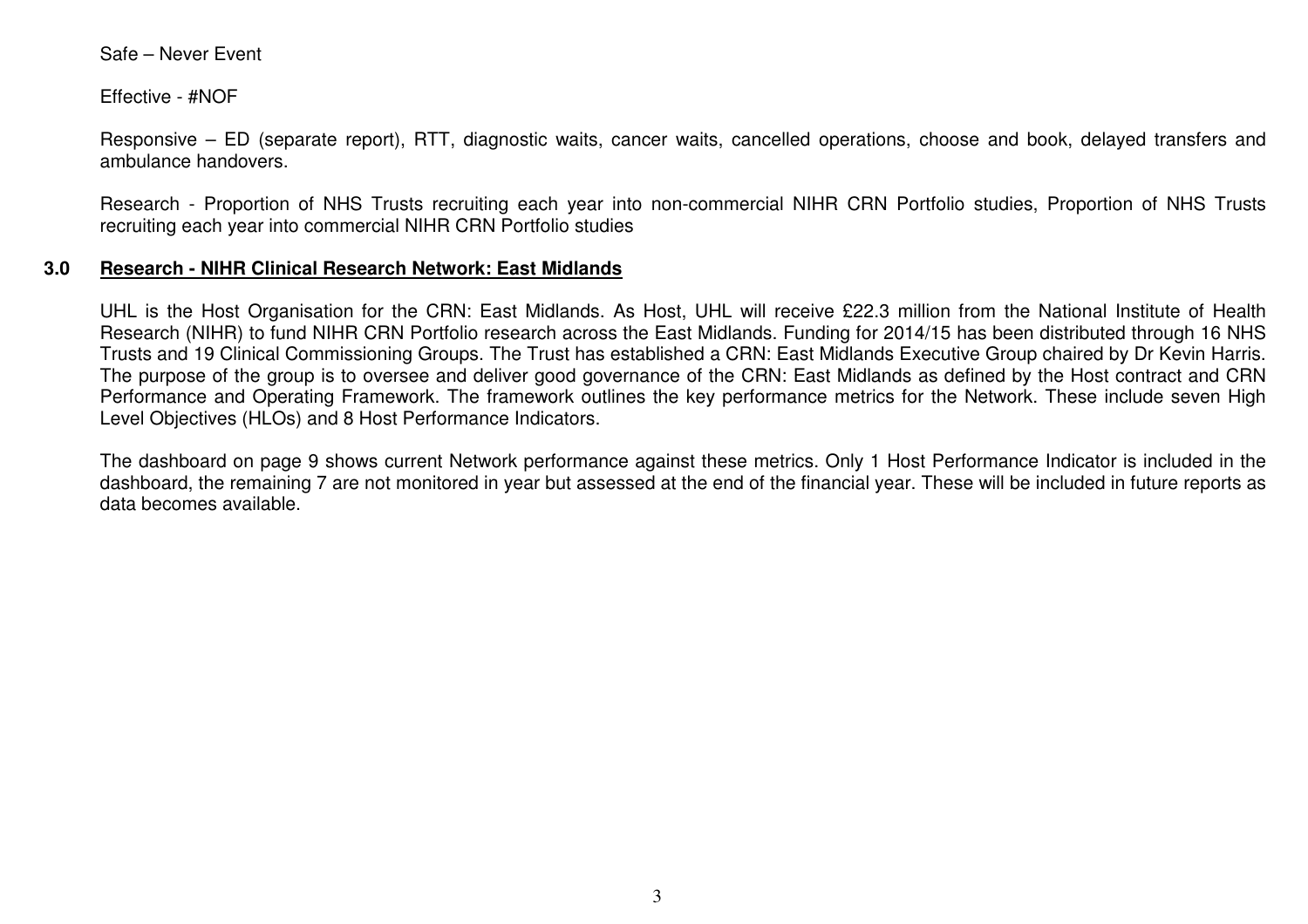Safe Caring Well Led Effective Responsive Research Estates and Facilities

|                                    |                  | <b>KPI Ref Indicators</b>                                                     | Board<br>Director | Lead<br>irector/Off<br>icer | 14/15 Target              | <b>Target Set</b><br>by | Red RAG/ Exception Report<br>Threshold (ER)           | 13/14<br>Outturn | Oct-13          | <b>Nov-13</b>           | Dec-13          | Jan-14       | Feb-14         | Mar-14          | Apr-14          | May-14                                          | <b>Jun-14</b>  | <b>Jul-14</b>             | Aug-14           | Sep-14                | Oct-14         | <b>YTD</b>      |
|------------------------------------|------------------|-------------------------------------------------------------------------------|-------------------|-----------------------------|---------------------------|-------------------------|-------------------------------------------------------|------------------|-----------------|-------------------------|-----------------|--------------|----------------|-----------------|-----------------|-------------------------------------------------|----------------|---------------------------|------------------|-----------------------|----------------|-----------------|
|                                    |                  | S1a Clostridium Difficile                                                     | <b>RO</b>         | <b>DJ</b>                   | $FYE = 81$                | <b>NTDA</b>             | Red / ER for Non compliance with<br>cumulative target | 66               | 6               | ĥ.                      | 5 <sub>5</sub>  | 10           | $\mathbf{0}$   |                 | 4               | 6                                               | 5 <sup>5</sup> | 7                         | $\overline{2}$   | 5 <sup>5</sup>        | 7              | 36              |
|                                    |                  | S1b Clostridium Difficile (Local Target)                                      | RO.               | <b>DJ</b>                   | $FYE = 50$                | <b>UHL</b>              | Red >5 per month,<br>ER when YTD red                  | 66               | 6               | 6                       | 5 <sup>1</sup>  | 10           | $\mathbf{0}$   | Δ               | 4               | 6                                               | 5              | 7                         | $\overline{2}$   | 5                     | $\overline{7}$ | 36              |
|                                    | S2a              | <b>MRSA Bacteraemias (All)</b>                                                | <b>RO</b>         | <b>DJ</b>                   | $\mathbf 0$               | <b>NTDA</b>             | $Red = >0$<br>$ER = 2$ consecutive mths $>0$          | $\overline{3}$   | $\mathbf{0}$    |                         | $\mathbf{0}$    | $\mathbf{0}$ | $\mathbf{0}$   | $\mathbf{0}$    | $\mathbf{0}$    | $\mathbf{0}$                                    | $\mathbf{0}$   | $\mathbf{0}$              | $\mathbf{0}$     |                       | 1*TBC          | 2 <sup>1</sup>  |
|                                    | S <sub>2</sub> b | MRSA Bacteraemias (Avoidable)                                                 | <b>RO</b>         | DJ                          | $\mathbf{0}$              | <b>UHL</b>              | $Red = >0$<br>$ER = 2$ consecutive mths $>0$          |                  | $\mathbf{0}$    |                         | $\mathbf{0}$    | $\mathbf{0}$ | $\mathbf{0}$   | $\mathbf{0}$    | $\mathbf{0}$    | $\mathbf{0}$                                    | $\mathbf{0}$   | $\mathbf{0}$              | $\mathbf{0}$     | $\mathbf{0}$          | $\mathbf{0}$   | $\mathbf{0}$    |
|                                    | S3               | <b>Never Events</b>                                                           | R <sub>0</sub>    | <b>MD</b>                   | $\mathbf{0}$              | <b>NTDA</b>             | $Red = >0$ in mth<br>$ER = in mth > 0$                | $\overline{3}$   | $\mathbf{0}$    |                         | $\mathbf{0}$    | $\mathbf{0}$ |                | $\mathbf{0}$    | $\mathbf{0}$    | $\mathbf{0}$                                    | $\mathbf{0}$   | $\mathbf{0}$              | $\mathbf{0}$     | $\mathbf{0}$          |                | $\mathbf{1}$    |
|                                    | S <sub>4</sub>   | <b>Serious Incidents</b>                                                      | R <sub>0</sub>    | <b>MD</b>                   | tbc                       | <b>NTDA</b>             | tbc                                                   | 60               | 5               | 8                       | $\overline{4}$  | 3            | $\overline{4}$ | 5               | 4               | 6                                               | $\overline{3}$ |                           | $\overline{2}$   | $\mathbf{3}$          |                | 29              |
|                                    | S <sub>5</sub>   | Proportion of reported safety incidents that are<br>harmful                   | RO.               | <b>MD</b>                   | tbc                       | <b>NTDA</b>             | tbc                                                   | 2.8%             |                 | 2.3%                    |                 |              | 2.3%           |                 |                 | 1.7%                                            |                |                           | 2.2%             |                       |                | 1.9%            |
|                                    | S <sub>6</sub>   | Overdue CAS alerts                                                            | R <sub>0</sub>    | MD                          | $\mathbf{0}$              | <b>NTDA</b>             | $Red = >0$ in mth<br>$ER = in mth > 0$                | $\overline{2}$   | $\mathbf{0}$    |                         | $\mathbf{0}$    | $\mathbf{0}$ | $\mathbf{0}$   | $\mathbf{0}$    | $\overline{2}$  | $\overline{2}$                                  | $\overline{2}$ | 3                         | $\mathbf{0}$     | $\mathbf{0}$          | $\mathbf{0}$   | 9               |
| $\bullet$<br>$\boldsymbol{\sigma}$ | S7               | <b>RIDDOR - Serious Staff Injuries</b>                                        | RO                | <b>MD</b>                   | $FYE = < 47$              | <b>UHL</b>              | $Red / ER = non combiance with$<br>cumulative target  | 47               | $6\phantom{1}6$ |                         | 4               |              | 2 <sup>1</sup> | 5               | $\overline{3}$  | 5                                               |                | $\overline{2}$            | $\overline{2}$   |                       | $\overline{2}$ | 16 <sup>°</sup> |
| ၯ                                  | S <sub>8</sub>   | Safety Thermometer % of harm free care (all)                                  | RO                | EM                          | tbc                       | <b>NTDA</b>             | $Red = 92\%$<br>$ER = in mth < 92\%$                  | 93.6%            | 94.7%           | 93.9%                   | 94.0%           | 93.8%        | 94.8%          | 93.6%           | 94.6%           | 94.7%                                           | 94.2%          | 94.9%                     | 94.4%            | 93.9%                 | 94.9%          | 94.9%           |
|                                    | S9               | % of all adults who have had VTE risk assessment<br>on adm to hosp            | KH                | SH                          | 95% or above              | <b>NTDA</b>             | $Red = < 95%$<br>$ER = in mth < 95%$                  | 95.3%            |                 | 95.5% 96.7% 96.1% 95.6% |                 |              | 95.0%          | 95.6%           | 95.7%           | 95.9%                                           | 95.9%          | 96.3%                     | 95.5%            | 96.2%                 | 95.4%          | 95.8%           |
|                                    |                  | S10 Medication errors causing serious harm                                    | <b>RO</b>         | <b>MD</b>                   | $\mathbf 0$               | <b>NTDA</b>             | $Red = >0$ in mth<br>$ER = in mth > 0$                |                  |                 |                         |                 |              |                |                 |                 | New NTDA Indicator - Definition to be confirmed |                |                           |                  |                       |                |                 |
|                                    | <b>S11</b>       | All falls reported per 1000 bed stays for patients<br>>65years                | <b>RO</b>         | <b>EM</b>                   | 27.1                      | QC                      | $Red > = YTD > 8.4$<br>$ER = 2$ consecutive reds      | 7.1              | 7.9             | 7.0                     | 7.0             | 6.6          | 7.0            | 6.9             | 6.6             | 7.4                                             | 7.0            | 8.2                       | 7.4              | 5.6                   | 5.6            | 6.8             |
|                                    | <b>S12</b>       | Avoidable Pressure Ulcers - Grade 4                                           | RO.               | <b>EM</b>                   | $\mathbf 0$               | QS                      | Red / ER = Non compliance with<br>monthly target      |                  |                 |                         | $\mathbf{0}$    | $\mathbf{0}$ | $\mathbf{0}$   | $\mathbf{0}$    | $\mathbf{0}$    | $\mathbf{0}$                                    | $\mathbf{0}$   | -0                        | $\mathbf{0}$     | $\mathbf{0}$          | $\mathbf{0}$   | $\pmb{0}$       |
|                                    | <b>S13</b>       | Avoidable Pressure Ulcers - Grade 3                                           | <b>RO</b>         | <b>EM</b>                   | <8 a month                | QS                      | Red / ER = Non compliance with<br>monthly target      | 71               | $5\phantom{.0}$ |                         | $5\phantom{.0}$ | 7            | 3 <sup>1</sup> | $6\overline{6}$ | $5\phantom{.0}$ | 5                                               | $\sqrt{5}$     | 5                         | $6\phantom{1}6$  | 6 <sup>5</sup>        | $\overline{4}$ | 36              |
|                                    |                  | S14 Avoidable Pressure Ulcers - Grade 2                                       | RO.               | <b>EM</b>                   | $<$ 10 a month            | QS                      | Red / ER = Non compliance with<br>monthly target      | 120              | $\overline{7}$  | 8                       | $\overline{5}$  | 10           | 8 <sup>°</sup> | 9               | $6\phantom{a}$  | 6                                               | $6\phantom{a}$ | -7                        | $\boldsymbol{8}$ | $\overline{4}$        | $\overline{7}$ | 44              |
|                                    |                  | S15 Compliance with the SEPSIS6 Care Bundle                                   | <b>RO</b>         | <b>MD</b>                   | All 6 >75% by Q4          | QC                      | Red/ER = Non compliance with<br>Quarterly target      | 27.0%            |                 |                         |                 |              | 27.0%          |                 |                 | 47.0%                                           |                |                           |                  | <b>Audit underway</b> |                | 47.0%           |
|                                    | <b>S16</b>       | Nutrition and Hydration Metrics - Fluid Balance<br>and Nutritional Assessment | <b>RO</b>         | <b>MD</b>                   | Q2 80%, Q3 85%,<br>Q4 90% | QC                      | Red >2% below threshold<br>$ER = 2$ mths red          |                  |                 |                         |                 |              |                |                 | 271%            | 277%                                            | ≥75%           | <b>Action</b><br>Planning | 274%             | ≥85%                  | 284%           | 284%            |
|                                    | <b>S17</b>       | <b>Maternal Deaths</b>                                                        | KH                | IS                          | $\mathbf 0$               | <b>UHL</b>              | Red / ER = Non compliance with<br>monthly target      | $\overline{3}$   | $\mathbf{0}$    |                         | $\mathbf{0}$    |              | $\overline{2}$ | $\mathbf{0}$    | $\mathbf{0}$    |                                                 | $\mathbf{0}$   |                           | $\mathbf{0}$     | $\mathbf{0}$          | $\mathbf{0}$   | $\mathbf{0}$    |

 $\alpha$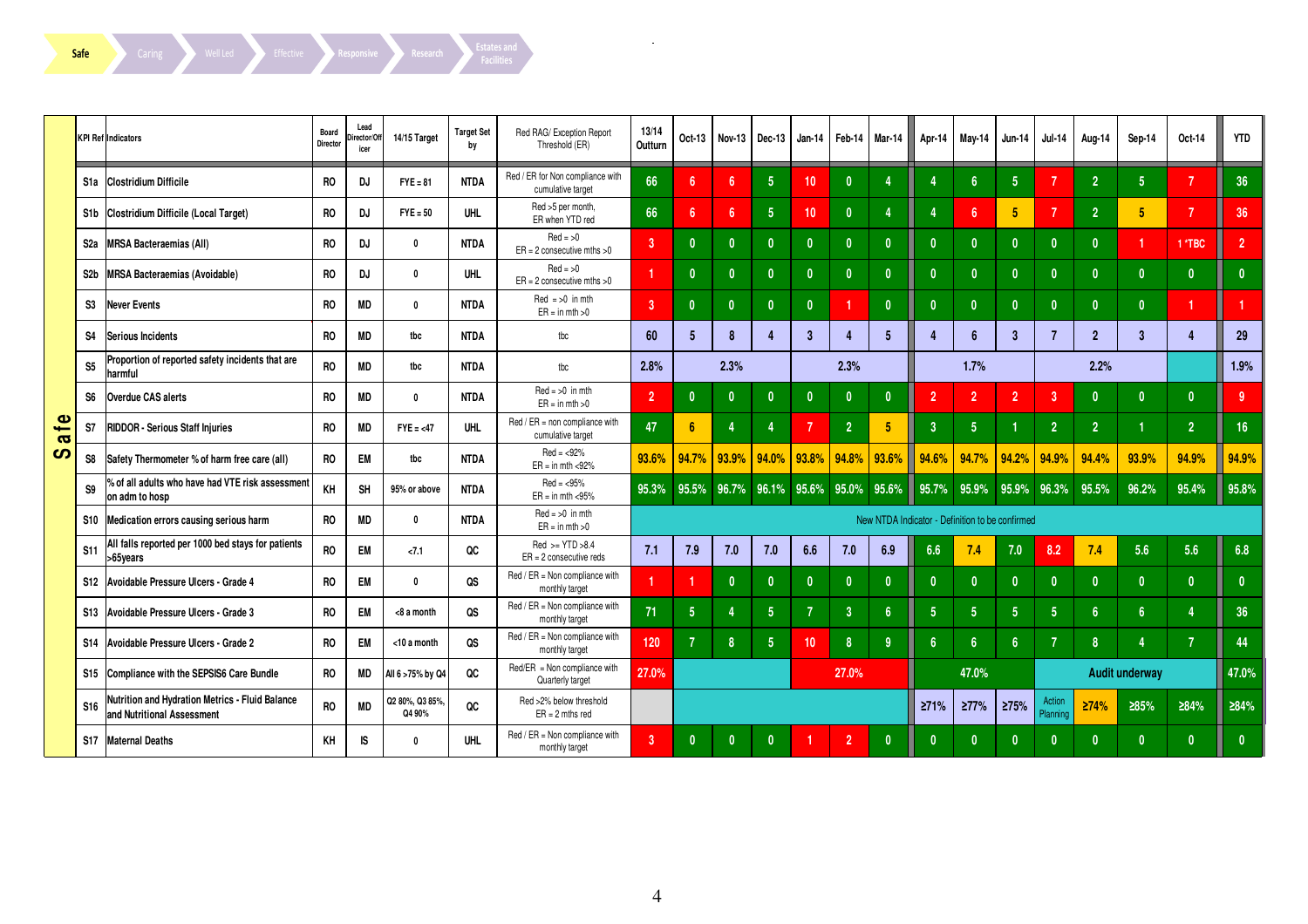| ۰ |     |  |  |  |
|---|-----|--|--|--|
|   |     |  |  |  |
|   |     |  |  |  |
|   |     |  |  |  |
|   | ate |  |  |  |
|   |     |  |  |  |
|   |     |  |  |  |

Safe **Caring** Well Led Effective Responsive Research Estates and Facilities

|                            |                  | <b>KPI Ref Indicators</b>                                                                                                                       | Board<br>Director | Lead<br>Director/Of<br>icer | 14/15 Target                 | <b>Target Set</b><br>by | Red RAG/Exception Report<br>Threshold (ER)                     | 13/14<br>Outturn | Oct-13       | Nov-13         | Dec-13                   | Jan-14       | Feb-14       | Mar-14       | Apr-14 | Mav-14                              | <b>Jun-14</b> | <b>Jul-14</b> | Aug-14       | Sep-14       | Oct-14       | <b>YTD</b>     |
|----------------------------|------------------|-------------------------------------------------------------------------------------------------------------------------------------------------|-------------------|-----------------------------|------------------------------|-------------------------|----------------------------------------------------------------|------------------|--------------|----------------|--------------------------|--------------|--------------|--------------|--------|-------------------------------------|---------------|---------------|--------------|--------------|--------------|----------------|
|                            |                  | C1a   Inpatient Friends and Family Test - Score                                                                                                 | <b>RO</b>         | <b>CR</b>                   | 72<br>(Eng Avge - Mar<br>14) | <b>NTDA</b>             | Red if <3SD. ER if <3SD or 3 mths<br>deteriorating performance | 68.8             | 66.2         | 70.3           | 68.7                     | 71.8         | 69.0         | 69.9         | 69.6   | 71.0                                | 74.5          | 73.8          | 73.8         | 76.1         | 71.1         | 72.7           |
|                            | C1b              | Inpatient Friends and Family Test - Score (Local<br>Target)                                                                                     | <b>RO</b>         | CR                          | 75                           | <b>UHL</b>              | $Red/ER = < 69.9$<br>Green $>74.9$                             | 68.8             | 66.2         | 70.3           | 68.7                     | 71.8         | 69.0         | 69.9         | 69.6   | 71.0                                | 74.5          | 73.8          | 73.8         | 76.1         | 71.1         | 72.7           |
|                            | C2a              | A&E Friends and Family Test - Score                                                                                                             | <b>RO</b>         | CR                          | 54<br>(Eng Avge - Mar<br>14) | <b>NTDA</b>             | Red if <3SD. ER if <3SD or 3 mths<br>deteriorating performance | 58.5             | 58.8         | 58.6           | 67.4                     | 67.6         | 58.7         | 65.5         | 69.4   | 66.0                                | 71.4          | 71.7          | 56.3         | 66.1         | 71.1         | 67.1           |
|                            | C2b              | A&E Friends and Family Test - Score (Local<br>Target)                                                                                           | <b>RO</b>         | CR                          | 75                           | <b>UHL</b>              | $Red/ER = < 64.9$<br>Green >74.9                               | 58.5             | 58.8         | 58.6           | 67.4                     | 67.6         | 58.7         | 65.5         | 69.4   | 66.0                                | 71.4          | 71.7          | 56.3         | 66.1         | 71.1         | 67.1           |
|                            | C3               | <b>Outpatients Friends and Family Test - Score</b>                                                                                              | <b>RO</b>         | CR                          | 75                           | <b>UHL</b>              | $Red / ER = < 64.9$                                            |                  |              |                |                          |              |              |              |        | New Indicator Repoerted in November |               |               |              |              |              |                |
| þ                          | C <sub>4</sub>   | Daycase Friends and Family Test - Score                                                                                                         | R <sub>0</sub>    | CR                          | 75                           | <b>UHL</b>              | $Red / ER = < 69.9$                                            |                  |              |                | New Indicator            |              |              |              | 79.0   | 80.2                                | 79.7          | 77.5          | 74.3         | 81.7         | 80.1         | 78.9           |
| rin                        | C <sub>5</sub>   | Maternity Friends and Family Test - Score                                                                                                       | <b>RO</b>         | CR                          | 75                           | <b>UHL</b>              | $Red/ER = < 61.9$                                              | 64.3             | 64.8         | 62.1           | 63.7                     | 67.3         | 62.1         | 66.7         | 61.2   | 63.5                                | 69.5          | 69.7          | 67.3         | 63.0         | 64.1         | 65.6           |
| $\boldsymbol{\sigma}$<br>ပ | C6               | Complaints Rate per 100 bed days                                                                                                                | <b>RO</b>         | MD                          | tbc                          | <b>NTDA</b>             | tbc                                                            |                  | 0.4          | 0.3            | 0.3                      | 0.3          | 0.5          | 0.4          | 0.4    | 0.3                                 | 0.3           | 0.4           | 0.4          | 0.4          | 0.4          | 0.4            |
|                            | C7               | Complaints Re-Opened Rate                                                                                                                       | <b>RO</b>         | MD                          | $< 9\%$                      | UHL                     | $Red = >10%$<br>$ER = 3$ mths Red or any month >15%            |                  |              |                | New Indicator for 14/15  |              |              |              | 8%     | 5%                                  | 8%            | 11%           | 10%          | 9%           | 11%          | 10%            |
|                            | C8               | Single Sex Accommodation Breaches                                                                                                               | RO.               | CR                          | 0                            | NTDA                    | $Red = >0$<br>$ER = in mth > 0$                                | $\overline{2}$   | $\mathbf{0}$ | $\overline{2}$ | $\mathbf{0}$             | $\mathbf{0}$ | $\mathbf{0}$ | $\mathbf{0}$ | Δ      | 2                                   | $\mathbf{0}$  | - 0           | $\mathbf{0}$ | $\mathbf{0}$ | $\mathbf{0}$ | 6 <sup>1</sup> |
|                            | C <sub>9</sub>   | Improvements in the FFT scores for Older People<br>(65+ vear)                                                                                   | <b>RO</b>         | CR                          | 75                           | QC                      | Red / ER = End of Yr Targets non<br>recoverable.               |                  |              |                |                          |              |              |              | 73.7   | 73.2                                | 75.7          | 76.1          | 78.5         | 83.0         | 75.9         | 76.3           |
|                            | C10              | Responsiveness and Involvement Care (Average<br>score)                                                                                          | <b>RO</b>         | CR                          | 0.8 improve-<br>ment         | QC                      | tbc                                                            |                  |              |                |                          |              |              |              | 87.2   | 87.3                                | 86.9          | 87.3          | 87.9         | 88.8         | 87.1         | 87.5           |
|                            | C10a             | Q15. When you used the call button, was the amount of<br>time it took for staff to respond generally:                                           | <b>RO</b>         | CR                          | <b>FYE 89.7</b>              | QC                      | $Red = 87.9$<br>$ER = Red$ or 3 mths deterioration             |                  |              |                | New Indicators for 14/15 |              |              |              | 88.6   | 89.1                                | 88.0          | 88.5          | 88.6         | 90.4         | 87.9         | 88.7           |
|                            | C10 <sub>b</sub> | Q16. If you needed help from staff getting to the bathroom<br>or toilet or using a bedpan, did you get help in an<br>acceptable amount of time? | <b>RO</b>         | <b>CR</b>                   | FYE 92.9                     | QC                      | $Red = 91.1$<br>$ER = Red$ or 3 mths deterioration             |                  |              |                |                          |              |              |              | 92.2   | 91.5                                | 90.6          | 91.0          | 91.8         | 92.9         | 90.9         | 91.5           |
|                            | C10c             | Q11. Were you involved as much as you wanted in<br>decisions about your care and treatment?                                                     | <b>RO</b>         | CR                          | FYE 85.5                     | QC                      | $Red = 83.6$<br>$ER = Red$ or 3 mths deterioration             |                  |              |                |                          |              |              |              | 83.9   | 84.0                                | 84.4          | 84.5          | 85.3         | 85.5         | 84.5         | 84.6           |

 $\sim$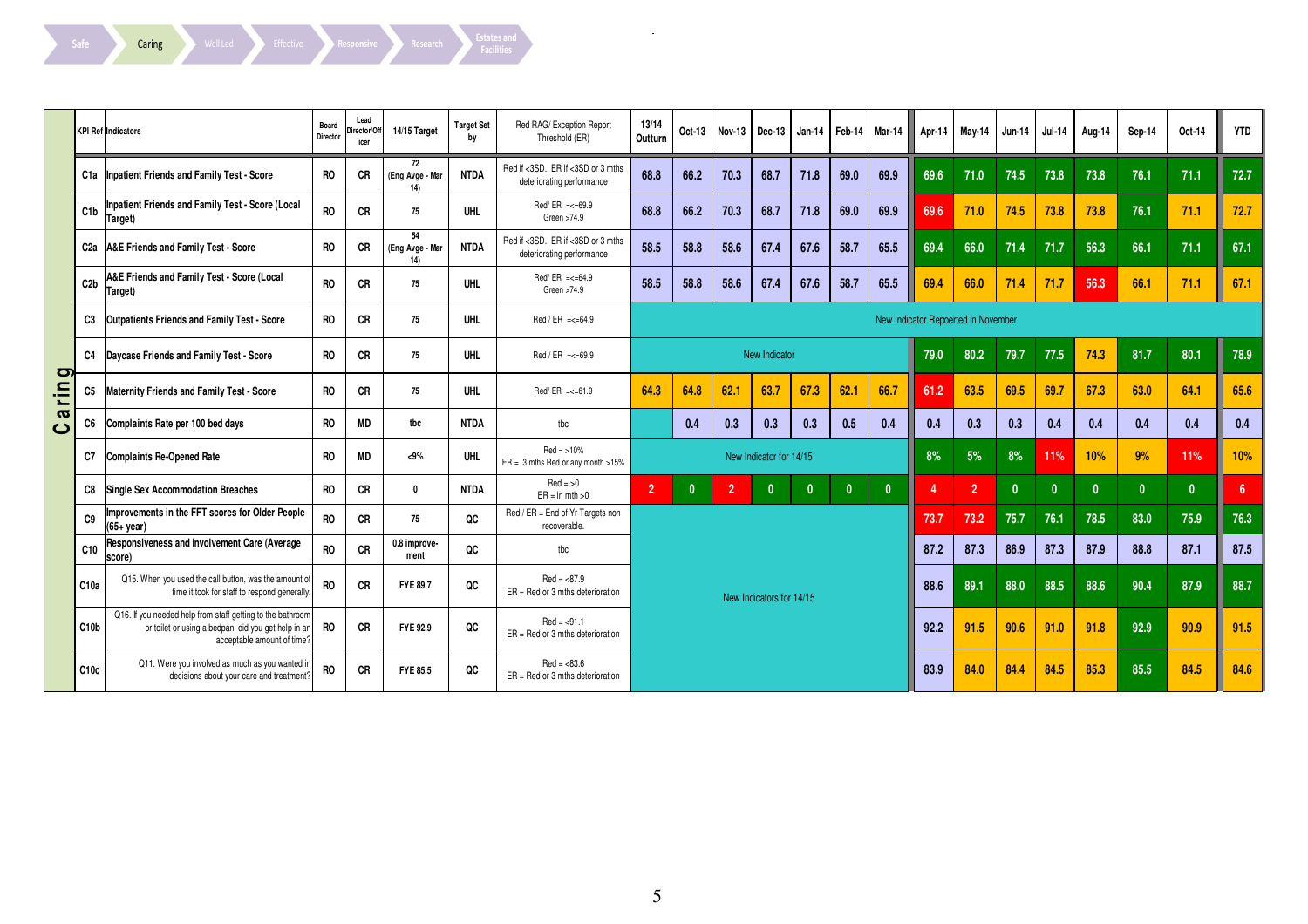Safe Caring Well Led Effective Responsive Research Estates and

|                      |                | <b>KPI Ref Indicators</b>                                                                                   | Board<br><b>Director</b> | Lead<br>Director/Off<br>icer | 14/15 Target                               | <b>Target Set</b><br>bν | Red RAG/ Exception Report<br>Threshold (ER)                                                | 13/14<br>Outturn | Oct-13                                    | Nov-13 | Dec-13                  | Jan-14                                          | Feb-14 | Mar-14                                    | Apr-14                                          | May-14                  | Jun-14 | <b>Jul-14</b> | Aug-14 | Sep-14 | Oct-14 | <b>YTD</b> |
|----------------------|----------------|-------------------------------------------------------------------------------------------------------------|--------------------------|------------------------------|--------------------------------------------|-------------------------|--------------------------------------------------------------------------------------------|------------------|-------------------------------------------|--------|-------------------------|-------------------------------------------------|--------|-------------------------------------------|-------------------------------------------------|-------------------------|--------|---------------|--------|--------|--------|------------|
|                      |                | W1   Inpatient Friends and Family Test - Coverage                                                           | <b>RO</b>                | CR                           | 30% - Q4. 40%<br>Mar 15                    | NTDA /<br><b>CQUIN</b>  | Red = Non compliance with monthly<br>target<br>$ER = 2$ consecutive mths non<br>compliance |                  |                                           |        |                         |                                                 |        | 24.3% 21.7% 25.4% 23.3% 24.5% 28.2% 28.8% |                                                 | 36.8% 38.1% 32.6% 30.8% |        |               | 28.9%  | 33.4%  | 36.3%  | 33.7%      |
|                      |                | W2 A&E Friends and Family Test - Coverage                                                                   | <b>RO</b>                | CR                           | 15% Q1-Q3<br>20% for Q4                    | <b>NTDA</b>             | Red = Non compliance with monthly<br>target<br>$ER = 2$ consecutive mths non               | 14.9%            |                                           |        |                         |                                                 |        | 16.3% 18.4% 16.4% 15.6% 18.4% 16.1% I     |                                                 | 15.2% 17.8%             | 14.9%  | 10.2%         | 16.1%  | 19.1%  | 15.9%  | 15.6%      |
|                      | W <sub>3</sub> | <b>Outpatients Friends and Family Test - Valid</b><br>responses                                             | <b>RO</b>                | CR                           | tbc                                        | <b>UHL</b>              | tbc                                                                                        |                  | New Indicator available from October 2014 |        |                         |                                                 |        | 271                                       | 34                                              | 187                     | 1406   | 1305          | 642    | 730    |        | 4304       |
|                      |                | W4 Maternity Friends and Family Test - Coverage                                                             | <b>RO</b>                | CR                           | tbc                                        | <b>UHL</b>              | tbc                                                                                        | 25.2%            | 27.7%                                     | 30.3%  | 24.8%                   | 20.9%                                           | 23.7%  | 23.9%                                     | 27.2%                                           | 36.4%                   | 25.2%  | 29.2%         | 29.9%  | 18.7%  | 15.8%  | 26.1%      |
|                      | W <sub>5</sub> | Friends & Family staff survey: % of staff who<br>would recommend the trust as place to work                 | KB                       | ES                           | tbc                                        | <b>NTDA</b>             | tbc                                                                                        |                  |                                           |        |                         | New NTDA Indicator - Definition to be confirmed |        |                                           |                                                 | 53.6%                   |        |               | 53.3%  |        |        | 53.3%      |
| ਠ<br>$\bullet$<br>┙  | W6             | Friends & Family staff survey: % of staff who<br>would recommend the trust as place to receive<br>treatment | KB                       | <b>ES</b>                    | tbc                                        | <b>NTDA</b>             | tbc                                                                                        |                  |                                           |        |                         | New NTDA Indicator - Definition to be confirmed |        |                                           |                                                 | 68.3%                   |        |               | 66.8%  |        |        | 66.8%      |
| $\overline{\bullet}$ | <b>W7</b>      | Data quality of trust returns to HSCIC                                                                      | KS                       | JR                           | tbc                                        | <b>NTDA</b>             | tbc                                                                                        |                  |                                           |        |                         |                                                 |        |                                           | New NTDA Indicator - Definition to be confirmed |                         |        |               |        |        |        |            |
| ≽                    | W8             | Turnover Rate                                                                                               | KB                       | ES                           | < 10.5%                                    | <b>UHL</b>              | $Red = 11%$ or above<br>$ER = Red$ for 3 Consecutive Mths                                  | 10.0%            | 9.6%                                      | 9.7%   | 10.2%                   | 10.6%                                           | 10.4%  | 10.0%                                     | 9.9%                                            | 10.0%                   | 10.2%  | 10.0%         | 10.5%  | 10.3%  | 10.8%  | 10.8%      |
|                      |                | W9 Sickness absence - 12 mths rolling                                                                       | KB                       | ES                           | 3.5% rolling 12<br>mths post<br>validation | <b>UHL</b>              | $Red = >3.5\%$<br>$ER = 3$ consecutive mths $>3.5\%$                                       | 3.4%             | 3.3%                                      | 3.5%   | 3.8%                    | 3.8%                                            | 3.7%   | 3.5%                                      | 3.5%                                            | 3.5%                    | 3.4%   | 3.3%          | 3.5%   | 3.6%   |        | 3.6%       |
|                      |                | W <sub>10</sub> Total trust vacancy rate                                                                    | KB                       | ES                           | tbc                                        | <b>NTDA</b>             | tbc                                                                                        |                  |                                           |        |                         |                                                 |        |                                           | New NTDA Indicator - Definition to be confirmed |                         |        |               |        |        |        |            |
|                      | W11            | Temporary costs and overtime as a % of total<br>paybill                                                     | KB                       | <b>ES</b>                    | tbc                                        | <b>NTDA</b>             | tbc                                                                                        |                  |                                           |        | New Indicator for 14/15 |                                                 |        |                                           | 9.4%                                            | 9.4%                    | 8.1%   | 8.5%          | 8.9%   | 8.5%   | 9.5%   | 9.5%       |
|                      |                | W12 % of Staff with Annual Appraisal                                                                        | KB                       | ES                           | 95%                                        | <b>UHL</b>              | $Red = < 90\%$<br>$ER = 3$ consecutive mths <90%                                           | 91.3%            | 91.0%                                     | 91.8%  | 92.4%                   | 91.9%                                           | 92.3%  | 91.3%                                     | 91.8%                                           | 91.0%                   | 90.6%  | 89.6%         | 88.6%  | 89.7%  | 91.8%  | 91.8%      |
|                      |                | W13 Statutory and Mandatory Training                                                                        | KB                       | ES                           | Jun 80%, Sep<br>85%, Dec 90%,<br>Mar 95%   | <b>UHL</b>              | Red / ER for Non compliance with<br>Quarterly incremental target                           | 76%              | 58%                                       | 60%    | 65%                     | 69%                                             | 72%    | 76%                                       | 78%                                             | 79%                     | 79%    | 80%           | 83%    | 85%    | 86%    | 86%        |
|                      |                | W14 % Corporate Induction attendance                                                                        | KB                       | ES                           | 95.0%                                      | <b>UHL</b>              | $Red = < 90\%$<br>$ER = 3$ consecutive mths <90%                                           | 94.5%            | 91.0%                                     | 87.0%  | 89.0%                   | 93.0%                                           | 89.0%  | 94.5%                                     | 96.0%                                           | 94.0%                   | 92.0%  | 96.0%         | 98.0%  | 98.0%  | 98.0%  | 98.0%      |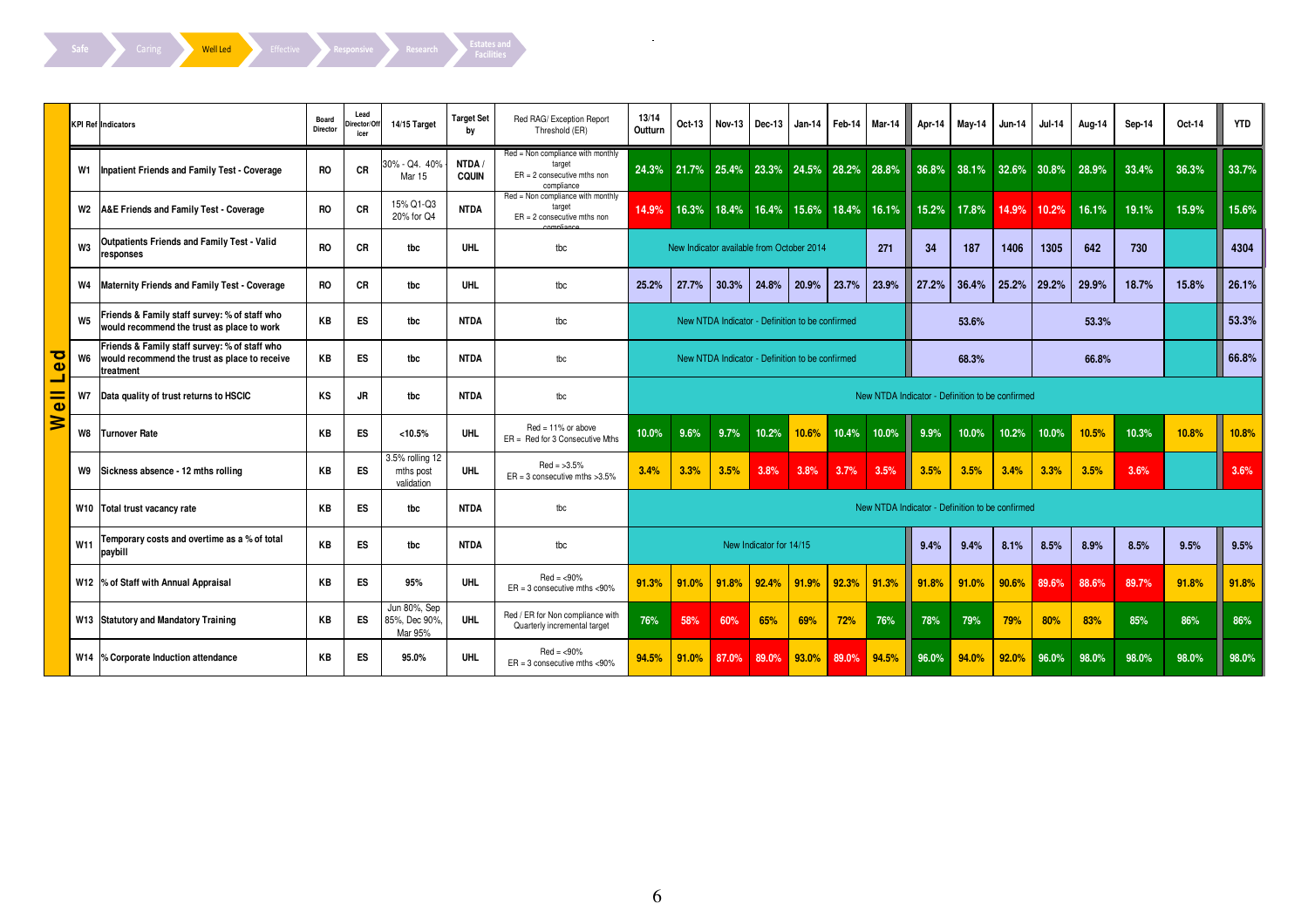

|       |                | KPI Ref Indicators                                                                                         | Board<br>Director | Lead<br>irector/Of<br>icer | 14/15 Target           | <b>Target Set</b><br>bv | Red RAG/ Exception Report<br>Threshold (ER)                                         | 13/14<br>Outturn | Oct-13       | <b>Nov-13</b>        | Dec-13                  | <b>Jan-14</b>     | Feb-14                  | Mar-14       | Apr-14       | May-14                  | <b>Jun-14</b>           | <b>Jul-14</b> | Aug-14                 | Sep-14                     | Oct-14                         | <b>YTD</b>              |
|-------|----------------|------------------------------------------------------------------------------------------------------------|-------------------|----------------------------|------------------------|-------------------------|-------------------------------------------------------------------------------------|------------------|--------------|----------------------|-------------------------|-------------------|-------------------------|--------------|--------------|-------------------------|-------------------------|---------------|------------------------|----------------------------|--------------------------------|-------------------------|
|       | E1             | Mortality - Published SHMI                                                                                 | KH                | PR                         | <b>Within Expected</b> | <b>NTDA</b>             | Higher than Expected                                                                |                  |              | 106<br>(Apr12-Mar13) |                         |                   | 107<br>(Jul12-Jun13)    |              |              | 106<br>$(Oct12-Sept13)$ |                         |               | 106<br>$(Jan13-Dec13)$ |                            |                                | 106<br>Jan13-<br>Dec13) |
|       | E <sub>2</sub> | Mortality - Rolling 12 mths SHMI (as reported in<br>HED)                                                   | KH                | PR                         | 100 or below           | QC                      | $Red =$ >expected<br>$ER =$ >Expected or 3 consecutive<br>mths increasing SHMI >100 | 105              | 107          | 107                  | 108                     | 107               | 106                     | 105          | 103          | 103                     | 103                     |               |                        | <b>Awaiting HED Update</b> |                                | 103                     |
|       | E3             | Mortality HSMR (DFI Quarterly)                                                                             | KH                | PR                         | Within Expected        | <b>NTDA</b>             | $Red =$ >expected<br>$ER =$ > Expected or 3 consecutive<br>increasing mths >100     | 88               |              | 86                   |                         |                   | 83                      |              |              | 83                      |                         |               |                        | <b>Awaiting DFI Update</b> |                                | 83                      |
|       | E4             | Mortality - Rolling 12 mths HSMR (Rebased<br>Monthly as reported in HED)                                   | KH                | PR                         | 100 or below           | QC                      | $Red =$ >expected<br>$ER =$ >Expected or 3 consecutive<br>increasing mths >100      | 99               | 102          | 102                  | 101                     | 100               | 100                     | 99           | 97           | 97                      | 97                      | 95            |                        | <b>Awaiting HED Update</b> |                                | 95                      |
|       | E <sub>5</sub> | Mortality - Monthly HSMR (Rebased Monthly as<br>reported in HED)                                           | KH                | PR                         | 100 or below           | QC                      | $Red =$ >expected<br>$ER =$ >Expected or 3 consecutive<br>increasing mths >100      | 91               | 96           | 101                  | 94                      | 89                | 103                     | 91           | 83           | 103                     | 101                     | 83            |                        | <b>Awaiting HED Update</b> |                                | 93                      |
|       | E6             | Mortality - Rolling 12 mths HSMR Emergency<br>Weekday Admissions - (HED) OVERALL Rebased<br><b>Monthly</b> | KH                | PR                         | <b>Within Expected</b> | <b>NTDA</b>             | $Red =$ >expected<br>$ER =$ >Expected or 3 consecutive<br>increasing mths >100      | 100              | 101          | 102                  | 102                     | 101               | 101                     | 100          | 99           | 98                      | 99                      | 96            |                        | <b>Awaiting HED Update</b> |                                | 96                      |
|       | E7             | Mortality - Monthly HSMR Emergency Weekday<br>Admissions - (HED) OVERALL Rebased Monthly                   | KH                | PR                         | <b>Within Expected</b> | <b>NTDA</b>             | $Red =$ >expected<br>$ER =$ > Expected or 3 consecutive<br>increasing mths >100     | 100              | 98           | 107                  | 95                      | 93                | 102                     | 94           | 86           | 95                      | 105                     | 80            |                        | <b>Awaiting HED Update</b> |                                | 91                      |
| ctive | E8             | Mortality - rolling 12 mths HSMR Emergency<br>Weekend Admissions - (HED) OVERALL Rebased<br><b>Monthly</b> | KH                | PR                         | Within Expected        | <b>NTDA</b>             | $Red =$ >expected<br>$ER =$ > Expected or 3 consecutive<br>increasing mths >100     | 99               | 107          | 105                  | 103                     | 101               | 102                     | 99           | 96           | 97                      | 96                      | 95            |                        | <b>Awaiting HED Update</b> |                                | 95                      |
| Effe  | E9             | Mortality - Monthly HSMR Emergency Weekend<br>Admissions - (HED) OVERALL Rebased Monthly                   | KH                | PR                         | Within Expected        | <b>NTDA</b>             | $Red =$ >expected<br>$ER =$ >Expected or 3 consecutive<br>increasing mths >100      | 99               | 98           | 93                   | 93                      | 84                | 106                     | 82           | 71           | 128                     | 87                      | 93            |                        | <b>Awaiting HED Update</b> |                                | 95                      |
|       |                | E10 Deaths in low risk conditions                                                                          | KH                | PR                         | <b>Within Expected</b> | <b>NTDA</b>             | $Red =$ >expected<br>$ER =$ >Expected or 3 consecutive<br>increasing mths >100      | 94               | 98           | 52                   | 129                     | 164               | 35                      | 63           | 47           | 60                      | 78                      | 59            |                        | <b>Awaiting DFI Update</b> |                                | 61                      |
|       |                | E11 Emergency 30 Day Readmissions (No Exclusions)                                                          | KH                | PR                         | <b>Within Expected</b> | <b>NTDA</b>             | Higher than Expected                                                                | 7.9%             | 7.9%         | 7.8%                 | 8.0%                    | 8.7%              | 9.0%                    | 8.8%         | 8.9%         | 8.8%                    | 8.6%                    | 8.4%          | 8.9%                   | 8.5%                       |                                | 8.7%                    |
|       | <b>E12</b>     | No. of # Neck of femurs operated on 0-35 hrs -<br><b>Based on Admissions</b>                               | KH                | <b>RP</b>                  | 72% or above           | QS                      | $Red = <72\%$<br>$ER = 2$ consecutive mths <72%                                     | 65.2%            | 70.5%        |                      | 73.6% 72.2%             | 68.2%             | 73.7%                   | 54.7%        | 56.9%        | 40.6%                   | 60.3%                   | 76.9%         | 59.0%                  | 68.6%                      | 69.6%                          | 62.2%                   |
|       |                | E13 Stroke - 90% of Stay on a Stroke Unit                                                                  | <b>RM</b>         | CF                         | 80% or above           | QS                      | $Red = <80\%$<br>$ER = 2$ consecutive mths <80%                                     | 83.2%            | 83.7%        | 78.0%                |                         | 81.8% 89.3% 83.7% |                         | 83.5%        | 92.9%        | 80.3%                   | 87.1%                   | 78.1%         | 84.5%                  | 82.2%                      |                                | 84.1%                   |
|       | E14            | Stroke - TIA Clinic within 24 Hours (Suspected<br>High Risk TIA)                                           | <b>RM</b>         | <b>CF</b>                  | 60% or above           | QS                      | $Red = < 60\%$<br>$ER = 2$ consecutive mths <60%                                    | 64.2%            | 62.4%        | 76.8%                |                         | 65.7% 60.5%       |                         | 40.7% 77.9%  | 79.7%        | 58.8%                   | 71.3%                   | 62.8%         | 65.5%                  | 72.7%                      | 67.8%                          | 68.3%                   |
|       | <b>E15</b>     | Communication - ED, Discharge and Outpatient<br>Letters - Compliance with standards                        | KH                | <b>SJ</b>                  | 90% or above           | QS                      | $Red = <80%$<br>$ER = Qrtly ER if < 90\%$ and<br>deterioration                      |                  |              |                      |                         |                   | New Indicator for 14/15 |              |              |                         |                         |               | 60%<br>(lnPt)          | 83%<br>(ED)                | Poilcy out for<br>consultation | 83%<br>(ED)             |
|       |                | <b>E16 Published Consultant Level Outcomes</b>                                                             | KH                | SH                         | >0 outside<br>expected | QC                      | $Red = >0$<br>Quarterly $ER = >0$                                                   | $\mathbf{0}$     | $\mathbf{0}$ | $\mathbf{0}$         | $\mathbf{0}$            | $\mathbf{0}$      | $\mathbf{0}$            | $\mathbf{0}$ | $\mathbf{0}$ | $\mathbf{0}$            | $\overline{\mathbf{0}}$ | $\Omega$      | $\mathbf{0}$           | $\mathbf{0}$               | $\mathbf{0}$                   | $\mathbf{0}$            |
|       | E17            | Non compliance with 14/15 published NICE<br>quidance                                                       | KH                | SH                         | $\mathbf 0$            | QC                      | $Red = in mth > 0$<br>$ER = 2$ consecutive mths Red                                 |                  |              |                      | New Indicator for 14/15 |                   |                         |              | $\mathbf{0}$ | $\mathbf{0}$            | $\mathbf{0}$            | $\mathbf{0}$  | $\mathbf{0}$           | $\mathbf{0}$               | $\mathbf{0}$                   | $\mathbf{0}$            |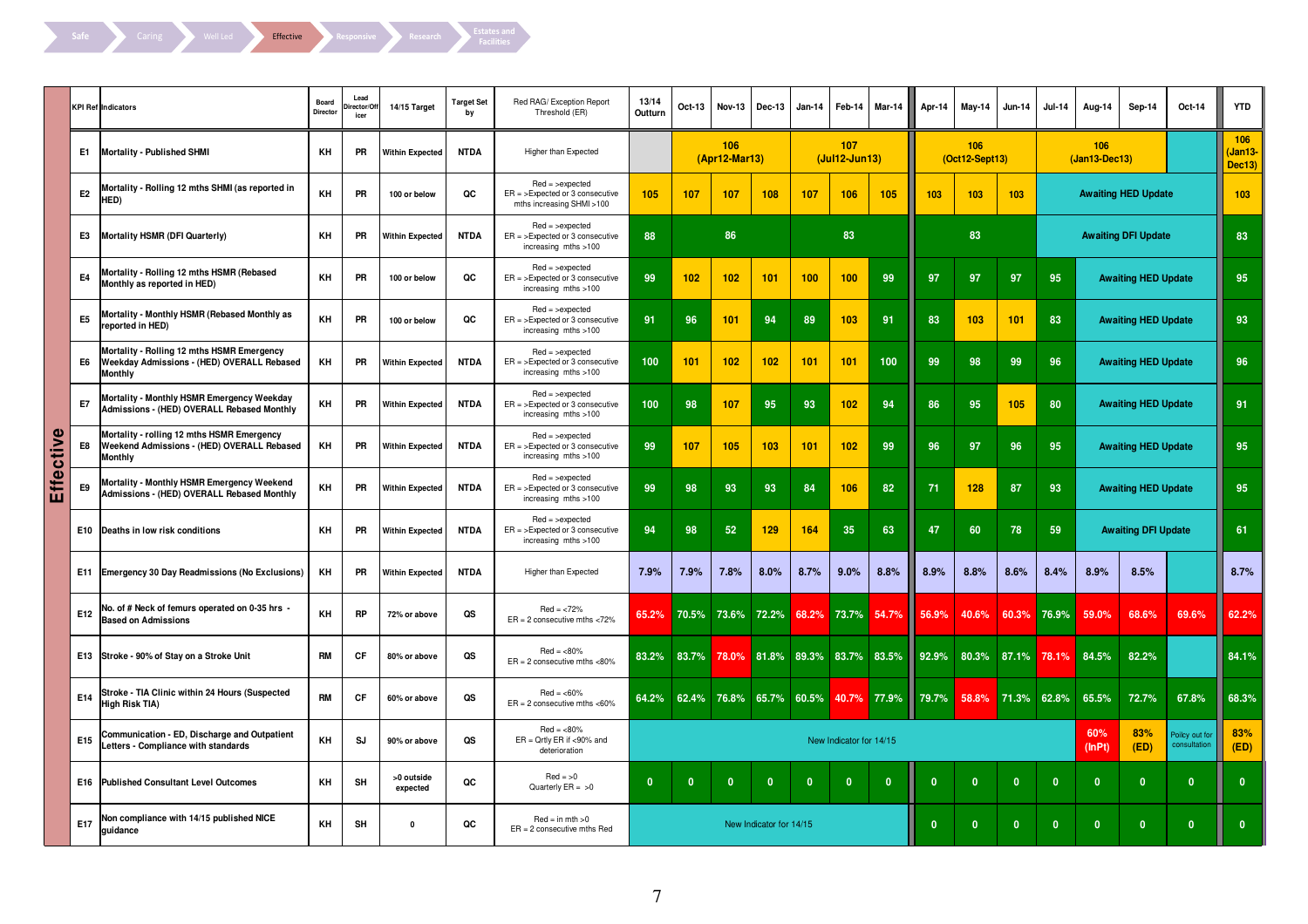

|                         |                 | <b>KPI Ref Indicators</b>                                                                                        | Board<br>Director | Lead<br>rector/Of<br>icer | 14/15 Target  | <b>Target Set</b><br>bγ | Red RAG/ Exception Report<br>Threshold (ER)         | 13/14<br>Outturn | Oct-13                                           | <b>Nov-13</b> | Dec-13                  | <b>Jan 14</b>           | Feb-14         | Mar-14                  | Apr-14          | May-14                            | <b>Jun-14</b> | <b>Jul-14</b> | Aug-14       | Sep-14         | Oct-14         | <b>YTD</b>      |
|-------------------------|-----------------|------------------------------------------------------------------------------------------------------------------|-------------------|---------------------------|---------------|-------------------------|-----------------------------------------------------|------------------|--------------------------------------------------|---------------|-------------------------|-------------------------|----------------|-------------------------|-----------------|-----------------------------------|---------------|---------------|--------------|----------------|----------------|-----------------|
|                         | R1              | ED 4 Hour Waits UHL + UCC                                                                                        | <b>RM</b>         | CF                        | 95% or above  | <b>NTDA</b>             | $Red = < 95\%$<br>ER via ED TB report               | 88.4%            | 91.8%                                            | 88.5%         | 90.1%                   | 93.6%                   | 83.5%          | 89.3%                   | 86.9%           | 83.4%                             | 91.3%         | 92.5%         | 91.2%        | 91.7%          | 90.3%          | 89.5%           |
|                         | R <sub>2</sub>  | 12 hour trolley waits in A&E                                                                                     | <b>RM</b>         | CF                        | $\Omega$      | <b>NTDA</b>             | $Red = >0$<br>ER via ED TB report                   | 5                | $\mathbf{0}$                                     |               | $\mathbf{0}$            | $\mathbf{0}$            | $\mathbf{0}$   | $\mathbf{0}$            | $\mathbf{0}$    |                                   | -1            | $\mathbf 0$   | $\mathbf{0}$ | $\mathbf{0}$   | 1.             | 3 <sup>2</sup>  |
|                         | R3              | <b>RTT Waiting Times - Admitted</b>                                                                              | <b>RM</b>         | cc                        | 90% or above  | <b>NTDA</b>             | $Red / ER = <09\%$                                  | 76.7%            | 83.5%                                            | 83.2%         | 82.0%                   | 81.8%                   | 79.1%          | 76.7%                   | 78.9%           | 79.4%                             | 79.0%         | 80.9%         | 82.2%        | 81.6%          | 84.4%          | 84.4%           |
|                         | R4              | <b>RTT Waiting Times - Non Admitted</b>                                                                          | <b>RM</b>         | СC                        | 95% or above  | <b>NTDA</b>             | $Red / ER = 95\%$                                   | 93.9%            | 92.8%                                            | 91.9%         | 92.8%                   | 93.4%                   | 93.5%          | 93.9%                   | 94.3%           | 94.4%                             | 95.0%         | 94.9%         | 95.6%        | 94.6%          | 94.9%          | 94.9%           |
|                         | R5              | RTT - Incomplete 92% in 18 Weeks                                                                                 | <b>RM</b>         | cc                        | 92% or above  | <b>NTDA</b>             | $Red/ER = 92\%$                                     | 92.1%            | 92.8%                                            | 92.4%         | 91.8%                   |                         | 92.0% 92.6%    | 92.1%                   | 93.9%           | 93.6%                             | 94.0%         | 93.2%         | 94.0%        | 94.3%          | 94.8%          | 94.8%           |
|                         | R6              | RTT 52 Weeks+ Wait (Incompletes)                                                                                 | <b>RM</b>         | СC                        | $\mathbf{0}$  | <b>NTDA</b>             | $Red / ER = >0$                                     | $\mathbf{0}$     | $\mathbf{0}$                                     | 0             | -1                      |                         | $\mathbf{0}$   | $\overline{\mathbf{0}}$ | $\mathbf{0}$    | $\mathbf{0}$                      | $\mathbf{0}$  | 15            | 1.           | $\overline{3}$ | 3 <sup>2</sup> | 3 <sup>2</sup>  |
|                         | R7              | 6 Week - Diagnostic Test Waiting Times                                                                           | <b>RM</b>         | SK                        | 1% or below   | <b>NTDA</b>             | $Red/ER = >1\%$                                     | 1.9%             | 1.0%                                             | 0.8%          | 1.4%                    | 5.3%                    | 1.9%           | 1.9%                    | 0.8%            | 0.9%                              | 0.8%          | 0.7%          | 1.0%         | 1.0%           | 0.7%           | 0.7%            |
|                         | R <sub>8</sub>  | Two week wait for an urgent GP referral for<br>suspected cancer to date first seen for all<br>suspected cancers  | <b>RM</b>         | MМ                        | 93% or above  | <b>NTDA</b>             | $Red = < 93%$<br>$ER = Red$ for 2 consecutive mths  | 94.8%            | 94.9%                                            | 95.7%         | 94.9%                   |                         | 95.3% 95.9%    | 95.3%                   | 88.5%           | 94.7%                             | 93.5%         | 92.2%         | 92.0%        | 90.6%          |                | 91.9%           |
|                         | R9              | Two Week Wait for Symptomatic Breast Patients<br>(Cancer Not initially Suspected)                                | <b>RM</b>         | <b>MM</b>                 | 93% or above  | <b>NTDA</b>             | $Red = < 93%$<br>$ER = Red$ for 2 consecutive mths  | 94.0%            | 93.0%                                            | 91.3%         | 95.5%                   |                         | 96.8% 93.4%    | 94.3%                   | 80.0%           | 95.0%                             | 98.9%         | 94.9%         | 94.4%        | 95.2%          |                | 93.8%           |
|                         | R10             | 31-Day (Diagnosis To Treatment) Wait For First<br><b>Treatment: All Cancers</b>                                  | <b>RM</b>         | <b>MM</b>                 | 96% or above  | <b>NTDA</b>             | $Red = < 96%$<br>$ER = Red$ for 2 consecutive mths  | 98.1%            |                                                  | 98.9% 96.2%   | 97.4% 97.2% 98.5%       |                         |                | 98.2%                   | 97.2%           | 92.9%                             | 93.6%         | 94.4%         | 97.9%        | 91.9%          |                | 94.6%           |
|                         | R11             | 31-Day Wait For Second Or Subsequent<br><b>Treatment: Anti Cancer Drug Treatments</b>                            | <b>RM</b>         | <b>MM</b>                 | 98% or above  | <b>NTDA</b>             | $Red = < 98%$<br>$ER = Red$ for 2 consecutive mths  |                  | 100.0% 100.0% 100.0% 100.0% 100.0% 100.0% 100.0% |               |                         |                         |                |                         |                 | 100.0% 100.0% 100.0% 100.0% 98.8% |               |               |              | 100.0%         |                | 99.8%           |
| <u>visi</u>             | R <sub>12</sub> | 31-Day Wait For Second Or Subsequent<br><b>Treatment: Surgery</b>                                                | <b>RM</b>         | MМ                        | 94% or above  | <b>NTDA</b>             | $Red = < 94%$<br>ER = Red for 2 consecutive mths    | 96.0%            |                                                  | 96.4% 97.1%   |                         | 92.3% 94.8% 96.4% 98.6% |                |                         | 95.2%           | 97.0%                             | 90.8%         | 90.1%         | 87.8%        | 94.0%          |                | 92.3%           |
| 등                       | R <sub>13</sub> | 31-Day Wait For Second Or Subsequent<br><b>Treatment: Radiotherapy Treatments</b>                                | <b>RM</b>         | <b>MM</b>                 | 94% or above  | <b>NTDA</b>             | $Red = < 94%$<br>$ER = Red$ for 2 consecutive mths  | 98.2%            |                                                  | 97.5% 98.5%   |                         | 98.1% 94.8% 96.3%       |                | 99.1%                   | 97.3%           | 95.6%                             | 93.9%         | 97.3%         | 99.0%        | 96.5%          |                | 96.7%           |
| $\frac{5}{3}$<br>۵<br>m | R <sub>14</sub> | 62-Day (Urgent GP Referral To Treatment) Wait<br>For First Treatment: All Cancers                                | <b>RM</b>         | <b>MM</b>                 | 85% or above  | <b>NTDA</b>             | $Red = 85%$<br>ER = Red in mth or YTD               | 86.7%            | 86.4%                                            | 85.7%         | 89.4%                   |                         | 89.1% 89.1%    | 92.4%                   | 92.7%           | 88.5%                             | 73.1%         | 85.6%         | 78.1%        | 75.5%          |                | 82.0%           |
|                         | R <sub>15</sub> | 62-Day Wait For First Treatment From Consultant<br><b>Screening Service Referral: All Cancers</b>                | <b>RM</b>         | <b>MM</b>                 | 90% or above  | <b>NTDA</b>             | $Red = < 90\%$<br>$ER = Red$ for 2 consecutive mths | 95.6%            |                                                  | 100.0% 97.0%  | 96.6%                   |                         | 97.1% 95.1%    | 91.7%                   | 91.1%           | 67.4%                             | 73.9%         | 73.0%         | 100.0%       | 87.5%          |                | 81.4%           |
|                         |                 | R16 Urgent Operations Cancelled Twice                                                                            | <b>RM</b>         | PW                        | $\pmb{0}$     | <b>NTDA</b>             | $Red = >0$<br>$ER = >0$                             | $\mathbf{0}$     | $\mathbf{0}$                                     | -0            | $\overline{0}$          | $\mathbf{0}$            | $\mathbf{0}$   | $\overline{\mathbf{0}}$ | $\mathbf{0}$    | $\mathbf{0}$                      | $\mathbf{0}$  | 0             | $\mathbf{0}$ | $\mathbf{0}$   | $\mathbf{0}$   | $\mathbf{0}$    |
|                         | R <sub>17</sub> | Cancelled patients not offered a date within 28<br>days of the cancellations UHL                                 | <b>RM</b>         | PW                        | $\pmb{0}$     | <b>NTDA</b>             | $Red = >2$<br>$ER = >0$                             | 85               | 10 <sub>1</sub>                                  | 4             | 8                       | 9                       | $\overline{2}$ | 8                       | 10 <sup>1</sup> | 3                                 | $\mathbf{1}$  | 1             | $\mathbf{1}$ | $\overline{2}$ | $\overline{2}$ | 20 <sup>°</sup> |
|                         | R18             | Cancelled patients not offered a date within 28<br>days of the cancellations ALLIANCE                            | <b>RM</b>         | PW                        | $\pmb{0}$     | <b>NTDA</b>             | $Red = >2$<br>$ER = >0$                             |                  |                                                  |               | New Indicator for 14/15 |                         |                |                         | $\mathbf{0}$    | $\bf{0}$                          | $\mathbf{0}$  | $\mathbf{0}$  | 6            | $\mathbf{0}$   | $\mathbf{0}$   | 6 <sup>1</sup>  |
|                         | R <sub>19</sub> | 6 Operations cancelled for non-clinical reasons<br>on or after the day of admission UHL                          | <b>RM</b>         | <b>PW</b>                 | 0.8% or below | Contract                | $Red = >0.9%$<br>$ER = >0.8%$                       | 1.6%             | 1.7%                                             | 1.8%          | 1.7%                    | 1.6%                    | 2.1%           | 1.5%                    | 1.1%            | 0.8%                              | 1.1%          | 0.7%          | 0.6%         | 0.9%           | 0.8%           | 0.9%            |
|                         | R20             | 6 Operations cancelled for non-clinical reasons<br>on or after the day of admission ALLIANCE                     | <b>RM</b>         | <b>PW</b>                 | 0.8% or below | Contract                | $Red = >0.9%$<br>$ER = 50.8\%$                      | 1.6%             | 1.7%                                             | 1.8%          | 1.7%                    | 1.6%                    | 2.1%           | 1.5%                    | 0.6%            | 0.6%                              | 0.3%          | 2.7%          | 0.0%         | 0.9%           | 1.0%           | 0.9%            |
|                         | R <sub>21</sub> | 6 Operations cancelled for non-clinical reasons<br>on or after the day of admission UHL + ALLIANCE               | <b>RM</b>         | PW                        | 0.8% or below | Contract                | $Red = >0.9%$<br>$ER = >0.8%$                       |                  |                                                  |               | New Indicator for 14/15 |                         |                |                         | 1.1%            | 0.8%                              | 1.1%          | 0.7%          | 0.6%         | 0.9%           | 0.9%           | 0.9%            |
|                         | R <sub>22</sub> | No of Operations cancelled for non-clinical<br>reasons on or after the day of admission UHL +<br><b>ALLIANCE</b> | <b>RM</b>         | <b>PW</b>                 | N/A           | UHL                     | tbc                                                 | 1739             | 171                                              | 172           | 141                     | 152                     | 178            | 139                     | 106             | 77                                | 98            | 94            | 55           | 90             | 94             | 614             |
|                         | R23             | Delayed transfers of care                                                                                        | <b>RM</b>         | PW                        | 3.5% or below | <b>NTDA</b>             | $Red = >3.5%$<br>$ER = Red$ for 3 consecutive mths  | 4.1%             | 4.6%                                             | 4.4%          | 3.6%                    | 4.6%                    | 4.3%           | 3.8%                    | 4.4%            | 4.2%                              | 4.0%          | 3.9%          | 3.9%         | 4.5%           | 4.6%           | 4.2%            |
|                         | R24             | Choose and Book Slot Unavailability                                                                              | <b>RM</b>         | СC                        | 4% or below   | Contract                | $Red = >4\%$<br>ER = Red for 3 consecutive mths     | 13%              | 16%                                              | 17%           | 14%                     | 10%                     | 16%            | 19%                     | 22%             | 25%                               | 26%           | 25%           | 26%          | 25%            | 20%            | 24%             |
|                         | <b>R25</b>      | Ambulance Handover >60 Mins (based on weekly<br>figures)                                                         | <b>RM</b>         | CF                        | $\mathbf{0}$  | Contract                | $Red = >0$<br>ER = Red for 3 consecutive mths       | 868              | 25                                               | 59            | 102                     | 52                      | 207            | 111                     | 173             | 253                               | 88            | 71            | 50           | 106            | 253            | 994             |
|                         | R <sub>26</sub> | Ambulance Handover >30 Mins and <60 mins<br>(based on weekly figures)                                            | <b>RM</b>         | CF                        | $\mathbf{0}$  | Contract                | $Red = >0$<br>$ER = Red$ for 3 consecutive mths     | 7,075            | 705                                              | 689           | 722                     | 573                     | 818            | 601                     | 720             | 951                               | 671           | 591           | 805          | 736            | 1,147          | 5,621           |

 $\mathcal{L}^{\text{max}}_{\text{max}}$  and  $\mathcal{L}^{\text{max}}_{\text{max}}$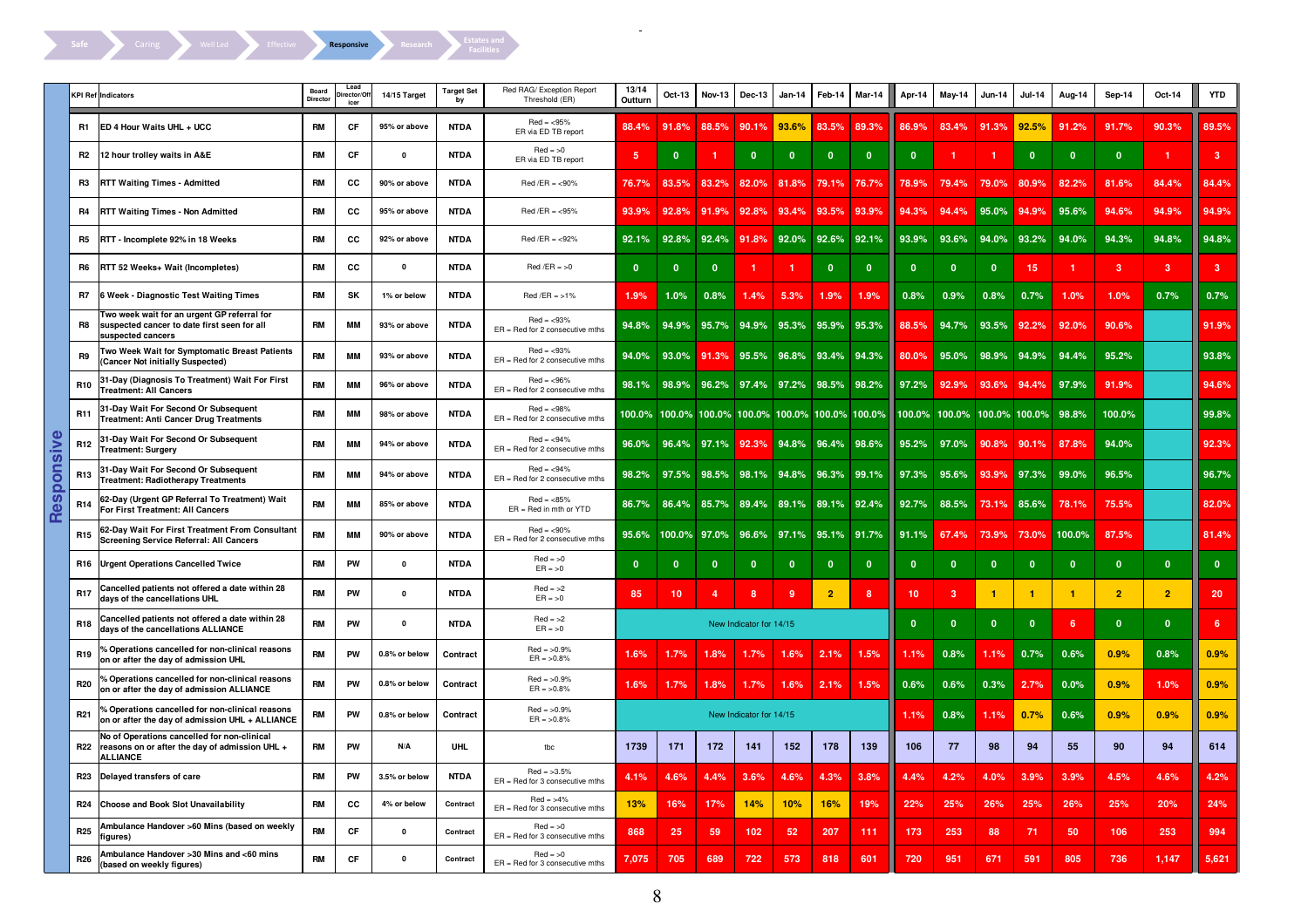Caring Well Led Effective Responsive Research Facilities

|          |                   | <b>KPI Reflindicators</b>                                                                                                                                                                                         | <b>Board</b><br>Director | Lead<br>Director/Off<br>icer | 14/15 Target                               | Target Set<br>by          | Red RAG/ Exception Report<br>Threshold (ER) | Sep-14        | <b>Oct-10</b> | <b>YTD</b>    |
|----------|-------------------|-------------------------------------------------------------------------------------------------------------------------------------------------------------------------------------------------------------------|--------------------------|------------------------------|--------------------------------------------|---------------------------|---------------------------------------------|---------------|---------------|---------------|
|          | RS <sub>1</sub>   | Number of participants recruited in a reporting year<br>into NIHR CRN Portfolio studies                                                                                                                           | KH                       | <b>DR</b>                    | England 650,000<br>East Midlands<br>50.000 | <b>NIHR</b><br><b>CRN</b> | $Red / ER = <0.90%$                         | 92%           | 93%           | 93%           |
|          |                   | A: Proportion of commercial contract studies<br>RS2a achieving their recruitment target during their planned<br>recruitment period.                                                                               | KH                       | <b>DR</b>                    | England 80%<br>East Midlands 80%           | <b>NIHR</b><br><b>CRN</b> | $Red / ER = <0.60%$                         | 67%           | 64%           | 64%           |
|          |                   | B: Proportion of non-commercial studies achieving<br>RS2b their recruitment target during their planned<br>recruitment period                                                                                     | KH                       | DR                           | England 80%<br>East Midlands 80%           | <b>NIHR</b><br><b>CRN</b> | $Red / ER = <0.60%$                         | 81.0%         | 81.0%         | 81.0%         |
|          | RS3a              | A: Number of new commercial contract studies<br>entering the NIHR CRN Portfolio                                                                                                                                   | KH                       | DR                           | 600                                        | <b>NIHR</b><br><b>CRN</b> | tbc                                         |               |               |               |
|          | RS3b              | B: Number of new commercial contract studies<br>entering the NIHR CRN Portfolio as a percentage of the<br>total commercial MHRA CTA approvals for Phase II-IV<br>studies                                          | KH                       | DR                           | 75%                                        | <b>NIHR</b><br><b>CRN</b> | Red <75%                                    |               |               |               |
|          | RS4               | Proportion of eligible studies obtaining all NHS<br>Permissions within 30 calendar days (from receipt of a<br>valid complete application by NIHR CRN)                                                             | KH                       | DR                           | 80%                                        | <b>NIHR</b><br><b>CRN</b> | Red <80%                                    | 90.0%         | 89.0%         | 89.0%         |
| Research | RS <sub>5a</sub>  | A: Proportion of commercial contract studies<br>achieving first participant recruited within 70 calendar<br>days of NHS services receiving a valid research<br>application or First Network Site Initiation Visit | KH                       | DR                           | 80%                                        | <b>NIHR</b><br><b>CRN</b> | Red <80%                                    |               |               |               |
|          |                   | B: Proportion of non-commercial studies achieving<br>RS5b first participant recruited within 70 calendar days of<br>NHS services receiving a valid research application                                           | KH                       | DR                           | 80%                                        | <b>NIHR</b><br><b>CRN</b> | Red <80%                                    |               |               |               |
|          | RS <sub>6a</sub>  | A: Proportion of NHS Trusts recruiting each year into<br><b>NIHR CRN Portfolio studies</b>                                                                                                                        | KH                       | <b>DR</b>                    | England 99%<br>East Midlands<br>99%        | <b>NIHR</b><br><b>CRN</b> | Red <99%                                    | 81.0%         | 81.0%         | 81.0%         |
|          | RS6b              | B: Proportion of NHS Trusts recruiting each year into<br>NIHR CRN Portfolio commercial contract studies                                                                                                           | KH                       | <b>DR</b>                    | England 70%<br>East Midlands<br>70%        | <b>NIHR</b><br><b>CRN</b> | Red <70%                                    | 56.0%         | 56.0%         | 56.0%         |
|          | RS <sub>6</sub> c | <b>B: Proportion of General Medical Practices recruiting</b><br>each year into NIHR CRN Portfolio studies                                                                                                         | KH                       | <b>DR</b>                    | England 25%<br>East Midlands<br>25%        | <b>NIHR</b><br><b>CRN</b> | Red <25%                                    | 45.0%         | 45.0%         | 45.0%         |
|          | RS7               | Number of participants recruited into Dementias and<br>Neurodegeneration (DeNDRoN) studies on the NIHR<br><b>CRN Portfolio</b>                                                                                    | KH                       | <b>DR</b>                    | England 13500<br>East Midlands 510         | <b>NIHR</b><br><b>CRN</b> | Red <510 Q4                                 | 325           | 438           | 438           |
|          | RS <sub>8</sub>   | Deliver robust financial management using appropriate<br>tools - % of financial returns completed on time                                                                                                         | KH                       | <b>DR</b>                    | England 100%<br>East Midlands<br>100%      | <b>NIHR</b><br><b>CRN</b> | Red <100%                                   | 100%<br>$*Q2$ |               | 100%<br>$*Q2$ |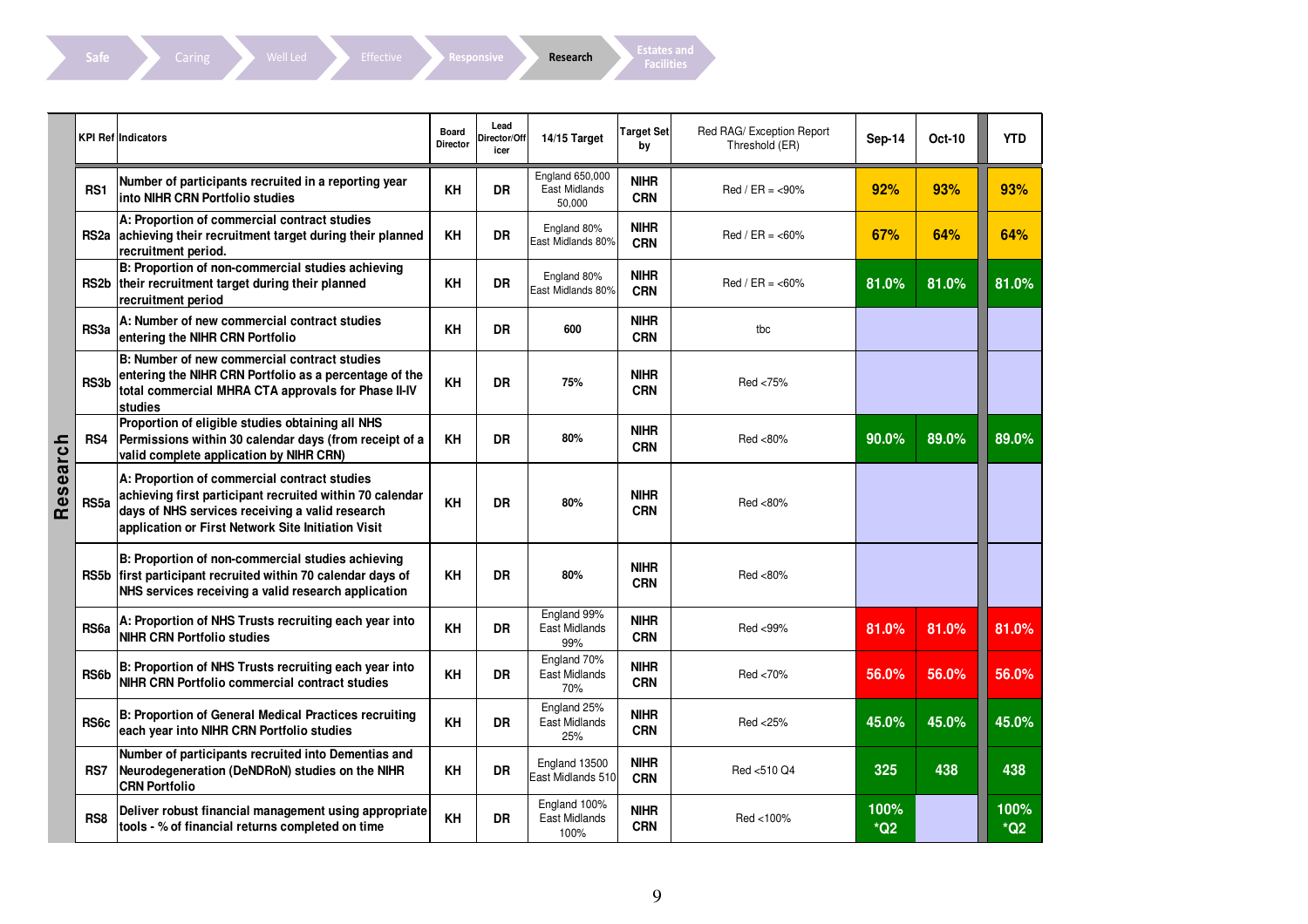Caring Well Led Effective Responsive Research Bitates and

|          |                 | <b>KPI Ref Indicators</b>                                                                                                               | Board<br><b>Director</b> | Lead<br>Director/Off<br>icer | 14/15 Target | <b>Target Set by</b> | Red RAG/ Exception Report<br>Threshold (ER) | <b>Sep-14</b> | Oct-14       | <b>YTD</b>   |
|----------|-----------------|-----------------------------------------------------------------------------------------------------------------------------------------|--------------------------|------------------------------|--------------|----------------------|---------------------------------------------|---------------|--------------|--------------|
|          |                 | Percentage of statutory inspection and testing<br><b>E&amp;F1</b> completed in the Contract Month measured against the<br>PPM schedule. | <b>AC</b>                | GL                           | 100%         | <b>Contract KPI</b>  | $Red = 98%$                                 | 100.0%        | 100.0%       | 100.0%       |
|          | <b>E&amp;F2</b> | Percentage of non-statutory PPM completed in the<br>Contract Month measured against the PPM schedule                                    | <b>AC</b>                | GL                           | 100%         | <b>Contract KPI</b>  | $Red = \leq 80\%$                           | 91.5%         | 81.2%        | 81.2%        |
| cilities | E&F3            | Percentage of Estates Urgent requests achieving<br>rectification time                                                                   | <b>AC</b>                | LT                           | 95%          | <b>Contract KPI</b>  | $Red = 575%$                                | 100.0%        | 100.0%       | 100.0%       |
| Ea       | <b>E&amp;F4</b> | Percentage of scheduled Portering tasks completed in<br>the Contract Month                                                              | <b>AC</b>                | LT                           | 99%          | <b>Contract KPI</b>  | $Red = 598%$                                | 100.0%        | 100.0%       | 100.0%       |
| and      | <b>E&amp;F5</b> | Number of Emergency Portering requests achieving<br>response time                                                                       | <b>AC</b>                | <b>LT</b>                    | 100%         | <b>Contract KPI</b>  | $Red = >2$                                  | $\mathbf{0}$  | $\mathbf{0}$ | $\mathbf{0}$ |
| states   | <b>E&amp;F6</b> | Number of Urgent Portering requests achieving<br>response time                                                                          | <b>AC</b>                | LT                           | 95%          | <b>Contract KPI</b>  | $Red = 95%$                                 | 95.1%         | 96.2%        | 96.2%        |
| ш        | <b>E&amp;F7</b> | Percentage of Cleaning audits in clinical areas<br>achieving NCS audit scores for cleaning above 90%                                    | <b>AC</b>                | LT                           | 100%         | <b>Contract KPI</b>  | $Red = 98%$                                 | 100.0%        | 99.1%        | 99.1%        |
|          | <b>E&amp;F8</b> | Percentage of Cleaning Rapid Response requests<br>achieving rectification time                                                          | <b>AC</b>                | <b>LT</b>                    | 92%          | <b>Contract KPI</b>  | $Red = 580%$                                | 99.6%         | 89.9%        | 89.9%        |
|          | <b>E&amp;F9</b> | Percentage of meals delivered to wards in time for the<br>designated meal service as per agreed schedules                               | <b>AC</b>                | <b>LT</b>                    | 97%          | <b>Contract KPI</b>  | $Red = 95%$                                 | 99.4%         | 99.5%        | 99.5%        |
|          | E&F10           | Overall percentage score for monthly patients<br>satisfaction survey for catering service                                               | <b>AC</b>                | LT                           | 85%          | Contract KPI         | $Red = 575%$                                | 96.7%         | 97.3%        | 97.3%        |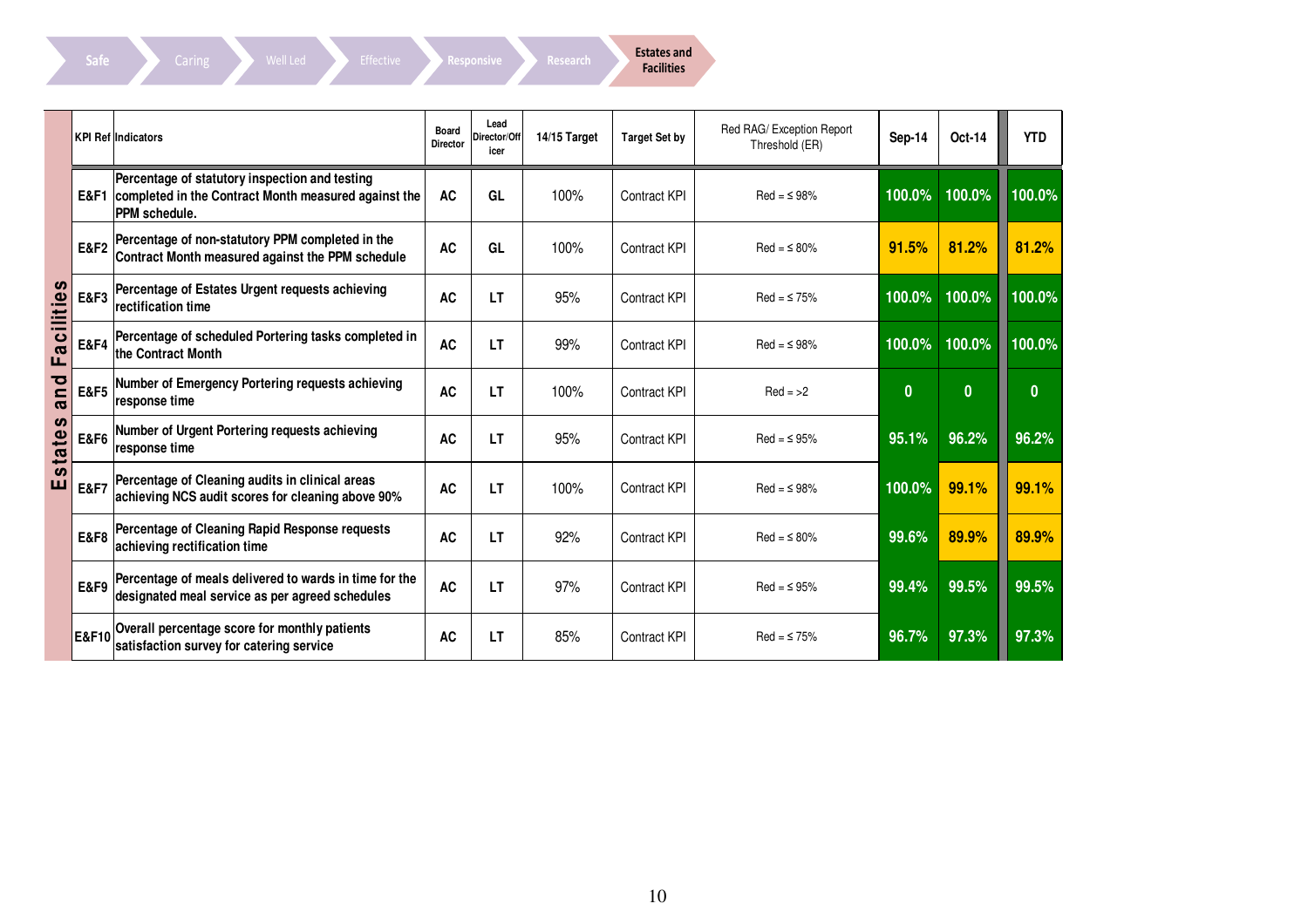|                                                                                                                                                                                                                                                                                                                                                                                                                                                                                                                                                                                                                                                          |                                                                                                                                                                                                                                                                                                                                                                                                                                                                                                                                                                                                                                                                                                                                                                                          | <b>Target</b>                                                                                                                                                                                                                         | <b>Oct 14</b>                          | <b>YTD</b>                              | <b>Forecast</b> |
|----------------------------------------------------------------------------------------------------------------------------------------------------------------------------------------------------------------------------------------------------------------------------------------------------------------------------------------------------------------------------------------------------------------------------------------------------------------------------------------------------------------------------------------------------------------------------------------------------------------------------------------------------------|------------------------------------------------------------------------------------------------------------------------------------------------------------------------------------------------------------------------------------------------------------------------------------------------------------------------------------------------------------------------------------------------------------------------------------------------------------------------------------------------------------------------------------------------------------------------------------------------------------------------------------------------------------------------------------------------------------------------------------------------------------------------------------------|---------------------------------------------------------------------------------------------------------------------------------------------------------------------------------------------------------------------------------------|----------------------------------------|-----------------------------------------|-----------------|
| What is causing underperformance?                                                                                                                                                                                                                                                                                                                                                                                                                                                                                                                                                                                                                        | What actions have been taken to improve<br>performance?                                                                                                                                                                                                                                                                                                                                                                                                                                                                                                                                                                                                                                                                                                                                  | <b>NIL</b>                                                                                                                                                                                                                            |                                        |                                         |                 |
| Non-adherence to a particular aspect of<br>the 'Management of Surgical Swabs,<br>Instruments, Needles and Accountable<br>Items', as the swabs were checked in<br>and out but the red tags from the swab<br>bundles were not checked out, which<br>should have occurred in accordance<br>with policy.<br>The red tags from swab bundles must<br>be counted when opening swab packs<br>and retained, these must be included in<br>all subsequent counts. The red tags<br>must then be used to confirm accuracy<br>of 5 swabs being counted down and<br>each red tag must be passed out at the<br>count to correlate with 5 swabs that are<br>counted down. | 1. A checklist for swabs, instruments,<br>needles and other accountable items<br>was devised and piloted in the Catheter<br>Labs during the week commencing<br>27/10/14, incorporating a sign off by the<br>Operator and Nurse to confirm that all<br>checks are complete<br>2. Compliance with checklist mandated for<br>the Catheter Labs and arrangements<br>made for non-compliance to be<br>escalated immediately to Head of<br>Nursing/General Manager/Head of<br>Service<br>3. For part of the investigation team to<br>undertake a site visit to the Catheter<br>Lab. The Head of Nursing from ITAPS<br>will be part of this team and will review<br>current systems and processes,<br>including the new checklist, to ensure<br>that practises are in line with Trust<br>policy | 2014/15 Performance by Quarter<br>14/15 Q1<br>0<br>One Never Event will trigger UHL as 'red' on this indicator<br>for 2014/15<br>Expected date to meet<br>standard<br><b>Revised date to meet</b><br>standard<br><b>Lead Director</b> | 14/15 Q2<br>0<br>N/A<br>$\overline{a}$ | 14/15 Q3<br>Director of Safety and Risk | 14/15 Q4        |

#### **Commentary:**

- 1. The definition of a Never Event is: "Serious, largely preventable PSIs that should not occur if the available preventative measures have been implemented by healthcare providers".
- 2. In relation to UHL performance:
	- In 2012/13, UHL reported 6 Never Events
	- In 2013/14, UHL reported 3 Never Events
	- For Quarters 1 and 2 in 2014/15, there were no Never Events reports and good compliance with the regulatory framework was demonstrated.
- 3. This Never Event occurred because the operator was unaware that red tags should form part of the checking procedure, in accordance with Trust policy (this is national guidance (Association of Perioperative Practice) in addition to being a local requirement).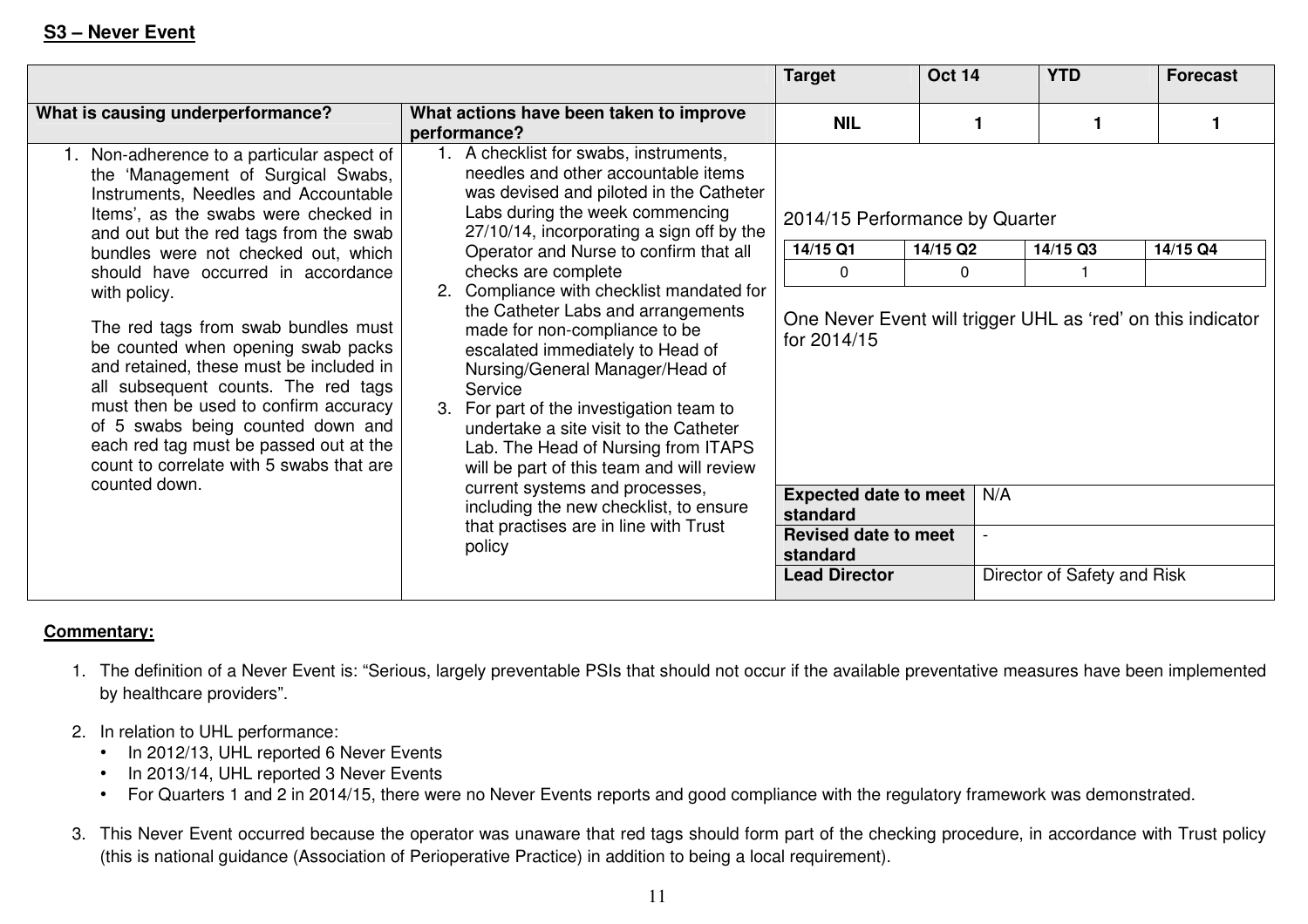### **E12 – No. of # Neck of femurs operated on 0-35 hrs - Based on Admissions**

| What is causing<br>underperformance?                                                                                                                                                                                                                                                                                                                                                                                                                                                                                                                                    | What actions have been taken to improve<br>performance?                                                                                                                                                                                                                                                                                                                                                                                                                                                                                                                                                                                                                                                                                                                                                                                                                                                                                                                                                                                                                            |                                                                                                                           | <b>Target (mthly</b><br>end of year)              |                             | <b>Latest month</b><br>performance |                               |                                                                                                             | <b>YTD</b><br>performance                      |                   |                               | <b>Forecast</b><br>performance for<br>next reporting<br>period |                 |                   |                   |
|-------------------------------------------------------------------------------------------------------------------------------------------------------------------------------------------------------------------------------------------------------------------------------------------------------------------------------------------------------------------------------------------------------------------------------------------------------------------------------------------------------------------------------------------------------------------------|------------------------------------------------------------------------------------------------------------------------------------------------------------------------------------------------------------------------------------------------------------------------------------------------------------------------------------------------------------------------------------------------------------------------------------------------------------------------------------------------------------------------------------------------------------------------------------------------------------------------------------------------------------------------------------------------------------------------------------------------------------------------------------------------------------------------------------------------------------------------------------------------------------------------------------------------------------------------------------------------------------------------------------------------------------------------------------|---------------------------------------------------------------------------------------------------------------------------|---------------------------------------------------|-----------------------------|------------------------------------|-------------------------------|-------------------------------------------------------------------------------------------------------------|------------------------------------------------|-------------------|-------------------------------|----------------------------------------------------------------|-----------------|-------------------|-------------------|
| Whilst the 'time to surgery                                                                                                                                                                                                                                                                                                                                                                                                                                                                                                                                             | An action plan has been drafted which details                                                                                                                                                                                                                                                                                                                                                                                                                                                                                                                                                                                                                                                                                                                                                                                                                                                                                                                                                                                                                                      |                                                                                                                           | 72%                                               |                             |                                    | 69.9%                         |                                                                                                             |                                                | 62.2%             |                               |                                                                |                 |                   |                   |
| within 36 hours' threshold was<br>achieved for July and there<br>has been an improvement<br>since Quarter 1, it is still<br>below the 72% threshold for<br>Quarter 2 overall.<br>Although the number of<br>admissions during 14/15 to<br>date is lower than this time<br>last year, there is still<br>significant in month variability<br>with a peak in September of<br>11 admissions in one day.<br>The average admissions with<br>#NOF per month are steadily<br>increasing<br>have<br>and<br>over the<br>increased<br>past<br>month from an average of 61<br>to 65. | the work that is currently being scoped and<br>implemented. Specific blockers include Theatre<br>List start and finish times, Orthogeriatric capacity<br>and Theatre process delays.<br>A Listening into Action application was approved<br>early November. This will support the specialty<br>and CMG with getting greater input and sign up<br>from all of the pathway stakeholders and lead to<br>quicker implementation of changes that are<br>already recognised as essential.<br>The specialty are looking at pathway<br>improvements which reduce the demand in other<br>areas such as fracture clinic which would<br>positively impact on the ability to see patients in<br>a more timely way when they are admitted with a<br>fractured neck of femur.<br>The envisaged change of function of the #NOF<br>bay on ward 18 did not fully happen and patients<br>were directly admitted as an exception at one of<br>our busiest times so far this year. The reason<br>for this was due to gaps in the Orthogeriatrician<br>rota and medical outliers, which put significant | 90%<br>80%<br>70%<br>60%<br>50%<br>40%<br>30%<br>20%<br>10%<br>0%<br>Performance by Quarter<br>13/14<br><b>FYE</b><br>65% | 70.5%<br>$Oct-13$                                 | 73.6%<br>Nov-13<br>14/15 Q1 | 72.2%<br>Dec-13<br>52%             | 68.2%<br>$Jan-14$<br>14/15 Q2 | Performance against the 72% of patients being taken to<br>theatre within 36 hours<br>73.7%<br>Feb-14<br>68% | 56.9%<br>54.7%<br>Mar-14<br>Apr-14<br>14/15 Q3 | 40.6%<br>$May-14$ | 60.3%<br>$Jun-14$<br>14/15 Q4 | 76.9%<br>$Jul-14$                                              | 59.0%<br>Aug-14 | 68.6%<br>$Sep-14$ | 69.6%<br>$Oct-14$ |
|                                                                                                                                                                                                                                                                                                                                                                                                                                                                                                                                                                         | strain on ward 32 as the only directly admitting<br>area and also resulted in additional pressure on                                                                                                                                                                                                                                                                                                                                                                                                                                                                                                                                                                                                                                                                                                                                                                                                                                                                                                                                                                               | <b>Expected date to</b>                                                                                                   |                                                   |                             |                                    |                               |                                                                                                             |                                                |                   |                               |                                                                |                 |                   |                   |
|                                                                                                                                                                                                                                                                                                                                                                                                                                                                                                                                                                         | ward 18 nursing staff who were required to<br>chase down medical input for complex medical<br>patients and the few #NOF patients that had<br>been admitted directly to the ward.<br>This<br>highlighted the concern raised in the last                                                                                                                                                                                                                                                                                                                                                                                                                                                                                                                                                                                                                                                                                                                                                                                                                                             |                                                                                                                           | meet standard /                                   |                             |                                    |                               | December 2014                                                                                               |                                                |                   |                               |                                                                |                 |                   |                   |
|                                                                                                                                                                                                                                                                                                                                                                                                                                                                                                                                                                         |                                                                                                                                                                                                                                                                                                                                                                                                                                                                                                                                                                                                                                                                                                                                                                                                                                                                                                                                                                                                                                                                                    |                                                                                                                           | target<br><b>Revised date to</b><br>meet standard |                             |                                    |                               | March 2015                                                                                                  |                                                |                   |                               |                                                                |                 |                   |                   |
|                                                                                                                                                                                                                                                                                                                                                                                                                                                                                                                                                                         | exception report around whether the current<br>funded Orthogeriatricians PAs were sufficient to<br>support the service.                                                                                                                                                                                                                                                                                                                                                                                                                                                                                                                                                                                                                                                                                                                                                                                                                                                                                                                                                            | Lead Director / Lead<br>Richard Power, MSS CD / Maggie McManus, MMS<br><b>Officer</b><br>Deputy CMG Manager               |                                                   |                             |                                    |                               |                                                                                                             |                                                |                   |                               |                                                                |                 |                   |                   |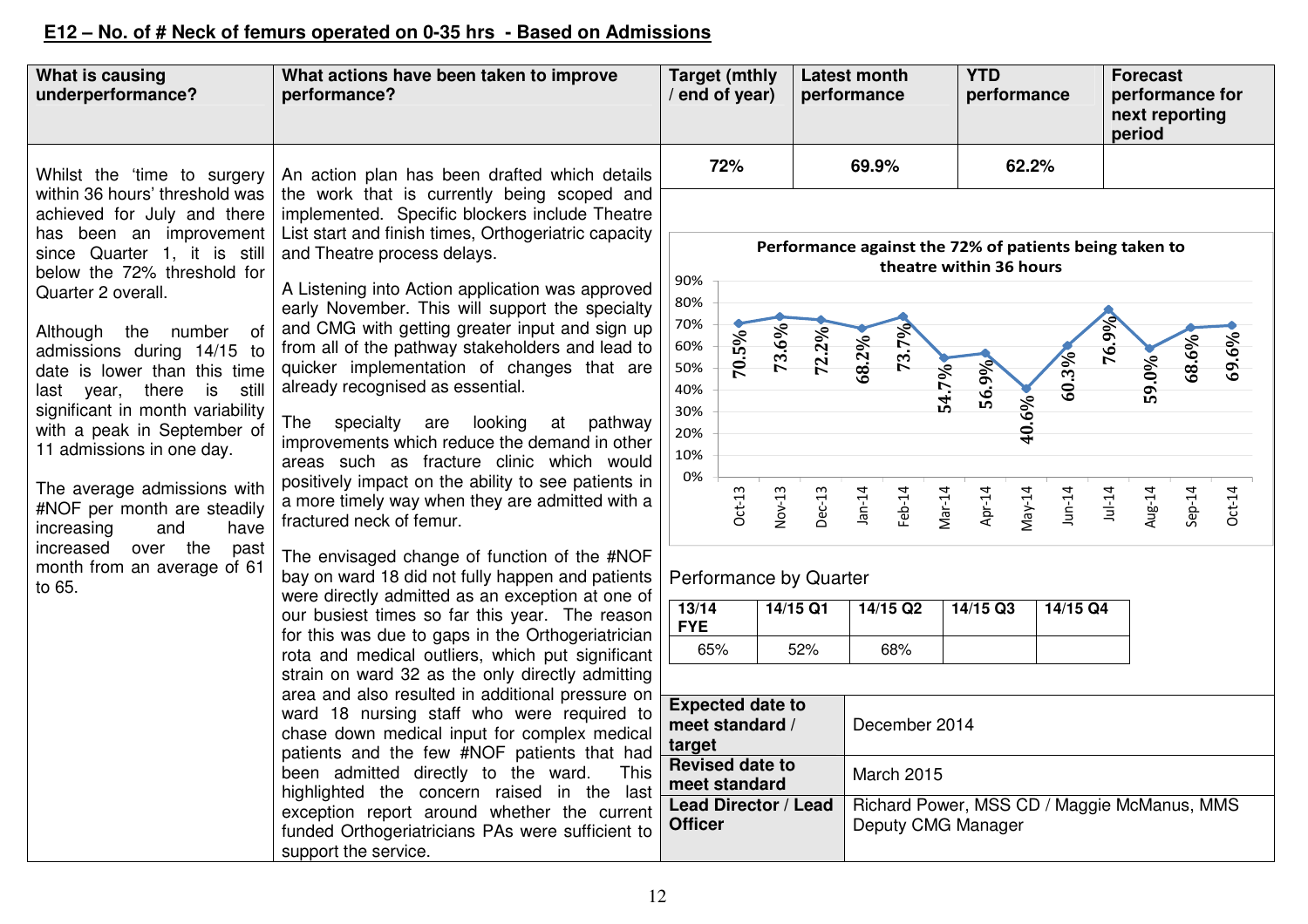#### **R3, R4 and R6 Referral to Treatment – Admitted, Non-Admitted and 52+ Weeks**

#### **Current position**

#### **October 2014**

- Admitted UHL and Alliance combined is 84.4% (national standard 90%)
- Non admitted UHL and Alliance combined is 94.8% (National standard 95%)
- Incompletes UHL and Alliance combined is 94.8% (National standard 92%)

#### **November 2014 prospective**

• Admitted : circa 84.8%

#### **Reasons for underperformance against plan in November**

- UHL has been asked by commissioners to 'continue to focus on treating the longest waiters, even though this will compromise delivery of the admitted aggregate performance, as this is in the best interest of patients.
- The general surgery reduction is behind plan for two reasons:
	- It took longer than planned to get weekend work running
	- The remaining cohort of the longest waiting general surgery patients are increasingly unsuitable for weekend operating, which has slowed down our ability to reduce the backlog
- Backlog reductions continue in ENT and Max fax
- Orthopaedics non admitted backlog is not in a controlled position which impacts on both admitted and non admitted performance
- Referrals in some of the RTT specialities including GS are up which means we need to do further work than originally planned to catch up

| Outpatient Referrals April to September 2013 vs 2014 GP ONLY |           |           |          |            |
|--------------------------------------------------------------|-----------|-----------|----------|------------|
|                                                              |           |           |          |            |
|                                                              | 2013/2014 | 2014/2015 | Variance | % Variance |
| <b>General Surgery</b>                                       | 3,710     | 3,892     | 182      | 4.91%      |
| <b>Maxillofacial Surgery</b>                                 | 3.615     | 3.876     | 261      | 7.22%      |
| Paediatric Surgery                                           | 426       | 504       | 78       | 18.31%     |
| Sum:                                                         | 7,751     | 8,272     | 521      | 6.72%      |

• Emergency admissions are up causing day to day difficulties in ring fencing elective beds at the LRI.

#### **Anticipated future performance for the admitted standard**

 Future performance is determined by the sustained reduction of backlog (over 18 weeks) by increasing capacity and treating patients in chronological order. Based on current plans, the table below shows where the anticipated backlogs will be: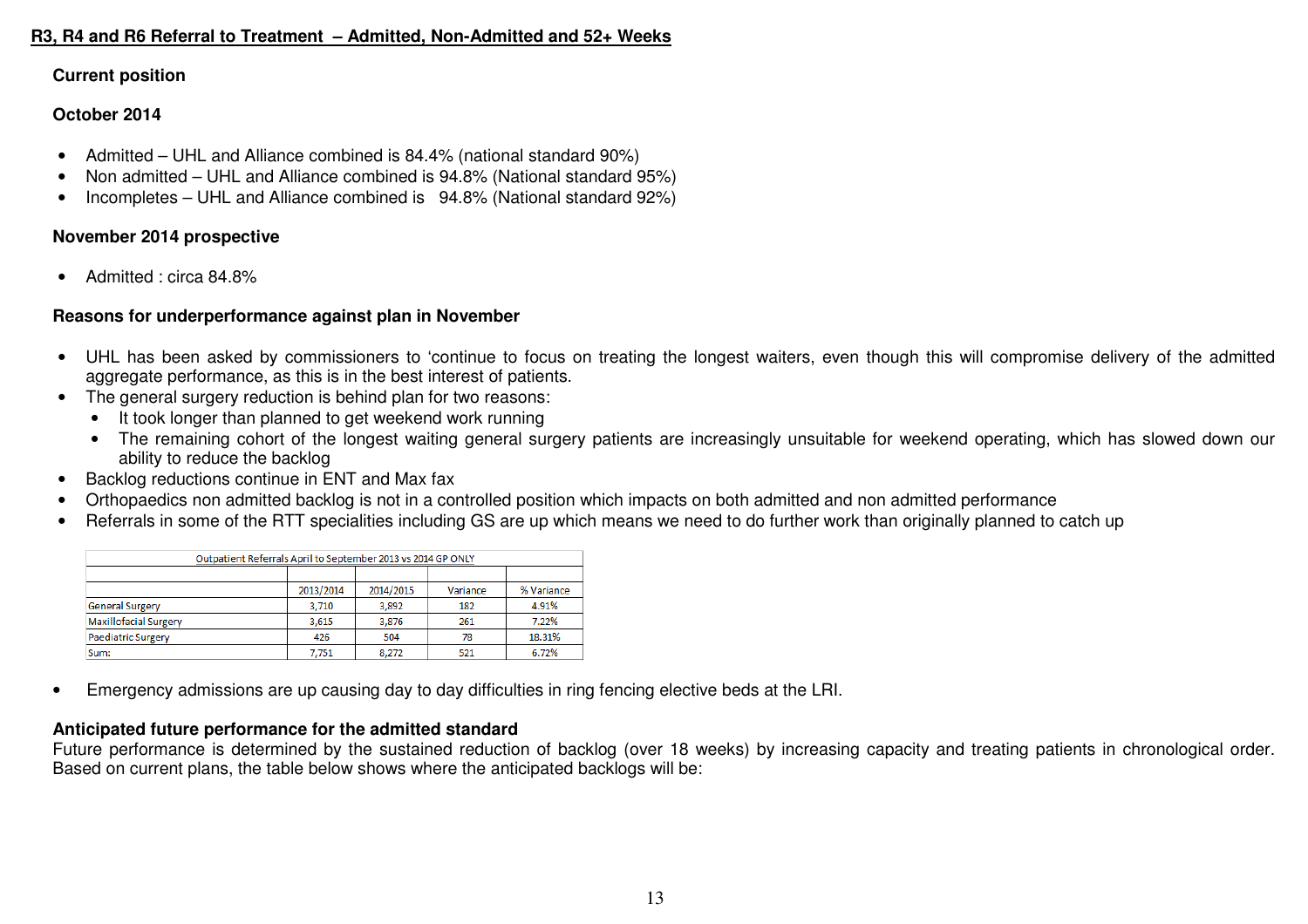|                                            | End Oct 13                                            | End Nov 14  | End Dec 14  |
|--------------------------------------------|-------------------------------------------------------|-------------|-------------|
|                                            |                                                       | Anticipated | Anticipated |
|                                            |                                                       | based on    | based on    |
|                                            | <b>Actual Backlog known plans</b>                     |             | known plans |
| <b>Specialty</b>                           | i.e. currently at<br>18+ weeks with<br>or without TCI |             |             |
| 100 General Surgery                        | 264                                                   | 150         | 50          |
| 101 Urology                                | 116                                                   | 116         | 116         |
| 110 Trauma & Orthopaedics                  | 223                                                   | 210         | 200         |
| <b>120 ENT</b>                             | 28                                                    | 10          | 10          |
| 130 Ophthalmology                          | 18                                                    | 18          | 18          |
| 140 Oral/Maxilliofacial Surgery            | 136                                                   | 100         | ഒറ          |
| 160 Plastic Surgery                        | 11                                                    | 11          | 11          |
| 170 Cardiothoracic Surgery                 | 15                                                    | 15          | 15          |
| 300 General Medicine                       | $\circ$                                               | $\circ$     | $\circ$     |
| 301 Gastroenterology                       | 1.                                                    | 1           | 1.          |
| 320 Cardiology                             | 6                                                     | 6           | 6           |
| 330 Dermatology                            | $\circ$                                               | $\circ$     | $\circ$     |
| 340 Thoracic Medicine                      | $\circ$                                               | $\circ$     | $\circ$     |
| 400 Neurology                              | $\circ$                                               | $\circ$     | $\circ$     |
| 410 Rheumatology                           | 8                                                     | 8           | 8           |
| 502 Gynaecology                            | 106                                                   | 100         | 90          |
| X01 Other (5% Paed ent / 50% Paed surgery/ |                                                       |             |             |
| urology)                                   | 171                                                   | 171         | 171         |
| <b>All Specialties</b>                     | 1103                                                  | 916         | 756         |

#### **Anticipated recovery**

In previous years, when UHL has an admitted backlog of no more than 500, 90% performance has been sustained. With a continued drive to date the longest<br>waiting patients in November and December, this could be achieved in J

#### **Additional activity**

UHL has carried out additional elective activity to reduce backlogs, illustrated by the additional RTT clock stops reported and anticipated. The graph below (red<br>bars) illustrates the increase in comparative periods this y

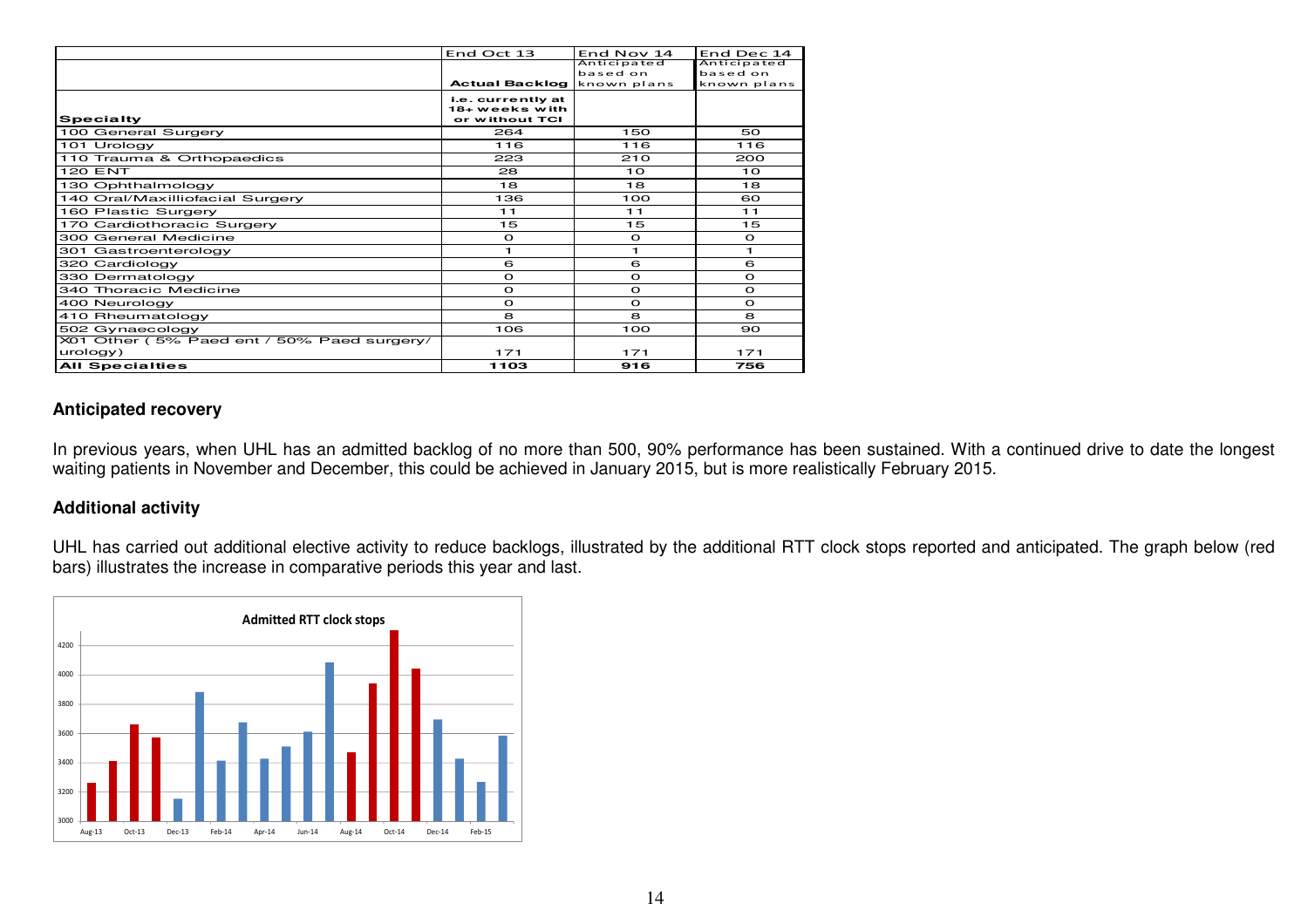Recovery of the admitted and non-admitted position in Ophthalmology in August was as a result of significant additional activity, the speciality has maintained this strong position.

|              |        |          |        |               |        |        |        |        |        |        |        |          |        |        | actua  | estimated |        |          |        |        |
|--------------|--------|----------|--------|---------------|--------|--------|--------|--------|--------|--------|--------|----------|--------|--------|--------|-----------|--------|----------|--------|--------|
|              | Aug-13 | $Sen-13$ | Oct-13 | <b>Nov-13</b> | Dec-13 | Jan-14 | Feb-14 | Mar-14 | Apr-14 | May-14 | Jun-14 | $Jul-14$ | Aug-14 | Sep-14 | Oct-14 | Nov-14    | Dec-14 | $Jan-15$ | Feb-15 | Mar-15 |
| <b>Total</b> | 3262   | 3415     | 3664   | 3572          | 3154   | 3885   | 3414   | 3677   | 3428   | 3511   | 3613   | 4086     | 3470   | 3944   | 4315   | 4047      | 3696   | 3428     | 3270   | 3586   |

#### **For admitted:**

Backlog reduction across the Trust is illustrated by the graph below. Reductions have mainly been in the following specialties (from their highest reported level compared to end of October 2014 position):

General surgery (486 to 264) Ophthalmology (306 to 18) Adult ENT (175- 28)



General surgery: Additional activity is focussed on reducing backlog, this started in mid-September (delays were mainly due to theatre staffing shortages). This work will continue through November and December. Backlog reduction in this period is illustrated by the graph below.

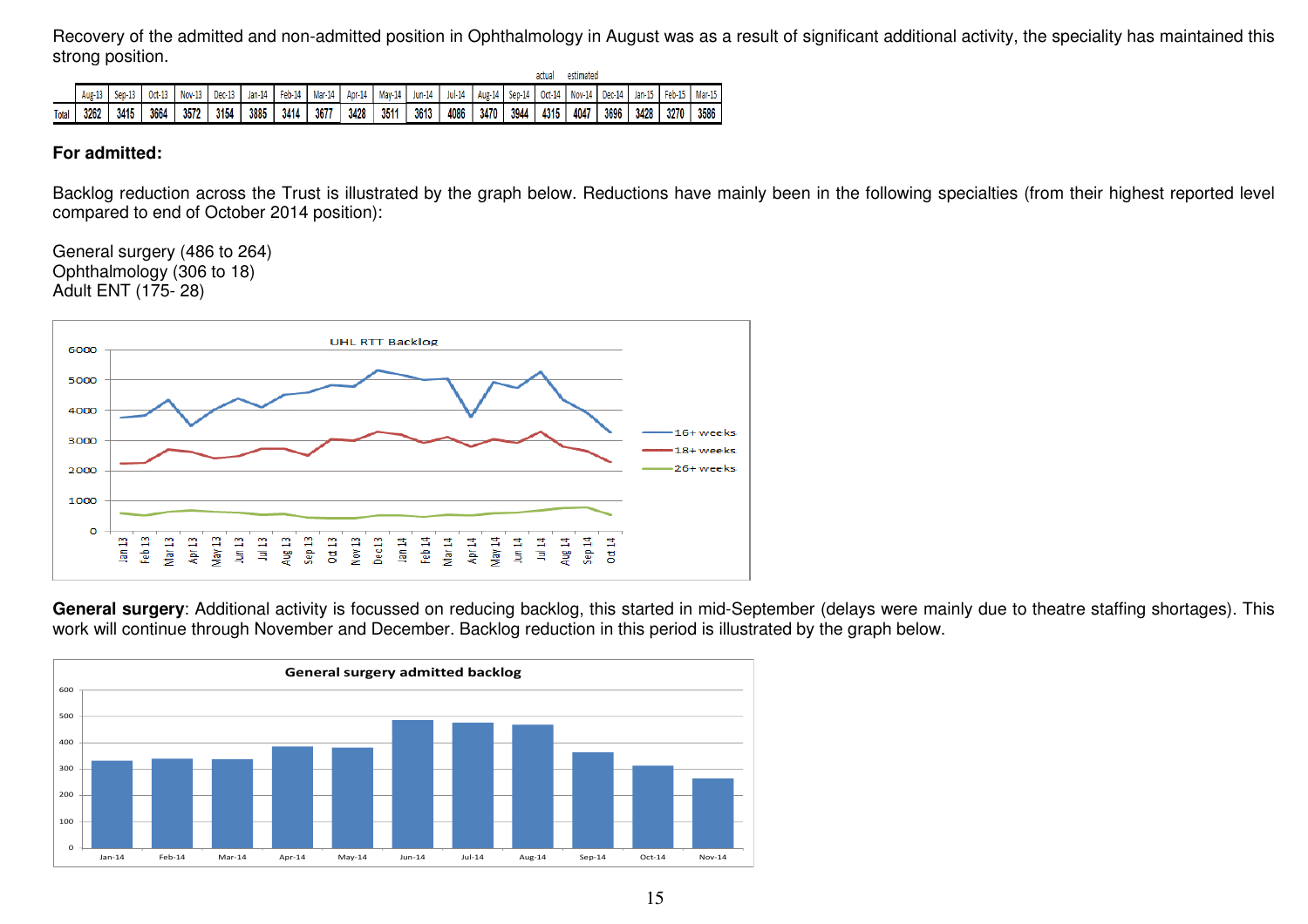$\Omega$ 2004006008001,0001,2001,400Jan-14 Feb-14 Mar-14 Apr-14 May-14 Jun-14 Jul-14 Aug-14 Sep-14 Oct-14 Nov-14 Dec-14 Jan-15 Feb-15 Mar-15Admitted PTL Size General Surgery

This graph illustrates the overall waiting list size reduction in general surgery

**Orthopaedics:** The admitted backlog has not decreased, the main reason for this is the late addition to admitted waiting lists from non-admitted pathways. A sustainable solution for orthopaedics to reduce non-admitted waiting times is the key to delivery in this speciality. Meetings between orthopaedics and the operations directorate continue to sort this out.

Paediatric (Max fax / ENT / Surgery/ Urology): These specialties are all reliant on paediatric nursing staff and beds. Backlogs in these specialties are at risk of not reducing or increasing unless there is a sustainable plan. Collectively these are within the 'Other 'category with a current backlog of 171.

**Gynaecology:** This speciality has a good track record of short waits and no RTT issues. Since the loss of a number of theatre lists earlier in the year they have not recovered. Additional lists at weekends and in the independent sector are reducing the backlog but recovery depends on sourcing more lists and with the additional ongoing work in general surgery on the same site at weekends this is limited.

**Urology:** Although performance in this speciality is 90%+ with a backlog of over 100 it poses a risk to Trust level performance. Additional activity to address this will take place.

#### **Further actions**

UHL is committed to treating all patients in chronological order and to sustainably hitting the admitted and non-admitted targets.

Three key additional actions are:

- A new Director of Performance and Information has been appointed, joining UHL on 5 January 2015. The new director has recent experience of delivering compliant performance in a range of specialities and will unite the performance and information functions.
- The general surgery weekend working will continue until the end of March 2015 further reducing the backlog.
- Outsourcing of elective work to the independent sector continues.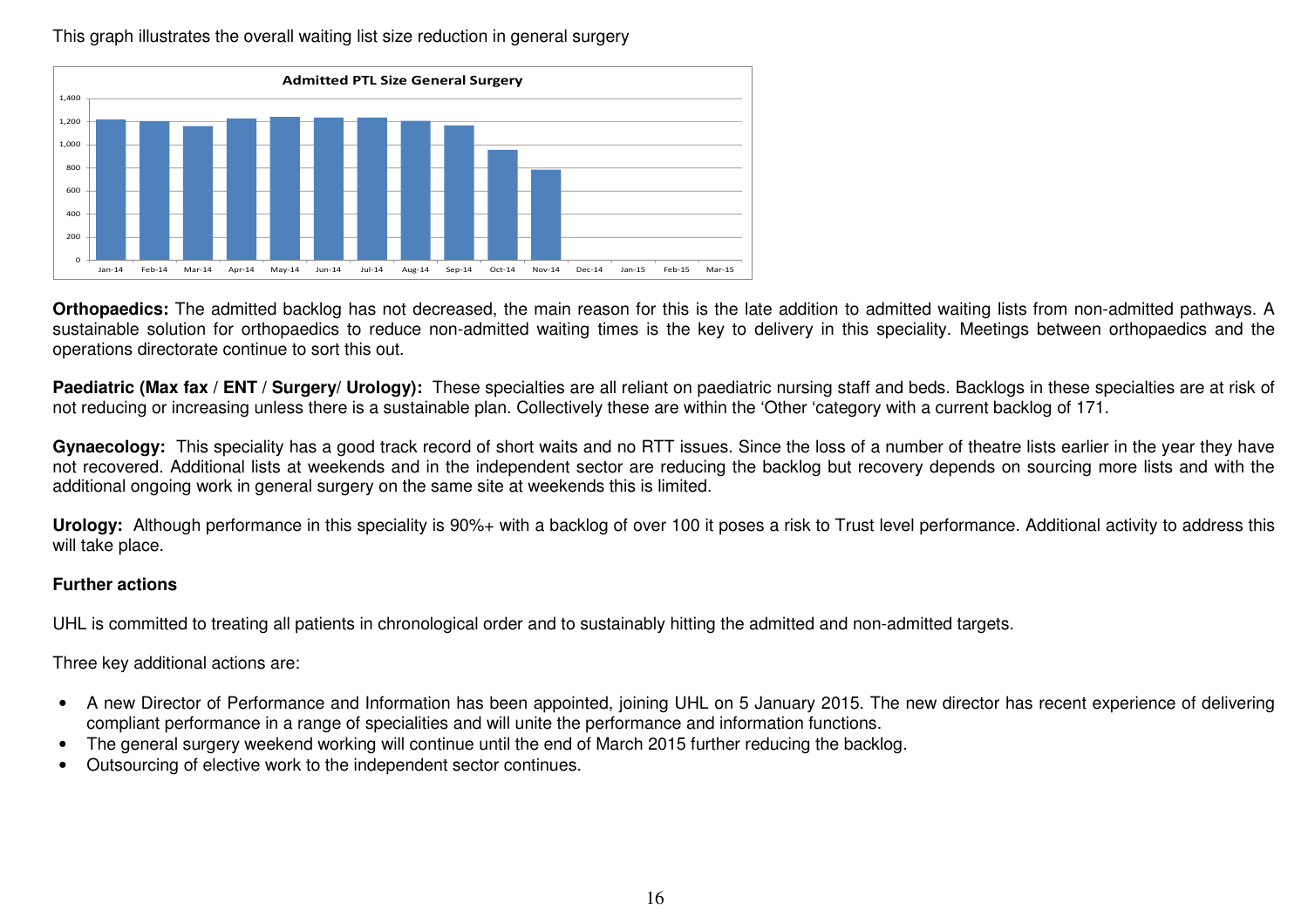### **R8, R10, R14 and R15 - Cancer Waiting Times Performance**

| What is causing underperformance?                                                                                                                                                                                                                                                                                                                                                                                                                                                                                                                                                                                                                                                                                                                                                                                                                  | What actions have been taken to improve<br>performance?                                                                                                                                                                                                                                                                                                                                                                                                                                                                                                                                                                                                                                                                                                                                                                                               | Target (mthly / end<br>of year)                                                                                                                                                                                                                                                                                                                                                                                        | Latest<br>month                                                                                                                                                              | Performance<br>to date<br>2014/15                                                                                                                                   | Forecast for<br><b>OCT</b>                                                                    |
|----------------------------------------------------------------------------------------------------------------------------------------------------------------------------------------------------------------------------------------------------------------------------------------------------------------------------------------------------------------------------------------------------------------------------------------------------------------------------------------------------------------------------------------------------------------------------------------------------------------------------------------------------------------------------------------------------------------------------------------------------------------------------------------------------------------------------------------------------|-------------------------------------------------------------------------------------------------------------------------------------------------------------------------------------------------------------------------------------------------------------------------------------------------------------------------------------------------------------------------------------------------------------------------------------------------------------------------------------------------------------------------------------------------------------------------------------------------------------------------------------------------------------------------------------------------------------------------------------------------------------------------------------------------------------------------------------------------------|------------------------------------------------------------------------------------------------------------------------------------------------------------------------------------------------------------------------------------------------------------------------------------------------------------------------------------------------------------------------------------------------------------------------|------------------------------------------------------------------------------------------------------------------------------------------------------------------------------|---------------------------------------------------------------------------------------------------------------------------------------------------------------------|-----------------------------------------------------------------------------------------------|
| R <sub>8</sub><br>1) There has been an annualised<br>increase of 18% in 2WW suspected<br>cancer referrals in 2014/15 to date<br>This is likely to continue to grow<br>2)<br>This has not been matched by<br>3)<br>increased provision of carved out<br>availability, nor sufficient response to<br>individual cancer type awareness<br>campaigns<br>R <sub>10</sub> , 12, 14, 15<br>The system for the integration of complex<br>cancer pathways remains in place (R14,<br>R15<br>Access to cancer diagnostics remains good.<br>The delivery of timely treatments (R10, R12)<br>lies within the gift of services for surgery,<br>and the oncology department for<br>chemotherapy and radiotherapy.<br>Chemotherapy and radiotherapy treatments<br>have remained timely for the most part. The<br>issue is adequate access to surgical<br>capacity. | The actions recommended by the Cancer<br>Centre to the trust are;<br>1) Build in 20% increase in capacity upon<br>current demand year on year and carve<br>this out for 2WW referrals<br>2) Direct CMGs and services to produce<br>and work to SOPs which prioritise<br>cancer pathways<br>That until cancer performance standards<br>3)<br>recovered the weekly Cancer Action<br>Board meetings are attended by CMG<br>general managers or their deputies, to<br>present the patients for whom breaches<br>are threatened so that timely pathways<br>may be enabled<br>That there is executive representation at<br>4)<br>the weekly Cancer Action Board<br>The actions taken include;<br>1) Work streams with the commissioners to<br>rationalise 2WW demand (interactive<br>2WW forms to improve compliance with<br>guidelines and CCG policing of | <b>R8 2WW</b><br>93%<br>R10 31 day $1^{st}$ -<br>96%<br>R12 31 day sub<br>(Surgery) 94%<br>R14 62 day - 85%<br>R <sub>15</sub> 6 <sub>2</sub> screening<br>$-90%$<br><b>Performance by Quarter</b><br><b>13/14 FYE</b><br>R <sub>8</sub><br>94.8%<br>R <sub>10</sub><br>98.1%<br>R12<br>98.2%<br>R14<br>86.7%<br>95.6%<br><b>R15</b><br><b>Expected date to</b><br>meet standard /<br>target<br><b>Revised date to</b> | <b>SEPT</b><br>90.6%<br>91.9%<br>94%<br>75.5%<br>87.5%<br>$14/15$ Q2<br>14/15 Q1<br>92.2%<br>91.6%<br>94.6%<br>94.6%<br>94.2%<br>90.5%<br>84.1%<br>79.9%<br>78%<br>85%<br>15 | 91.9%<br>94.6%<br>92.3%<br>82%<br>81.4%<br>14/15 Q3<br>R8 - Recovery possible December<br>R14,15 - Recovery possible February<br>October 2014 for R8, R10, R12, R15 | 92.1%<br>92.4%<br>80%<br>77.1%<br>78.4%<br>14/15 Q4<br>R10,12 - Recovery possible January '15 |
| There is no shortage of overall surgical<br>capacity, the poor performance results from<br>the failure to appropriately prioritise cancer<br>pathways in the face of competing priorities.                                                                                                                                                                                                                                                                                                                                                                                                                                                                                                                                                                                                                                                         | inappropriate referrals)<br>2) Focus on tumour site specific issues<br>with the relevant CMG and service<br>managerial and clinical leads                                                                                                                                                                                                                                                                                                                                                                                                                                                                                                                                                                                                                                                                                                             | meet standard<br><b>Lead Director / Lead</b><br><b>Officer</b>                                                                                                                                                                                                                                                                                                                                                         | January 2015 for R14<br><b>Richard Mitchell</b><br><b>Matt Metcalfe</b>                                                                                                      |                                                                                                                                                                     |                                                                                               |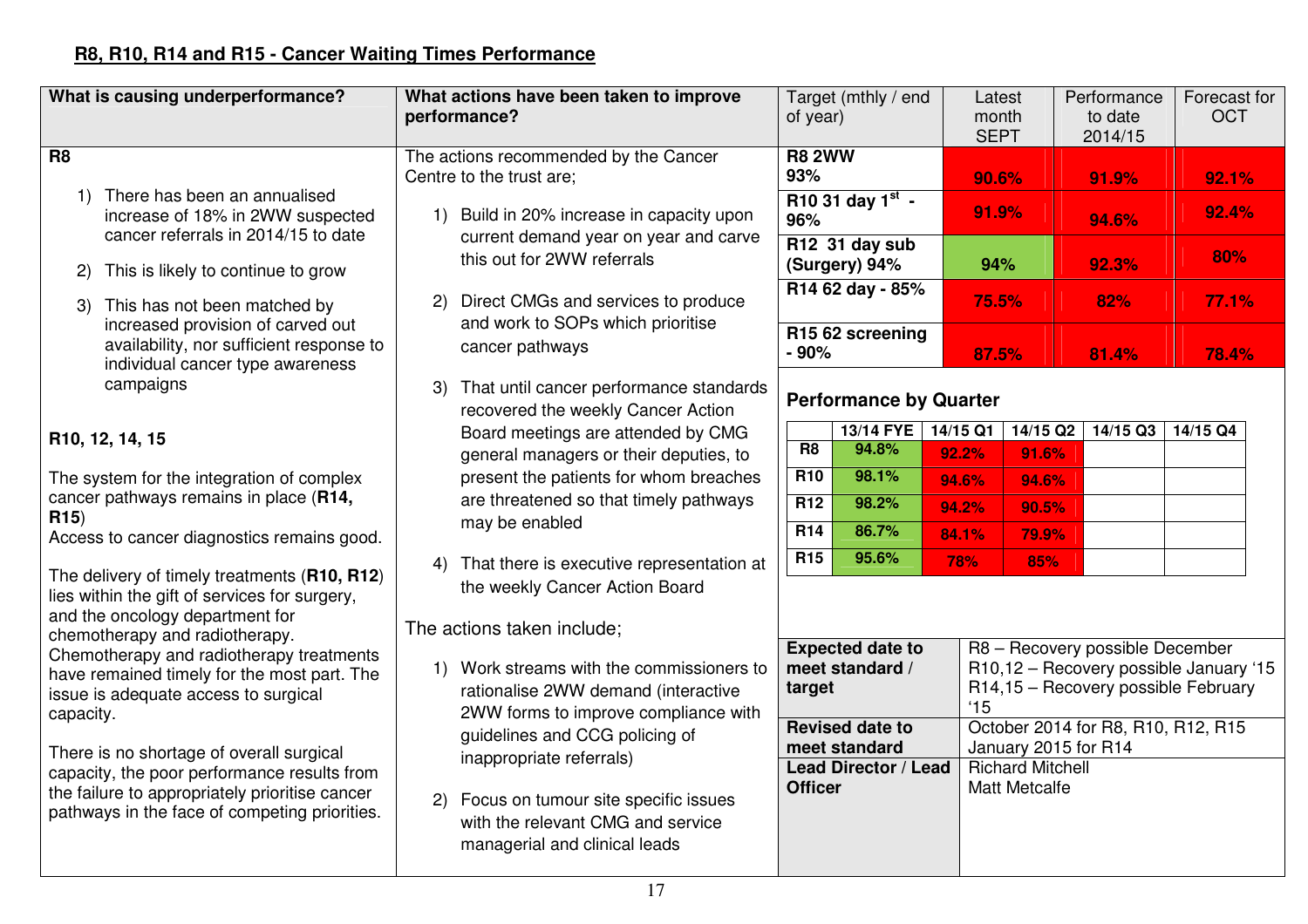### **R17 – R22 Operations Cancelled on the Day and 28 Day Re-books**

| Operations cancelled on the day for                                                                                                                       |                                                                                                                                                                                                                                        |                                                                                                                                                                                                                     |                                                   |                                  |                                                         |                                                         |  |  |
|-----------------------------------------------------------------------------------------------------------------------------------------------------------|----------------------------------------------------------------------------------------------------------------------------------------------------------------------------------------------------------------------------------------|---------------------------------------------------------------------------------------------------------------------------------------------------------------------------------------------------------------------|---------------------------------------------------|----------------------------------|---------------------------------------------------------|---------------------------------------------------------|--|--|
| <b>Non-clinical reasons</b><br>What is causing underperformance?                                                                                          | What actions have been taken to improve<br>performance?                                                                                                                                                                                | <b>Target (mthly)</b><br>1) On day = $0.8\%$<br>2) 28 day = $0$                                                                                                                                                     | <b>Latest month</b><br>performance<br>$-$ Oct 14  |                                  | <b>YTD</b><br>performance<br>(inc Alliance)             | Forecast<br>performance for<br>next reporting<br>period |  |  |
| The cancelled operations target comprises of<br>three components:<br>1. The % of cancelled operations for<br>non clinical reasons on the day of admission | The key action to ensure on going good<br>performance is the daily expediting of patients<br>at risk of cancellation on the day, following the<br>UHL cancelled operations policy.<br>For those cancelled on the day, it is vital that | $1)$ 0.9%<br>2) 2                                                                                                                                                                                                   | 1) 0.9%<br>2) 2                                   |                                  | 1) 0.9%<br>2) 26                                        | 0.8%                                                    |  |  |
| 2. The number of patients cancelled who are<br>offered another date within 28 days of the<br>cancellation                                                 | they adhere to the Trust policy of escalating to<br><b>CMG Directors and General Managers for</b><br>resolution.                                                                                                                       | UHL performance against standards<br>1.<br>for non-clinical reasons during Octomber 2014 was 0.9%<br>(87/10210) against a target of 0.8%.                                                                           |                                                   |                                  | The percentage of operations cancelled on/after the day |                                                         |  |  |
| 3. The number of urgent operations cancelled<br>for a second time.                                                                                        | A number of work streams have started to<br>reduced cancellation including a LIA project.                                                                                                                                              | 2.<br>standard of being offered another date within 28 days in October<br>2014 was two. These patients were cancelled in September and                                                                              | The number of patients cancelled who breached the |                                  |                                                         |                                                         |  |  |
| The Trust achieved the target for $<$ 0.8%<br>cancellations on the day in August                                                                          | 48% (42/88) of the on the day cancellations<br>were due to ward bed and list overrun in<br>October. We are exploring how to improve<br>scheduling while keeping high utilisation and<br>minimising on the day cancellations.           | both patients were treated in October.<br>3.<br>The number of urgent operations cancelled for a second<br>time; zero<br><b>Alliance performance</b><br>1.0% (9/870) cancelled on the day. No breaches of the 28 day |                                                   |                                  |                                                         |                                                         |  |  |
|                                                                                                                                                           | Risks to delivery of recovery plan                                                                                                                                                                                                     | standard.<br>13/14                                                                                                                                                                                                  | 14/15 Q1                                          | 14/15 Q2                         | 14/15 Q3                                                | 14/15 Q4                                                |  |  |
|                                                                                                                                                           | Paediatric bed availability is still a high risk to<br>on the day cancellations. The situation has                                                                                                                                     | <b>FYE</b><br>1.6%                                                                                                                                                                                                  | 0.97%                                             | 0.8%                             |                                                         |                                                         |  |  |
|                                                                                                                                                           | been monitored on a daily basis to prevent on<br>the day cancellations.                                                                                                                                                                | target                                                                                                                                                                                                              |                                                   | Expected date to meet standard / |                                                         | 1) November 2014<br>2) November 2014                    |  |  |
|                                                                                                                                                           | There are significant risks reduce cancellations<br>on the day. These are mainly associated with<br>bed availability and emergency pressures.                                                                                          | Revised date to meet standard                                                                                                                                                                                       |                                                   |                                  | 2) November 2014                                        |                                                         |  |  |
|                                                                                                                                                           |                                                                                                                                                                                                                                        | Lead Director / Lead Officer                                                                                                                                                                                        |                                                   |                                  | <b>Richard Mitchell</b><br>Phil Walmsley                |                                                         |  |  |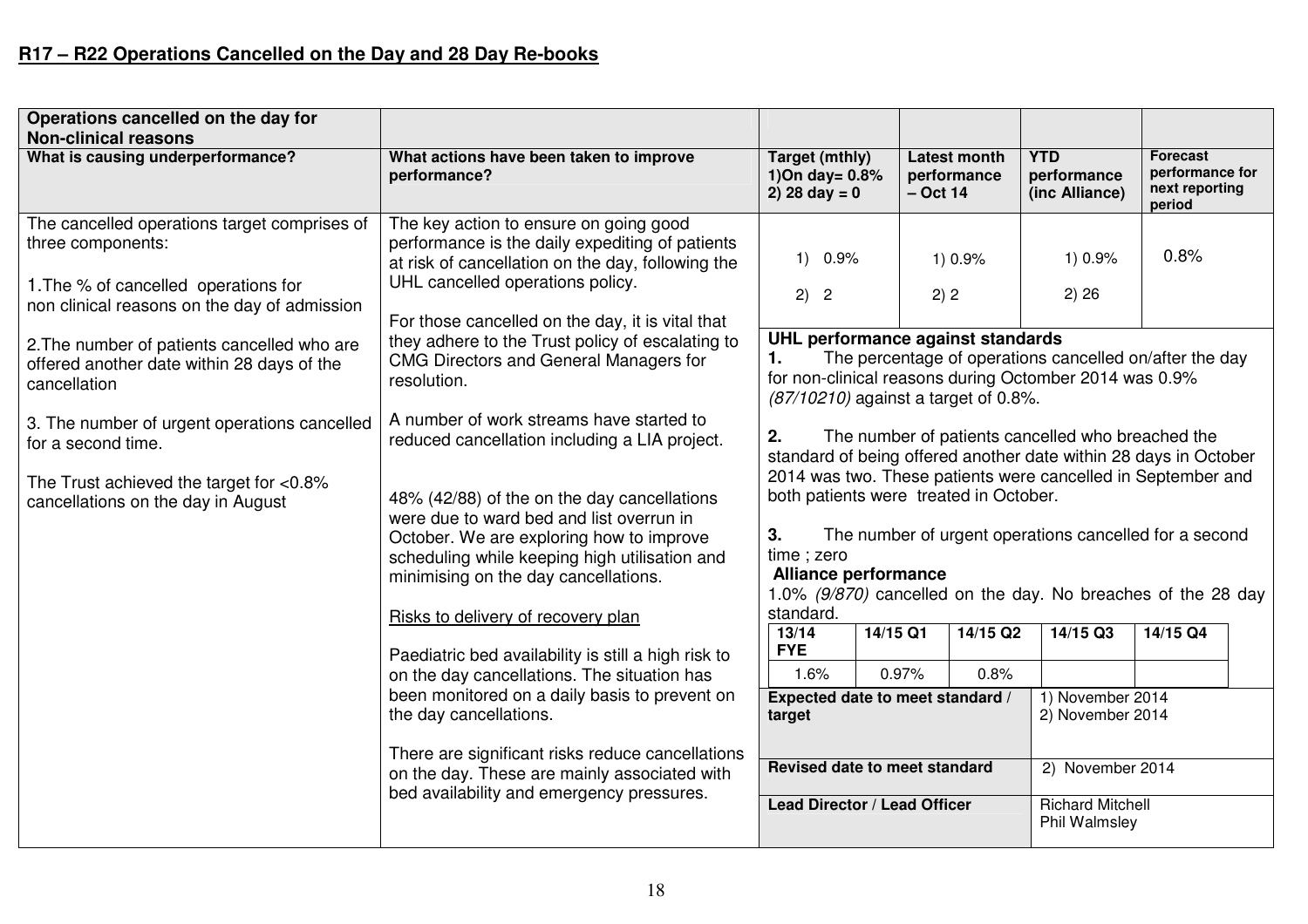### **R23 Delayed Transfers of Care**

| What is causing<br>underperformance?                                                                                                                                                                                                                                     | What actions have been taken to<br>improve performance?                                                                                                                                                                                                                                                                                                                                                                                                                                                                                                                 | <b>Target</b><br>(mthly / end<br>of year)  | <b>Latest month</b><br>performance         |                                                                                                                                                                                                                               |                                                             |                                                          | <b>YTD performance</b>                                              |                                        |                                                   |                                                                                                                          | <b>Forecast</b><br>performance for<br>next reporting<br>period |                                                                                           |                       |
|--------------------------------------------------------------------------------------------------------------------------------------------------------------------------------------------------------------------------------------------------------------------------|-------------------------------------------------------------------------------------------------------------------------------------------------------------------------------------------------------------------------------------------------------------------------------------------------------------------------------------------------------------------------------------------------------------------------------------------------------------------------------------------------------------------------------------------------------------------------|--------------------------------------------|--------------------------------------------|-------------------------------------------------------------------------------------------------------------------------------------------------------------------------------------------------------------------------------|-------------------------------------------------------------|----------------------------------------------------------|---------------------------------------------------------------------|----------------------------------------|---------------------------------------------------|--------------------------------------------------------------------------------------------------------------------------|----------------------------------------------------------------|-------------------------------------------------------------------------------------------|-----------------------|
| There has been an increase in                                                                                                                                                                                                                                            | The ICRS and ICS teams continue to                                                                                                                                                                                                                                                                                                                                                                                                                                                                                                                                      | 3.5%                                       |                                            |                                                                                                                                                                                                                               | 4.6%                                                        |                                                          |                                                                     | 4.2%                                   |                                                   |                                                                                                                          |                                                                | 4.0%                                                                                      |                       |
| DTOC delays in September and<br>October.<br>A significant area of concern is<br>the availability of packages of<br>the County Local<br>in<br>care                                                                                                                        | attend wards to identify patients that<br>they could take directly in to their home<br>based services. This<br>has<br>been<br>particularly successful with the City<br>services and lessons learnt are being<br>discusses with county colleagues                                                                                                                                                                                                                                                                                                                        | Row Labels $\overline{\mathbb{F}}$         | A - Awaiting<br>assessments                | $B -$<br>Awaiting<br>public<br>funding                                                                                                                                                                                        | $C -$<br><b>Awaiting</b><br>urther nor<br>acute NHS<br>care | $D(i)$ -<br>Awaiting<br>Residential<br>Home<br>placement | $D(ii)$ -<br><b>Awaiting</b><br><b>Nursing</b><br>Home<br>placement | E - Awaiting<br>Domiciliary<br>Package | F - Awaiting<br>Community<br>Equipment            | G - Awaiting<br>patient/<br>family choice                                                                                | <b>Disputes</b>                                                | - Housing<br><b>Patients</b><br>not<br><b>Covered BY</b><br>NHS/Comm<br>unity Care<br>Act | Grand<br><b>Total</b> |
| Authority. Interim placements in                                                                                                                                                                                                                                         |                                                                                                                                                                                                                                                                                                                                                                                                                                                                                                                                                                         | April<br>May                               | 407<br>494                                 | 148<br>90                                                                                                                                                                                                                     | 356<br>277                                                  | 207<br>166                                               | 285<br>425                                                          | 285<br>218                             | 55<br>34                                          | 87<br>113                                                                                                                |                                                                |                                                                                           | 1830<br>1817          |
| are offered to<br>care<br>homes                                                                                                                                                                                                                                          | Discussions take place with therapists                                                                                                                                                                                                                                                                                                                                                                                                                                                                                                                                  | lune                                       | 353                                        | 103                                                                                                                                                                                                                           | 277                                                         | 122                                                      | 433                                                                 | 253                                    | 36                                                | 89                                                                                                                       |                                                                |                                                                                           | 1666                  |
| patients but are not always                                                                                                                                                                                                                                              | regarding reducing the required package                                                                                                                                                                                                                                                                                                                                                                                                                                                                                                                                 | luly<br>August                             | 387<br>371                                 | 77<br>87                                                                                                                                                                                                                      | 353<br>302                                                  | 82<br>98                                                 | 444<br>430                                                          | 215<br>294                             | 85<br>61                                          | 54<br>41                                                                                                                 |                                                                |                                                                                           | 1697<br>1684          |
| accepted.                                                                                                                                                                                                                                                                | of care to try to ensure faster discharge.                                                                                                                                                                                                                                                                                                                                                                                                                                                                                                                              | September                                  | 546                                        | 57                                                                                                                                                                                                                            | 333                                                         | 141                                                      | 394                                                                 | 286                                    | 65                                                | 57                                                                                                                       |                                                                |                                                                                           | 1879                  |
|                                                                                                                                                                                                                                                                          | This links in to the joint working between                                                                                                                                                                                                                                                                                                                                                                                                                                                                                                                              | October<br><b>Grand Total</b>              | 520<br>3078                                | 84<br>646                                                                                                                                                                                                                     | 402<br>2300                                                 | 159<br>975                                               | 434<br>2845                                                         | 266<br>1817                            | 95<br>431                                         | 40<br>481                                                                                                                | $\overline{4}$<br>$\overline{4}$                               | $\overline{3}$<br>$\overline{\mathbf{3}}$                                                 | 2007<br>12580         |
| <b>DTOCs</b><br>due<br>to<br>slow<br>οf<br>discharges to care homes. This<br>is caused by families being slow<br>to find appropriate care homes,<br>carehomes being slow to come<br>in to assess the patient as<br>suitable or waiting for a bed to<br>become available. | Social Care and health therapy teams to<br>risk assess package sizing.<br>Local<br>Authority staff have been asked to<br>ensure that patients are not offered<br>choice about accepting an interim<br>placement, which appears to have had<br>some success in discharging patients.<br>CareHome<br>Select<br>(external<br>care<br>brokerage firm) has started and are<br>focussing on patients on ward tow as<br>well as those patients on the care of the<br>elderly ward. It is expected that better<br>planning will increase early uptake of<br>discharge packages. | 2000<br>monthly No Of beddays<br>1000<br>0 | $\blacksquare$ B - Awaiting public funding | April<br>I - Housing - Patients not Covered BY NHS/Community Care Act<br>$\blacksquare$ G - Awaiting patient / family choice<br>E - Awaiting Domiciliary Package<br>$\blacksquare$ D(i) - Awaiting Residential Home placement | Vay                                                         | June                                                     |                                                                     | λη<br>H - Disputes                     | August<br>$\blacksquare$ A - Awaiting assessments | F - Awaiting Community Equipment<br>D(ii) - Awaiting Nursing Home placement<br>■ C - Awaiting further non-acute NHS care | September                                                      | October                                                                                   |                       |
|                                                                                                                                                                                                                                                                          |                                                                                                                                                                                                                                                                                                                                                                                                                                                                                                                                                                         | Performance by Quarter<br>13/14 FYE        |                                            | $14/15$ Q1                                                                                                                                                                                                                    | 14/15 Q2                                                    |                                                          | 14/15 Q3 to                                                         | 14/15 Q4                               |                                                   |                                                                                                                          |                                                                |                                                                                           |                       |
|                                                                                                                                                                                                                                                                          |                                                                                                                                                                                                                                                                                                                                                                                                                                                                                                                                                                         |                                            |                                            |                                                                                                                                                                                                                               | date                                                        |                                                          | date (oct)                                                          |                                        |                                                   |                                                                                                                          |                                                                |                                                                                           |                       |
|                                                                                                                                                                                                                                                                          |                                                                                                                                                                                                                                                                                                                                                                                                                                                                                                                                                                         | 4.1%                                       |                                            | 4.2%                                                                                                                                                                                                                          | 4.1%                                                        |                                                          | 4.6%                                                                |                                        |                                                   |                                                                                                                          |                                                                |                                                                                           |                       |
|                                                                                                                                                                                                                                                                          |                                                                                                                                                                                                                                                                                                                                                                                                                                                                                                                                                                         | Expected date to meet standard /<br>target |                                            |                                                                                                                                                                                                                               |                                                             |                                                          | <b>TBA</b>                                                          |                                        |                                                   |                                                                                                                          |                                                                |                                                                                           |                       |
|                                                                                                                                                                                                                                                                          |                                                                                                                                                                                                                                                                                                                                                                                                                                                                                                                                                                         | Revised date to meet standard              |                                            |                                                                                                                                                                                                                               |                                                             |                                                          | <b>TBA</b>                                                          |                                        |                                                   |                                                                                                                          |                                                                |                                                                                           |                       |
|                                                                                                                                                                                                                                                                          |                                                                                                                                                                                                                                                                                                                                                                                                                                                                                                                                                                         | Lead Director / Lead Officer               |                                            |                                                                                                                                                                                                                               |                                                             |                                                          | <b>Richard Mitchell/Phil Walmsley</b>                               |                                        |                                                   |                                                                                                                          |                                                                |                                                                                           |                       |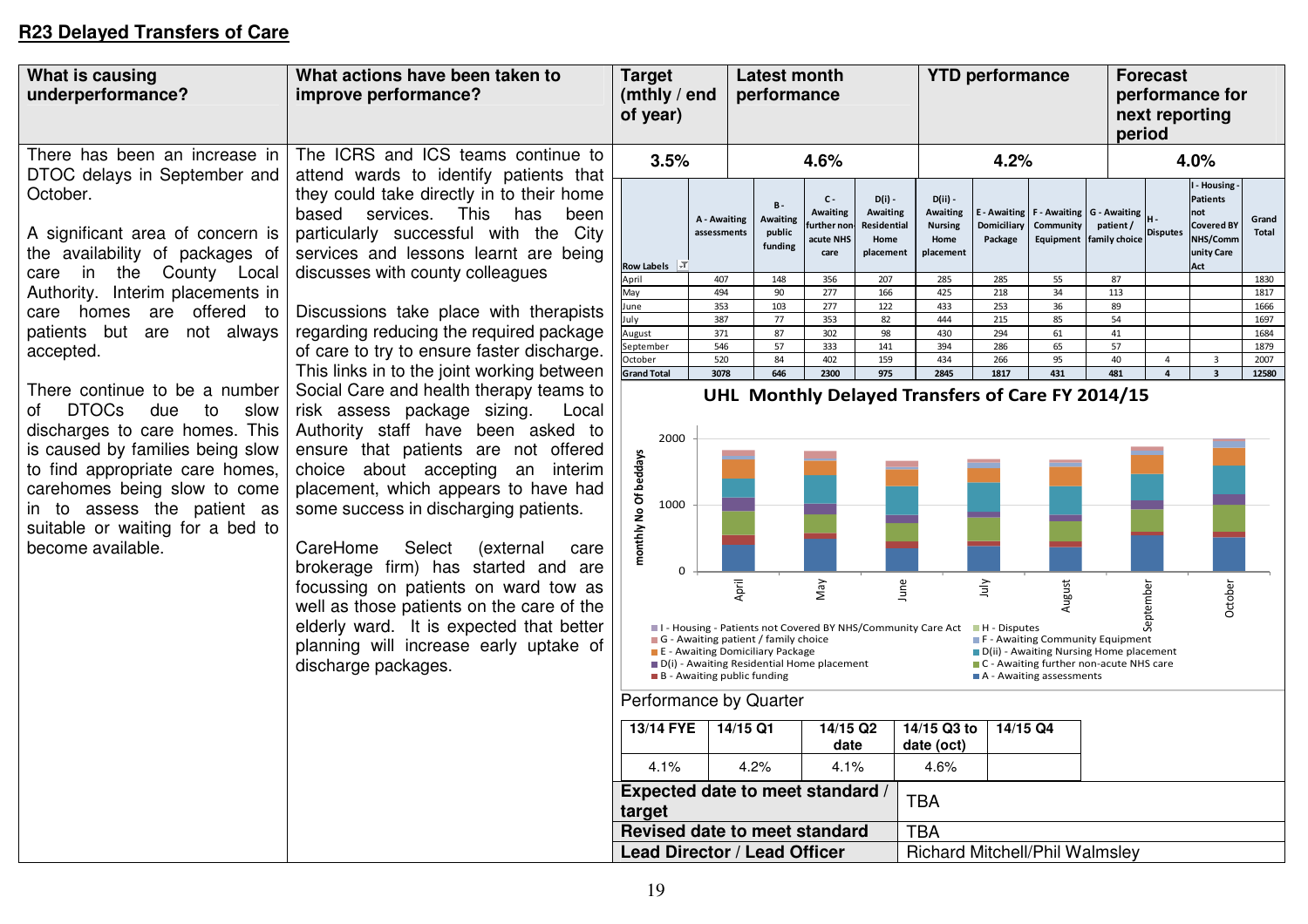|                                                                                                                                                                                                                                               |                                                                                                                                                                                                                                                                                                                                                                                                                                                                                                                                              | <b>Target</b>                                                                                                                                                                                                                                                    |                                                                                                                                                                      |                                        |                                                                   |
|-----------------------------------------------------------------------------------------------------------------------------------------------------------------------------------------------------------------------------------------------|----------------------------------------------------------------------------------------------------------------------------------------------------------------------------------------------------------------------------------------------------------------------------------------------------------------------------------------------------------------------------------------------------------------------------------------------------------------------------------------------------------------------------------------------|------------------------------------------------------------------------------------------------------------------------------------------------------------------------------------------------------------------------------------------------------------------|----------------------------------------------------------------------------------------------------------------------------------------------------------------------|----------------------------------------|-------------------------------------------------------------------|
| What is causing underperformance?                                                                                                                                                                                                             | What actions have been taken to improve<br>performance?                                                                                                                                                                                                                                                                                                                                                                                                                                                                                      | $<$ 4% ASI                                                                                                                                                                                                                                                       | <b>October</b>                                                                                                                                                       | <b>YTD</b><br>perform<br>ance          | <b>Forecast</b><br>performance<br>for next<br>reporting<br>period |
| The Trust is measured on the % of<br>Appointment Slot Unavailability (ASI) per<br>month.<br>The Trust has not met the required the <4%<br>standard for circa 2 years and where it has                                                         | <b>Capacity</b><br>Additional capacity in key specialties is part of<br>the RTT recovery plans<br>Notably: General Surgery and orthopaedics.<br>But additionally other specialities as and when                                                                                                                                                                                                                                                                                                                                              | 25%<br>National performance varies significantly by Trust, with                                                                                                                                                                                                  | 20%                                                                                                                                                                  |                                        |                                                                   |
| met this standard it has been unable to<br>maintain it for consecutive months.                                                                                                                                                                | required.<br><b>Training and education</b>                                                                                                                                                                                                                                                                                                                                                                                                                                                                                                   | average performance of Acute Trusts nationally at 15% in<br>October<br>30%                                                                                                                                                                                       | % of appointment slot issues                                                                                                                                         |                                        |                                                                   |
| The two most significant factors causing<br>underperformance are:<br>Shortage of capacity in outpatients<br>Inadequate recurrent training and<br>education of administrative staff in the<br>set up and use of the choose and<br>book process | The comprehensive training and education of<br>relevant staff in key specialties has been taking<br>place during the past month, to ensure that<br>choose and book is correctly set up and that<br>supporting administrative purposes are fit for<br>purpose.<br>The two graphs illustrate progress to date:<br>In reducing the % of appointment slot issues<br>(Top graph)<br>The bottom graph shows a reduction in the<br>number of appointment slot issues and the<br>corresponding increase in successful bookings<br>during the period. | 25%<br>20%<br>15%<br>10%<br>5%<br>O%<br>11/10/2014<br>05/10/2014<br>09/10/2014<br>13/10/2014<br>07/10/2014<br>1800<br>1600<br>1400<br>1200<br>1000<br>800<br>600<br>400<br>200<br>$\Omega$<br>05/10/2014<br>09/10/2014<br>13/10/2014<br>07/10/2014<br>11/10/2014 | 15/10/2014<br>17/10/2014<br>19/10/2014<br>23/10/2014<br>21/10/2014<br>25/10/2014<br>15/10/2014<br>21/10/2014<br>23/10/2014<br>25/10/2014<br>17/10/2014<br>19/10/2014 | % of appointment slot<br>issues<br>C&B | Appointment slot<br>issues (number)<br><b>Total Bookings via</b>  |
|                                                                                                                                                                                                                                               |                                                                                                                                                                                                                                                                                                                                                                                                                                                                                                                                              | Expected date to meet standard /<br>target                                                                                                                                                                                                                       |                                                                                                                                                                      | January 2014                           |                                                                   |
|                                                                                                                                                                                                                                               |                                                                                                                                                                                                                                                                                                                                                                                                                                                                                                                                              | Revised date to meet standard                                                                                                                                                                                                                                    |                                                                                                                                                                      |                                        |                                                                   |
|                                                                                                                                                                                                                                               | <b>Lead Director / Lead Officer</b>                                                                                                                                                                                                                                                                                                                                                                                                                                                                                                          |                                                                                                                                                                                                                                                                  | <b>Richard Mitchell</b><br><b>Charlie Carr</b>                                                                                                                       |                                        |                                                                   |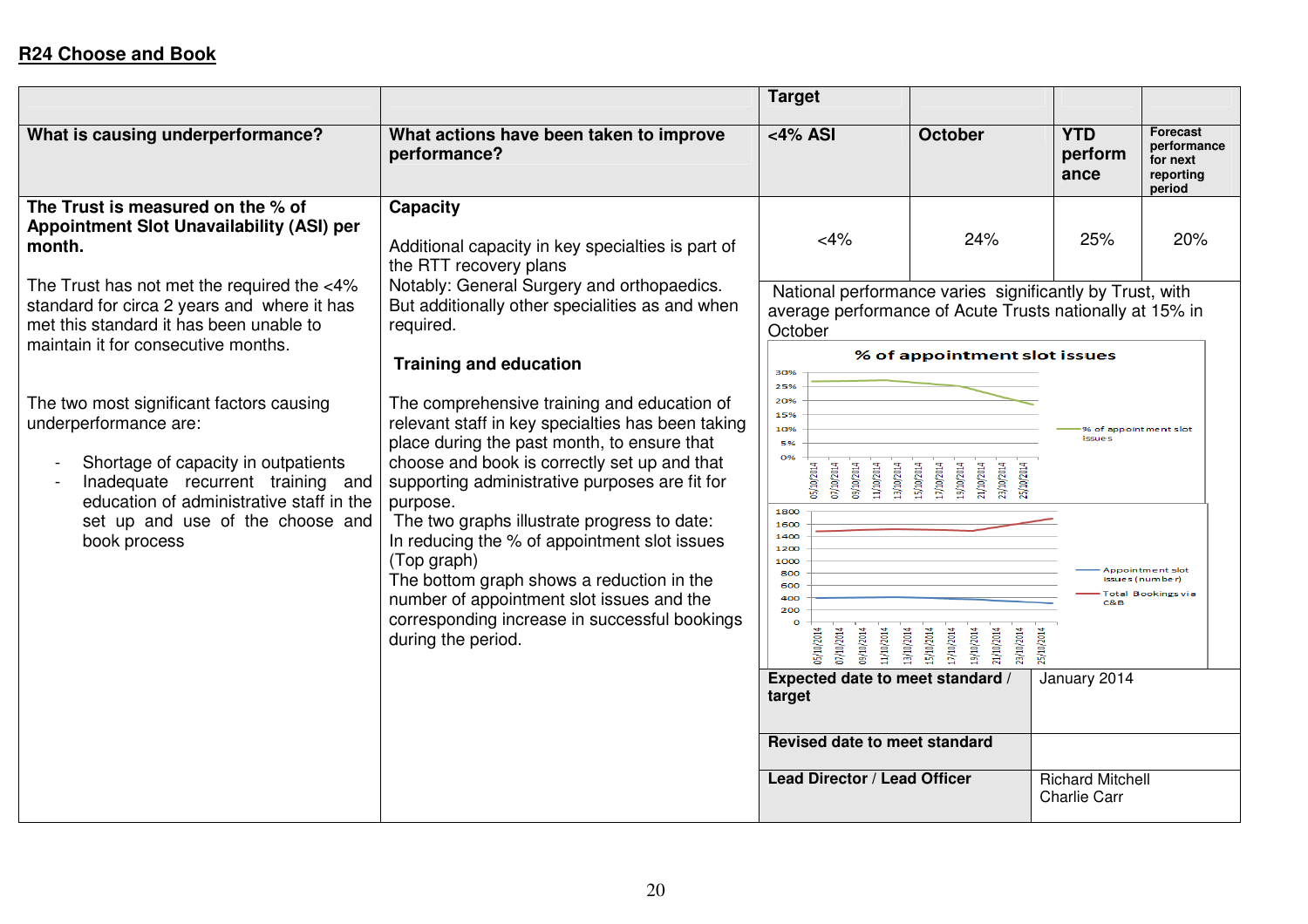### **R25 and R26 Ambulance Handover > 30 Minutes and > 60 Minutes**

| What is causing underperformance?                                                                                                                                                                                                                        | What actions have been taken to<br>improve performance?                                                                                                                                                                                                                                                                                                                                                                                                                                                                                                                                                                                                                                                                                                                                                                                                                                                                                                                                                                                                                                                                                                                   | <b>Target</b><br>(mthly / end<br>of year)                                                                                 | <b>Latest month</b><br>performance                                                                     | <b>YTD</b> performance                                      | Forecast<br>performance for<br>next reporting<br>period                                                        |
|----------------------------------------------------------------------------------------------------------------------------------------------------------------------------------------------------------------------------------------------------------|---------------------------------------------------------------------------------------------------------------------------------------------------------------------------------------------------------------------------------------------------------------------------------------------------------------------------------------------------------------------------------------------------------------------------------------------------------------------------------------------------------------------------------------------------------------------------------------------------------------------------------------------------------------------------------------------------------------------------------------------------------------------------------------------------------------------------------------------------------------------------------------------------------------------------------------------------------------------------------------------------------------------------------------------------------------------------------------------------------------------------------------------------------------------------|---------------------------------------------------------------------------------------------------------------------------|--------------------------------------------------------------------------------------------------------|-------------------------------------------------------------|----------------------------------------------------------------------------------------------------------------|
| There was a significant deterioration in<br>the reported performance in Sept/Oct.                                                                                                                                                                        | There has been challenge made to the<br>validity of the EMAS report as there are<br>instances where no time is recorded on                                                                                                                                                                                                                                                                                                                                                                                                                                                                                                                                                                                                                                                                                                                                                                                                                                                                                                                                                                                                                                                | 0 delays over<br>30 minutes                                                                                               | $> 60$ min 8%<br>30-60 min - 26%<br>15-30 min - 31%                                                    | $> 60$ min 3%<br>30-60 min - 17%<br>15-30 min - 36%         |                                                                                                                |
| Outflow capacity remains an issue at<br>times in the department which then<br>causes delays in assessment bay being<br>able to transfer patients within ED or to<br>the appropriate destination.<br>Booking onto EDIS can still be a 20<br>minute delay. | the paper handover sheets, age of the<br>patient differs in documentation and the<br>same patient appears twice with different<br>timings.<br>A document scanner has been requested<br>in order to help improve booking in times<br>in assessment bay. This will allow paper<br>handover documents to be scanned on<br>arrival so reception staff can input onto<br>EDIS.<br>All patients on electronic system are pre-<br>booked onto EDIS (where there are<br>sufficient details on the system).<br>Patients delayed over 1 hour will all have<br>a Root Cause Analysis done to identify<br>causes and an action plan will be made to<br>improve the performance. It has been<br>noticed that within this cohort of patients<br>there are data discrepancies which would<br>reduce the total number at this level.<br>All patients arriving to paediatric ED are<br>now highlighted as achieving the<br>handover target, following an audit of<br>performance.<br>An audit is being undertaken to review<br>data of patients arriving 3am-8am. This is<br>small in number but highlights time<br>differences and reduces the total number<br>of breaches of 15 minutes. | 600<br>500<br>400<br>300<br>200<br>100<br>1 28/10/2013<br>28/11/2013<br><b>Expected date to meet</b><br>standard / target | 28/01/2014 12014<br>28/21/2013<br>Revised date to meet standard<br><b>Lead Director / Lead Officer</b> | 31/83/2014 31/2014<br>31/05/2018<br><b>Richard Mitchell</b> | Actual 60 min breach<br>- Actual 30 min breach<br>Actual 15 min breach<br>2014 3101/2014 31/09/2014 30/1012014 |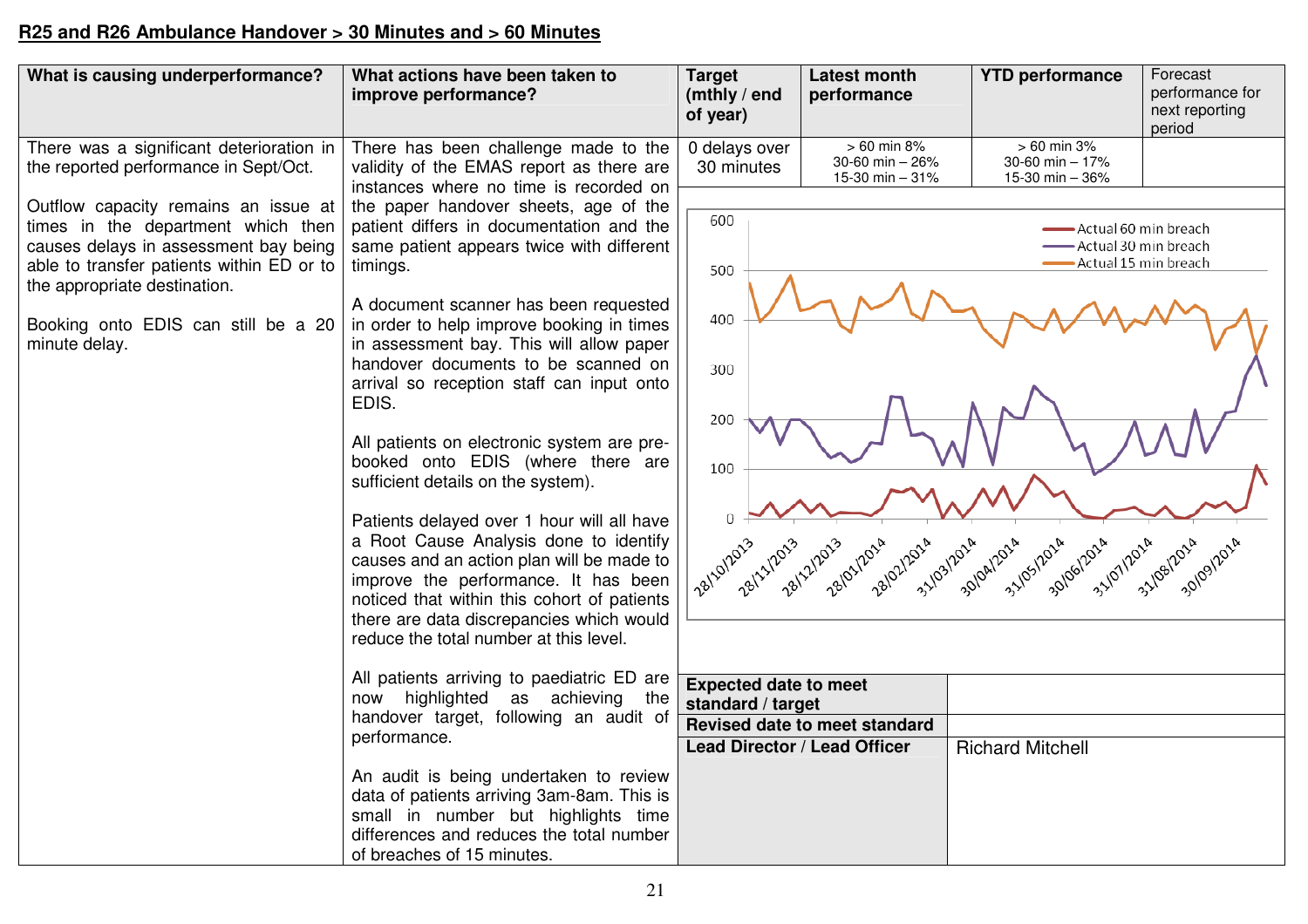#### **RS6A : Proportion of NHS Trusts recruiting each year into non-commercial NIHR CRN Portfolio studies**

| What is causing underperformance?                                                                                                                                                                                                                                                                                                                                                                                                                                                                                                       | What actions have been taken to improve<br>performance?                                                                                                                                                                                                                                                                                                                                                                                                                                                                                                                                                                                                                                                                                                                                                                                  | <b>Target</b><br>(mthly / end<br>of year)                                         | Latest<br>month<br>performance | <b>YTD</b><br>performance                                                                                            | <b>Forecast</b><br>performance<br>for next<br>reporting<br>period |
|-----------------------------------------------------------------------------------------------------------------------------------------------------------------------------------------------------------------------------------------------------------------------------------------------------------------------------------------------------------------------------------------------------------------------------------------------------------------------------------------------------------------------------------------|------------------------------------------------------------------------------------------------------------------------------------------------------------------------------------------------------------------------------------------------------------------------------------------------------------------------------------------------------------------------------------------------------------------------------------------------------------------------------------------------------------------------------------------------------------------------------------------------------------------------------------------------------------------------------------------------------------------------------------------------------------------------------------------------------------------------------------------|-----------------------------------------------------------------------------------|--------------------------------|----------------------------------------------------------------------------------------------------------------------|-------------------------------------------------------------------|
| <b>Proportion of NHS Trusts recruiting</b><br>each year into non-commercial NIHR<br><b>CRN Portfolio studies</b><br>There are 16 Trusts within the East<br>Midlands region, with 13 Trusts currently<br>reporting recruitment. The three who have<br>not reported any recruitment are:<br><b>East Midlands Ambulance Service</b><br>$\bullet$<br>NHS Trust (EMAS)<br>Derbyshire Community Health<br>$\bullet$<br><b>Services NHS Foundation Trust</b><br>(DCHS)<br><b>Lincolnshire Community Health</b><br>$\bullet$<br>Services (LCHS) | EMAS: have received funding for a<br>Research Paramedic. This post<br>currently supports two NIHR Portfolio<br>studies that do not report recruitment<br>in the traditional way due to patient<br>assent taken rather than consent.<br>EMAS have four studies in the pipeline<br>that are due to open this financial year<br>that will report participant recruitment.<br>DCHS: this Trust is unlikely to have<br>2.<br>recruitment directly attributed as all the<br>studies that are supported by funded<br>staff, occur in primary care settings.<br>Therefore the recruitment will be<br>allocated to a Clinical Commissioning<br>Group within the East Midlands.<br>3. LCHS: this Trust supports several<br>studies however the consent event<br>occurs in the primary care setting so<br>the recruitment is attributed to Clinical | 99%<br><b>Expected date to</b><br>meet standard /<br>target                       | 81% (red)                      | 81% (red)<br>It is unlikely we will make the 99%<br>target due to the nature of the<br>services provided by DCHS and | 81% (Dec)                                                         |
|                                                                                                                                                                                                                                                                                                                                                                                                                                                                                                                                         | Commissioning. There is scope for<br>research within the community<br>services (paediatrics, district nursing)<br>that is being investigated.                                                                                                                                                                                                                                                                                                                                                                                                                                                                                                                                                                                                                                                                                            | <b>Revised date to</b><br>meet standard<br>Lead Director /<br><b>Lead Officer</b> | April 2015.<br>Officer         | LCHS. We are likely to reach 85% by<br>Elizabeth Moss, Chief Operating                                               |                                                                   |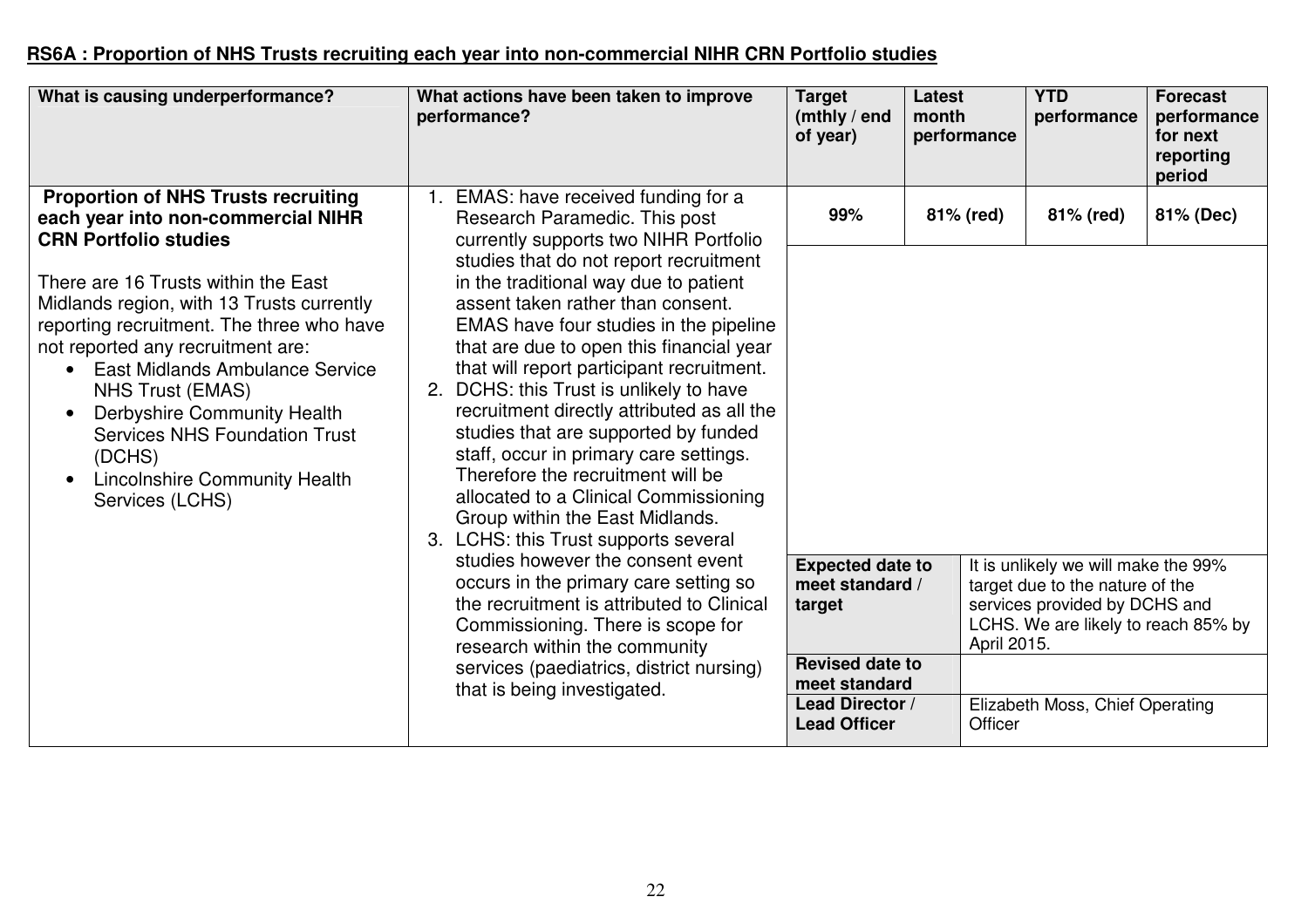#### **RS6b Proportion of NHS Trusts recruiting each year into commercial NIHR CRN Portfolio studies**

| What is causing underperformance?                                                                                                                                                                                                                                                                                                                      | What actions have been taken to improve<br>performance?                                                                                                                                                                                                                                                                                                                                | <b>Target</b><br>(mthly / end<br>of year)                                                      | <b>Latest</b><br>month<br>performance | <b>YTD</b><br>performance       | <b>Forecast</b><br>performance<br>for next<br>reporting<br>period |
|--------------------------------------------------------------------------------------------------------------------------------------------------------------------------------------------------------------------------------------------------------------------------------------------------------------------------------------------------------|----------------------------------------------------------------------------------------------------------------------------------------------------------------------------------------------------------------------------------------------------------------------------------------------------------------------------------------------------------------------------------------|------------------------------------------------------------------------------------------------|---------------------------------------|---------------------------------|-------------------------------------------------------------------|
| <b>Proportion of NHS Trusts recruiting</b><br>each year into commercial NIHR CRN<br><b>Portfolio studies</b><br>There are 16 Trusts within the East<br>Midlands region, with 9 Trusts currently<br>recruiting to commercial studies. The<br>seven who have not reported any<br>recruitment are:<br><b>East Midlands Ambulance Service</b><br>$\bullet$ | EMAS: Currently no open commercial<br>4.<br>studies nationally run by ambulance<br>services on the NIHR portfolio,<br>therefore unlikely that EMAS will open<br>a commercial study this financial year.<br>Industry team currently reviewing<br>studies previously run at other<br>ambulance services across the country<br>to gain insight.<br>5. DCHS: due to the nature of research | 70%                                                                                            | 56% (red)                             | 56% (red)                       | 62% (Dec)                                                         |
| <b>NHS Trust (EMAS)</b><br>Derbyshire Community Health<br><b>Services NHS Foundation Trust</b><br>(DCHS)<br><b>Lincolnshire Community Health</b><br>$\bullet$<br>Services (LCHS)<br>Leicestershire Partnership NHS<br>$\bullet$<br>Trust (LePT)                                                                                                        | within this Trust, they are unlikely to be<br>involved in commercial research,<br>Meeting being arranged to discuss.<br>6. LCHS: due to the nature of research<br>within this Trust, they are unlikely to be<br>involved in commercial research.<br>7. Meeting being arranged to discuss.<br>LePT: Selected for one study, due to<br>8.                                                | <b>Expected date to</b>                                                                        | April 2015                            |                                 |                                                                   |
| Lincolnshire Partnership NHS<br>$\bullet$<br>Trust (LiPT)<br>Nottinghamshire Healthcare NHS<br>$\bullet$<br>Foundation Trust (NHFT)                                                                                                                                                                                                                    | open by the end of 2014.<br>9. LiPT: have been involved in<br>commercial research in the past and<br>the site is actively seeking commercial                                                                                                                                                                                                                                           | meet standard /<br>target<br><b>Revised date to</b><br>meet standard<br><b>Lead Director /</b> | April 2015                            | Daniel Kumar, Industry Delivery |                                                                   |
| Derbyshire Healthcare NHS<br>Foundation Trust (DHFT)                                                                                                                                                                                                                                                                                                   | opportunities<br>10. NHFT: One trial in set up, due to open<br>at the end of November 2014<br>11. DHFT: One trial recently opened to<br>recruitment, yet to recruit                                                                                                                                                                                                                    | <b>Lead Officer</b>                                                                            | Manager                               |                                 |                                                                   |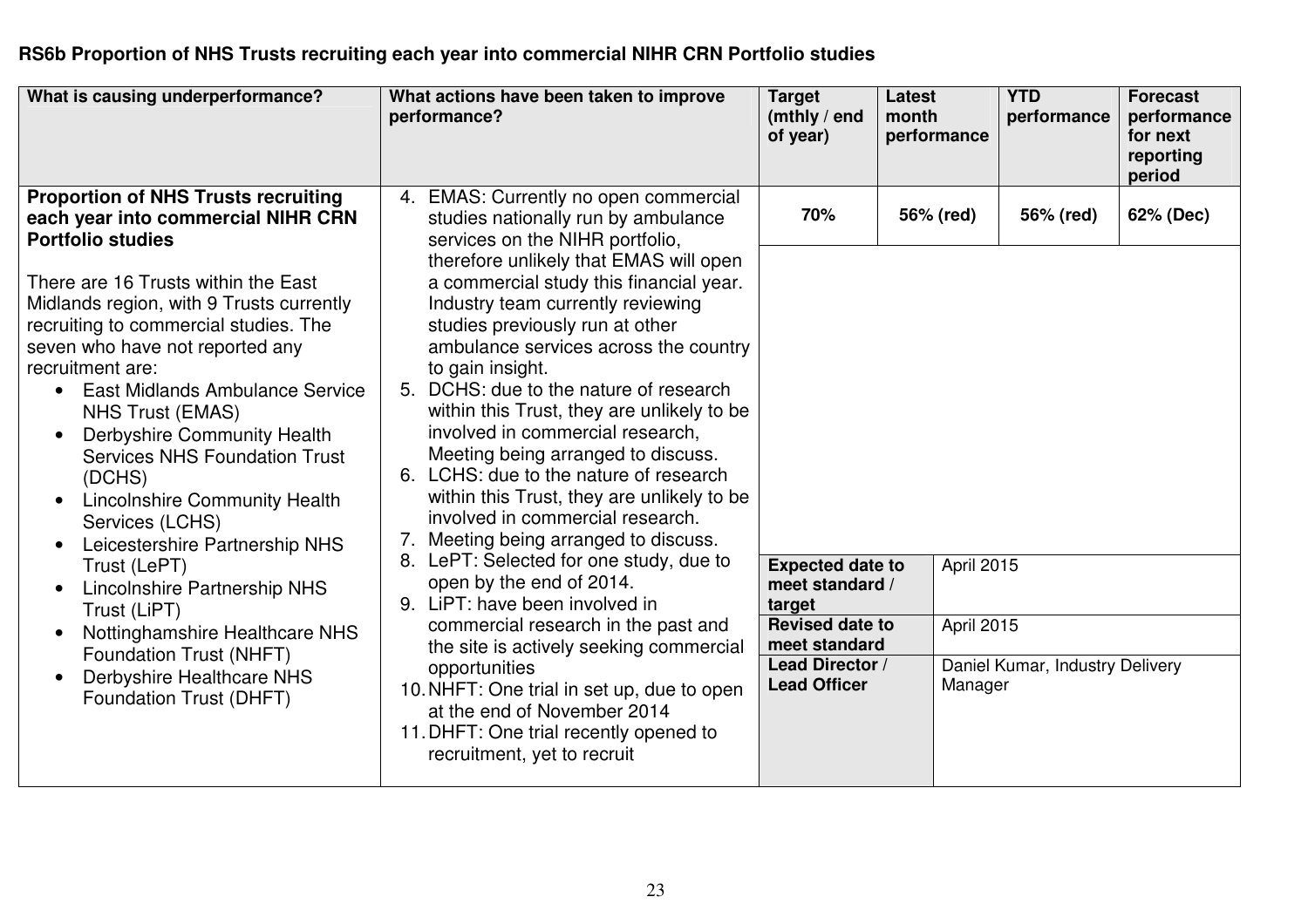#### 2014/15 NTDA METRICS AND WEIGHTINGS

| <b>Responsiveness Domain</b>                                                     |              |                      | <b>Effectiveness Domain</b>                                                                     |                 |                | <b>Caring Domain</b>                                                                                   |          |                |
|----------------------------------------------------------------------------------|--------------|----------------------|-------------------------------------------------------------------------------------------------|-----------------|----------------|--------------------------------------------------------------------------------------------------------|----------|----------------|
| Metric                                                                           |              | Standard   Weighting | <b>Metric</b>                                                                                   | <b>Standard</b> | Weighting      | <b>Metric</b>                                                                                          | Standard | Weight         |
| Referral to Treatment Admitted                                                   | 90           | 10                   | Hospital Standardised Mortality Ratio (DFI)                                                     |                 | 5              | <b>Inpatient Scores from Friends and Family Test</b>                                                   | 60       |                |
| Referral to TreatmentNon Admitted                                                | 95           |                      | Deaths in Low Risk Conditions                                                                   |                 | 5              | A&E Scores from Friends and Family Test                                                                | 46       | 5              |
| Referral to Treatment Incomplete                                                 | 92           |                      | Hospital Standardised Mortality Ratio - Weekday                                                 |                 | 5              | Complaints                                                                                             |          |                |
| Referral to Treatment Incomplete 52+ Week Waiters                                | $\mathbf{0}$ | 5                    | Hospital Standardised Mortality Ratio - Weekend                                                 |                 | 5              | Mixed Sex Accommodation Breaches                                                                       | 0        | $\overline{2}$ |
| Diagnostic waiting times                                                         | 1            | 5                    | Summary Hospital Mortality Indicator (HSCIC)                                                    |                 | 5              | Inpatient Survey Q 68 - Overall, I had a very poor/good<br>experience                                  |          | 2              |
| A&E All Types Monthly Performance                                                | 95           | 10                   | Emergency re-admissions within 30 days following an<br>elective or emergency spell at the Trust |                 | 5              | TOTAL - 5 Indicators                                                                                   |          | 19             |
| 12 hour Trolley waits                                                            | $\mathbf{0}$ | 10                   | TOTAL - 6 Indicators                                                                            |                 | 30             |                                                                                                        |          |                |
| Two Week Wait Standard                                                           | 93           | $\mathbf{2}$         |                                                                                                 |                 |                |                                                                                                        |          |                |
| Breast Symptom Two Week Wait Standard                                            | 93           | $\overline{2}$       | <b>Safe Domain</b>                                                                              |                 |                | <b>Well Led Domain</b>                                                                                 |          |                |
| 31 Day Standard                                                                  | 96           | $\overline{2}$       | <b>Metric</b>                                                                                   | <b>Standard</b> | Weighting      | <b>Metric</b>                                                                                          | Standard | Weight         |
| 31 Day Subsequent Drug Standard                                                  | 98           | $\overline{2}$       | Clostridium Difficile - Variance from plan                                                      |                 | 10             | Inpatients response rate from Friends and Family Test                                                  | 30       |                |
| 31 Day Subsequent Radiotherapy Standard                                          | 94           | $\overline{2}$       | MRSA bactaraemias                                                                               | $\Omega$        | 10             | A&E response rate from Friends and Family Test                                                         | 20       | $\overline{2}$ |
| 31 Day Subsequent Surgery Standard                                               | 94           | $\mathfrak{p}$       | Never events                                                                                    |                 | 5              | NHS Staff Survey: Percentage of staff who would<br>recommend the trust as a place of work              |          |                |
| 62 Day Standard                                                                  | 85           |                      | Serious Incidents rate                                                                          |                 | 5              | NHS Staff Survey: Percentage of staff who would<br>recommend the trust as a place to receive treatment |          | 2              |
| 62 Day Screening Standard                                                        | 90           | $\mathbf{2}$         | Patient safety incidents that are harmful                                                       |                 | 5              | Data Quality of Returns to HSCIC                                                                       |          | $\overline{2}$ |
|                                                                                  |              |                      |                                                                                                 |                 |                |                                                                                                        |          |                |
| Urgent Ops Cancelled for 2nd time (Number)                                       | $\mathbf 0$  | $\overline{2}$       | Medication errors causing serious harm                                                          | $\mathbf{0}$    | 5              | Trust turnover rate                                                                                    |          | 3              |
| Proportion of patients not treated within 28 days of last<br>minute cancellation | 0            | 2                    | CAS alerts                                                                                      |                 | $\overline{2}$ | Trust level total sickness rate                                                                        |          | 3              |
| Delayed Transfers of Care                                                        | 3.5          |                      | Maternal deaths                                                                                 |                 | $\overline{2}$ | Total Trust vacancy rate                                                                               |          | 3              |

|                | <b>Effectiveness Domain</b>                                                                     |          | <b>Caring Domain</b> |                                                                       |          |        |
|----------------|-------------------------------------------------------------------------------------------------|----------|----------------------|-----------------------------------------------------------------------|----------|--------|
| zhting         | <b>Metric</b>                                                                                   | Standard | Weighting            | Metric                                                                | Standard | Weight |
| LO.            | Hospital Standardised Mortality Ratio (DFI)                                                     |          |                      | Inpatient Scores from Friends and Family Test                         | 60       |        |
|                | Deaths in Low Risk Conditions                                                                   |          |                      | A&E Scores from Friends and Family Test                               | 46       |        |
|                | Hospital Standardised Mortality Ratio - Weekday                                                 |          |                      | Complaints                                                            |          |        |
|                | Hospital Standardised Mortality Ratio - Weekend                                                 |          |                      | Mixed Sex Accommodation Breaches                                      |          |        |
|                | Summary Hospital Mortality Indicator (HSCIC)                                                    |          |                      | Inpatient Survey Q 68 - Overall, I had a very poor/good<br>experience |          |        |
| 0              | Emergency re-admissions within 30 days following an<br>elective or emergency spell at the Trust |          |                      | TOTAL - 5 Indicators                                                  |          | 19     |
| $\overline{0}$ | <b>ITOTAL - 6 Indicators</b>                                                                    |          | 30                   |                                                                       |          |        |

| 93<br>m Two Week Wait Standard                                |              | <b>Safe Domain</b> |                                            | <b>Well Led Domain</b> |                      |                                                                                                        |          |        |
|---------------------------------------------------------------|--------------|--------------------|--------------------------------------------|------------------------|----------------------|--------------------------------------------------------------------------------------------------------|----------|--------|
|                                                               | 96           |                    | Metric                                     |                        | Standard   Weighting | <b>Metric</b>                                                                                          | Standard | Weight |
| uent Drug Standard                                            | 98           |                    | Clostridium Difficile - Variance from plan |                        | 10                   | Inpatients response rate from Friends and Family Test                                                  | 30       |        |
| uent Radiotherapy Standard                                    | 94           |                    | MRSA bactaraemias                          |                        | 10                   | A&E response rate from Friends and Family Test                                                         | 20       |        |
| uent Surgery Standard                                         | 94           |                    | Never events                               |                        |                      | NHS Staff Survey: Percentage of staff who would<br>recommend the trust as a place of work              |          |        |
|                                                               | 85           |                    | Serious Incidents rate                     |                        |                      | NHS Staff Survey: Percentage of staff who would<br>recommend the trust as a place to receive treatment |          |        |
| ng Standard                                                   | 90           |                    | Patient safety incidents that are harmful  |                        |                      | Data Quality of Returns to HSCIC                                                                       |          |        |
| ncelled for 2nd time (Number)                                 | $\mathbf{0}$ |                    | Medication errors causing serious harm     |                        |                      | Trust turnover rate                                                                                    |          |        |
| $\alpha$ batients not treated within 28 days of last<br>ation | $\mathbf{0}$ |                    | CAS alerts                                 |                        |                      | Trust level total sickness rate                                                                        |          |        |
| ers of Care                                                   | 3.5          |                    | Maternal deaths                            |                        |                      | Total Trust vacancy rate                                                                               |          |        |
| cators                                                        |              | 78                 | VTE Risk Assessment                        | 95                     |                      | Temporary costs and overtime as % of total paybill                                                     |          |        |
|                                                               |              |                    | Percentage of Harm Free Care               | 92                     |                      | Percentage of staff with annual appraisal                                                              |          |        |
|                                                               |              |                    | TOTAL - 11 Indicators                      |                        | 51                   | TOTAL - 10 Indicators                                                                                  |          | 25     |

| <b>Responsiveness Domain</b> |  |                                                                                                 | <b>Effectiveness Domain</b> |  |                                                                       | <b>Caring Domain</b> |                      |  |  |
|------------------------------|--|-------------------------------------------------------------------------------------------------|-----------------------------|--|-----------------------------------------------------------------------|----------------------|----------------------|--|--|
|                              |  | <b>Metric</b>                                                                                   |                             |  | <b>Metric</b>                                                         |                      | Standard   Weighting |  |  |
| 90                           |  | Hospital Standardised Mortality Ratio (DFI)                                                     |                             |  | Inpatient Scores from Friends and Family Test                         |                      |                      |  |  |
| 95                           |  | Deaths in Low Risk Conditions                                                                   |                             |  | A&E Scores from Friends and Family Test                               |                      |                      |  |  |
| 92                           |  | Hospital Standardised Mortality Ratio - Weekday                                                 |                             |  | Complaints                                                            |                      |                      |  |  |
|                              |  | Hospital Standardised Mortality Ratio - Weekend                                                 |                             |  | Mixed Sex Accommodation Breaches                                      |                      |                      |  |  |
|                              |  | Summary Hospital Mortality Indicator (HSCIC)                                                    |                             |  | Inpatient Survey Q 68 - Overall, I had a very poor/good<br>experience |                      |                      |  |  |
| 95                           |  | Emergency re-admissions within 30 days following an<br>elective or emergency spell at the Trust |                             |  | <b>TOTAL - 5 Indicators</b>                                           |                      | 19                   |  |  |
|                              |  | Standard   Weighting                                                                            |                             |  | Standard   Weighting                                                  |                      |                      |  |  |

| m Two Week Wait Standard                            | 93       |    | <b>Safe Domain</b>                         |              | <b>Well Led Domain</b> |                                                                                                        |  |  |
|-----------------------------------------------------|----------|----|--------------------------------------------|--------------|------------------------|--------------------------------------------------------------------------------------------------------|--|--|
|                                                     | 96       |    | <b>Metric</b>                              |              | Standard   Weighting   | Standard Weighting<br>Metric                                                                           |  |  |
| uent Drug Standard                                  | 98       |    | Clostridium Difficile - Variance from plan |              | 10                     | Inpatients response rate from Friends and Family Test<br>30                                            |  |  |
| uent Radiotherapy Standard                          | 94       |    | MRSA bactaraemias                          | $\mathbf{0}$ | 10                     | A&E response rate from Friends and Family Test<br>20                                                   |  |  |
| uent Surgery Standard                               | 94       |    | Never events                               | $\mathbf{0}$ |                        | NHS Staff Survey: Percentage of staff who would<br>recommend the trust as a place of work              |  |  |
|                                                     | 85       |    | Serious Incidents rate                     | $\Omega$     |                        | NHS Staff Survey: Percentage of staff who would<br>recommend the trust as a place to receive treatment |  |  |
| ng Standard                                         | 90       |    | Patient safety incidents that are harmful  |              |                        | Data Quality of Returns to HSCIC                                                                       |  |  |
| ncelled for 2nd time (Number)                       | $\Omega$ |    | Medication errors causing serious harm     | $\mathbf{0}$ |                        | Trust turnover rate                                                                                    |  |  |
| atients not treated within 28 days of last<br>ation | 0        |    | <b>CAS</b> alerts                          | $\mathbf{0}$ |                        | Trust level total sickness rate                                                                        |  |  |
| ers of Care                                         | 3.5      |    | Maternal deaths                            |              |                        | Total Trust vacancy rate                                                                               |  |  |
| cators                                              |          | 78 | VTE Risk Assessment                        | 95           |                        | Temporary costs and overtime as % of total paybill                                                     |  |  |
|                                                     |          |    | Percentage of Harm Free Care               | 92           | כ                      | Percentage of staff with annual appraisal                                                              |  |  |
|                                                     |          |    | TOTAL - 11 Indicators                      |              | 51                     | TOTAL - 10 Indicators<br>25                                                                            |  |  |